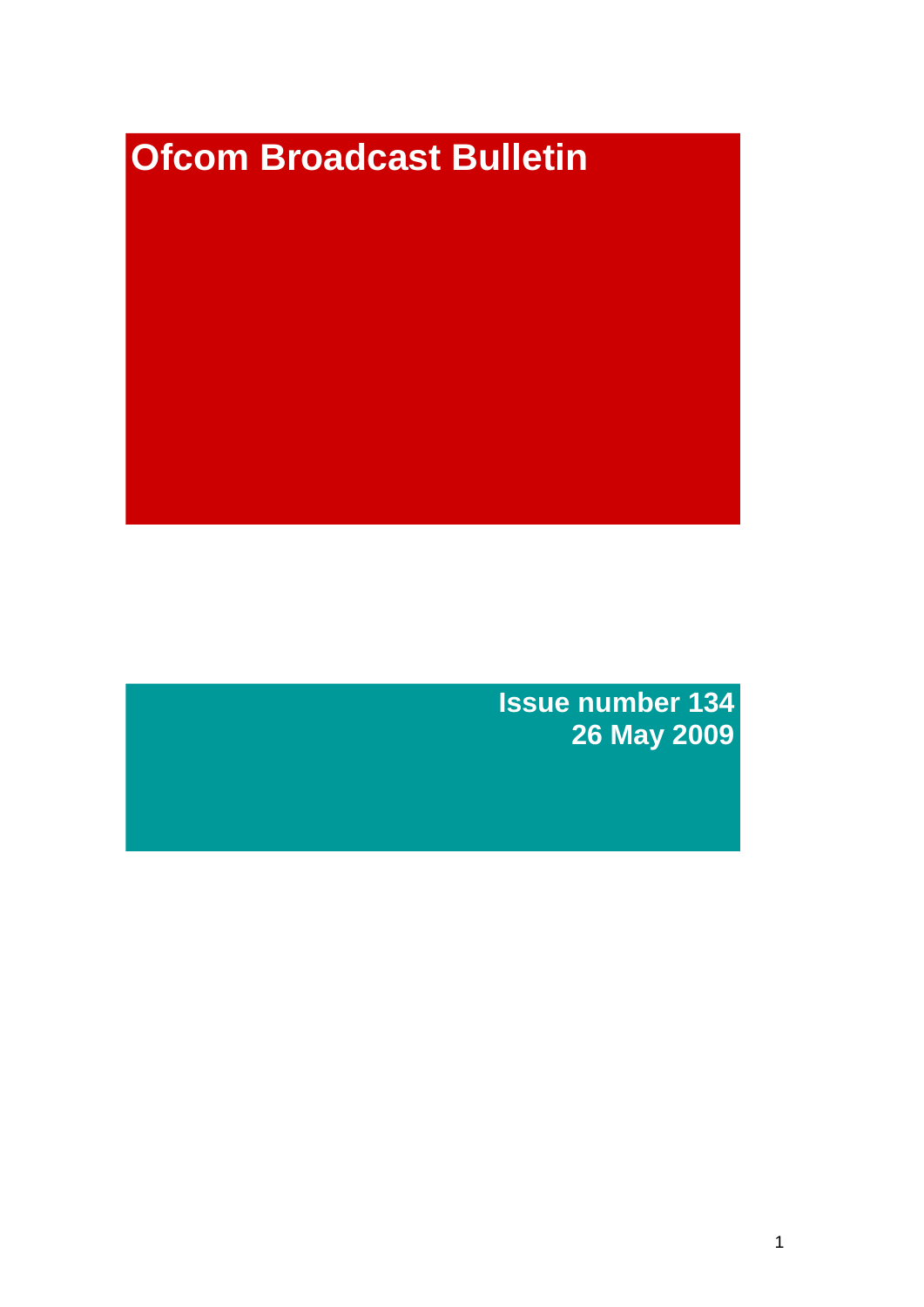# **Contents**

| Introduction |  |
|--------------|--|
|              |  |

## **Standards cases**

| <b>Notice of Sanction</b>                                |    |
|----------------------------------------------------------|----|
| Red Hot 40+, Red Hot Amateur, Red Hot Girl Girl,         |    |
| Red Hot Just 18, Red Hot DD, and Red Hot Fetish Channels |    |
| References to website URLs, 21 July - 28 August 2008,    |    |
| various times                                            |    |
| <b>Television X2</b>                                     |    |
| Bathroom Bitches, 4 September 2008 at 21:53              | 4  |
| In Breach                                                |    |
| <b>Advertisement for Response2Route</b>                  |    |
| Bath FM, 13 to 19 February 2009, various times           | 6  |
|                                                          |    |
| <b>Playboy One: various programmes</b>                   |    |
| Playboy One, 10 September 2007, 30 November 2007         |    |
| 2 January 2008, 3 January 2008, and 11 January 2008      | 11 |
| Keith Dalton's Early Morning Wake Up                     |    |
| Lite FM (Peterborough), 23 to 27 February 2009, 06:00    | 14 |
|                                                          |    |
| Not in Breach                                            |    |
| <b>Celebrity Big Brother</b>                             |    |
| Channel 4, 2 to 23 January 2009                          | 17 |
|                                                          |    |
| <b>Fairness &amp; Privacy cases</b>                      |    |
| <b>Partly Upheld</b>                                     |    |
| <b>Complaint by Ms Natasha Gardner</b>                   |    |
| on her own behalf and on behalf of her son (a minor)     |    |
| Young Mums' Mansion, BBC3, 7-18 April 2008               | 20 |
|                                                          |    |

| Other programmes not in breach/resolved | 33 |
|-----------------------------------------|----|
|-----------------------------------------|----|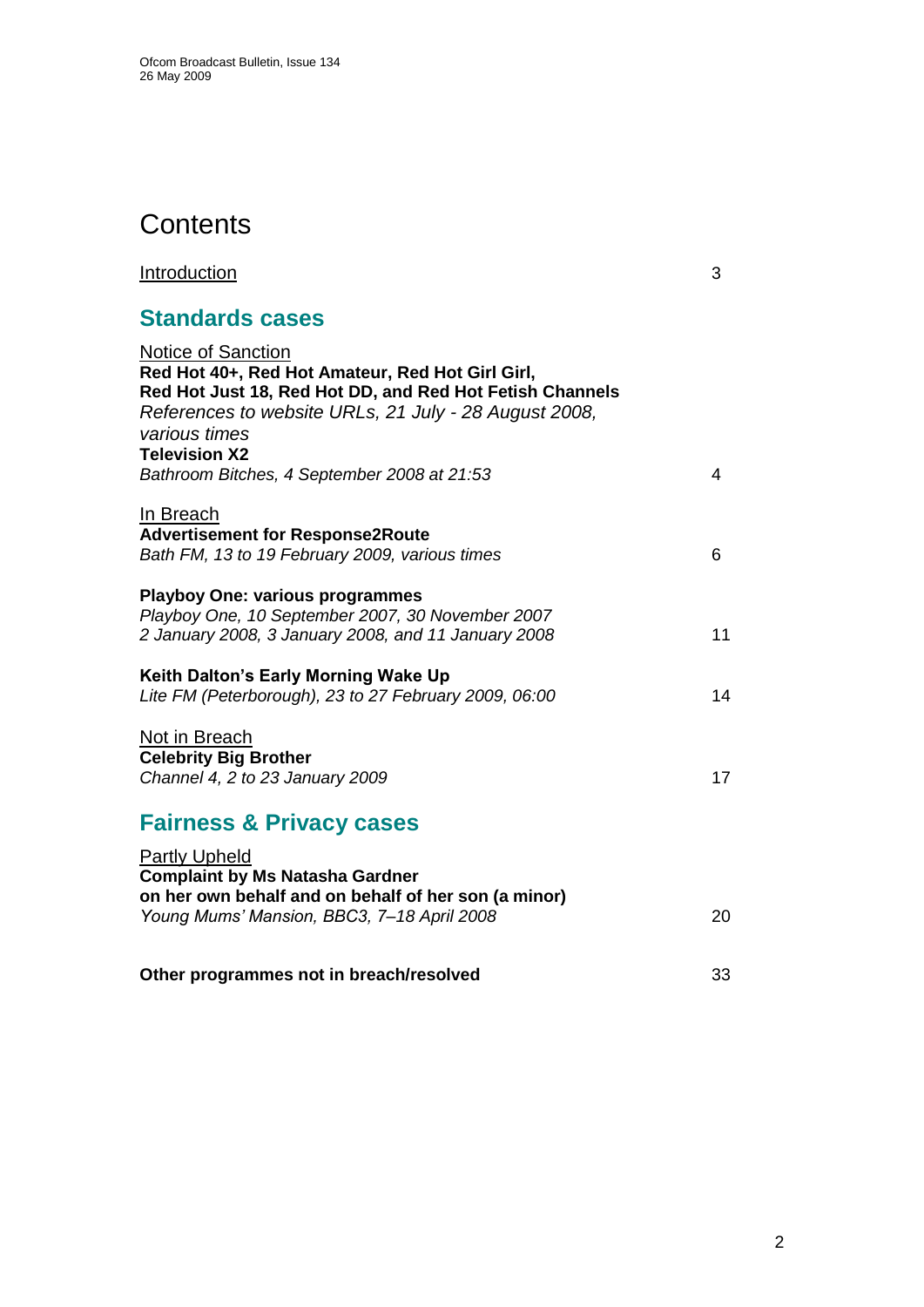# **Introduction**

The Broadcast Bulletin reports on the outcome of investigations into alleged breaches of those Ofcom codes which broadcasting licensees are required to comply. These include:

- a) Ofcom"s Broadcasting Code ("the Code") which took effect on 25 July 2005 (with the exception of Rule 10.17 which came into effect on 1 July 2005). This Code is used to assess the compliance of all programmes broadcast on or after 25 July 2005. The Broadcasting Code can be found at http://www.ofcom.org.uk/tv/ifi/codes/bcode/
- b) the Code on the Scheduling of Television Advertising ("COSTA") which came into effect on 1 September 2008 and contains rules on how much advertising and teleshopping may be scheduled in programmes, how many breaks are allowed and when they may be taken. COSTA can be found at [http://www.ofcom.org.uk/tv/ifi/codes/code\\_adv/tacode.pdf.](http://www.ofcom.org.uk/tv/ifi/codes/code_adv/tacode.pdf)
- c) other codes and requirements that may also apply to broadcasters, depending on their circumstances. These include the Code on Television Access Services (which sets out how much subtitling, signing and audio description relevant licensees must provide), the Code on Electronic Programme Guides, the Code on Listed Events, and the Cross Promotion Code. Links to all these codes can be found at http://www.ofcom.org.uk/tv/ifi/codes/

From time to time adjudications relating to advertising content may appear in the Bulletin in relation to areas of advertising regulation which remain with Ofcom (including the application of statutory sanctions by Ofcom).

It is Ofcom policy to state the full language used on air by broadcasters who are the subject of a complaint where it is relevant to the case. Some of the language used in Ofcom Broadcast Bulletins may therefore cause offence.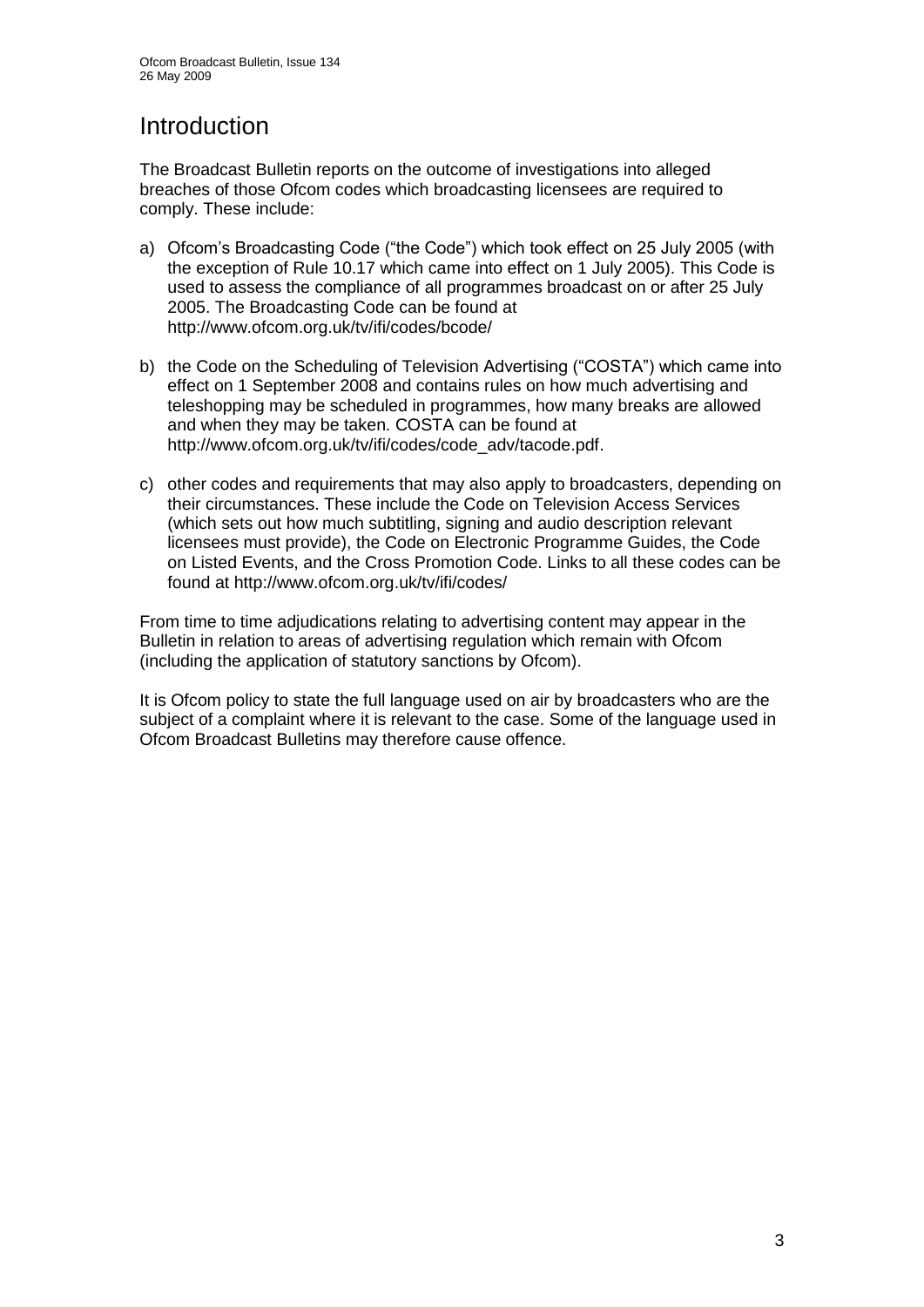## **Standards cases**

## **Notice of Sanction**

## **Red Hot 40+, Red Hot Amateur, Red Hot Girl Girl, Red Hot Just 18, Red Hot DD, and Red Hot Fetish Channels**

*References to website URLs, 21 July - 28 August 2008, various times*

## **Television X2**

*Bathroom Bitches, 4 September 2008 at 21:53*

On 18 May 2009 Ofcom published its decision to impose a statutory sanction on the following licensees, controlled by Portland Media Group UK Limited:

- RHF Productions Limited ("RHF"); and
- Portland (CI) Enterprises Limited ("Portland Enterprises").

## RHF

The statutory sanction imposed on RHF, in respect of various of its channels ("the Red Hot Channels")<sup>1</sup>, was for seriously and repeatedly failing to ensure compliance with the Code. The Red Hot Channels were found in breach of the following Code Rules:

Rule 1.2 (protection of under-eighteens); Rule 1.3 (protection of children by appropriate scheduling); Rule 2.1 (generally accepted standards); and Rule 2.3 (material that may cause offence must be justified by context).

Ofcom found RHF in breach of these Rules due to the fact that the Red Hot Channels had broadcast, in unencrypted form, website URLs<sup>2</sup>, which gave access to websites on which the equivalent of R18-rated content was available, without the need for prior registration or any form of age verification. Ofcom considered this to demonstrate:

- $\bullet$  failure to protect viewers under the age of 18 (breach of Rules 1.2 and 1.3); and
- failure to protect members of the public from harmful material, which could not be justified by the context (breach of Rules 2.1 and 2.3).

For the reasons set out in this adjudication Ofcom imposed a financial penalty of **£25,000** on RHF (payable to HM Paymaster General).

## Portland Enterprises

The statutory sanction imposed on Portland Enterprises, in respect of Television  $X2<sup>3</sup>$ , was for seriously failing to ensure compliance with the Code. Television X2 was found in breach of the following Code Rule:

Rule 1.25 (R18-rated material or its equivalent must not be broadcast).

<sup>1</sup>  $\frac{1}{2}$  Red Hot 40+, Red Hot Amateur, Red Hot Girl Girl, Red Hot Just 18, Red Hot DD, and Red Hot Fetish.

[www.redhottv.co.uk](http://www.redhottv.co.uk/) an[d www.televisionx.co.uk](http://www.televisionx.co.uk/)

<sup>&</sup>lt;sup>3</sup> Since 30 October 2008, Television X2 has been known as "Television X Amateur".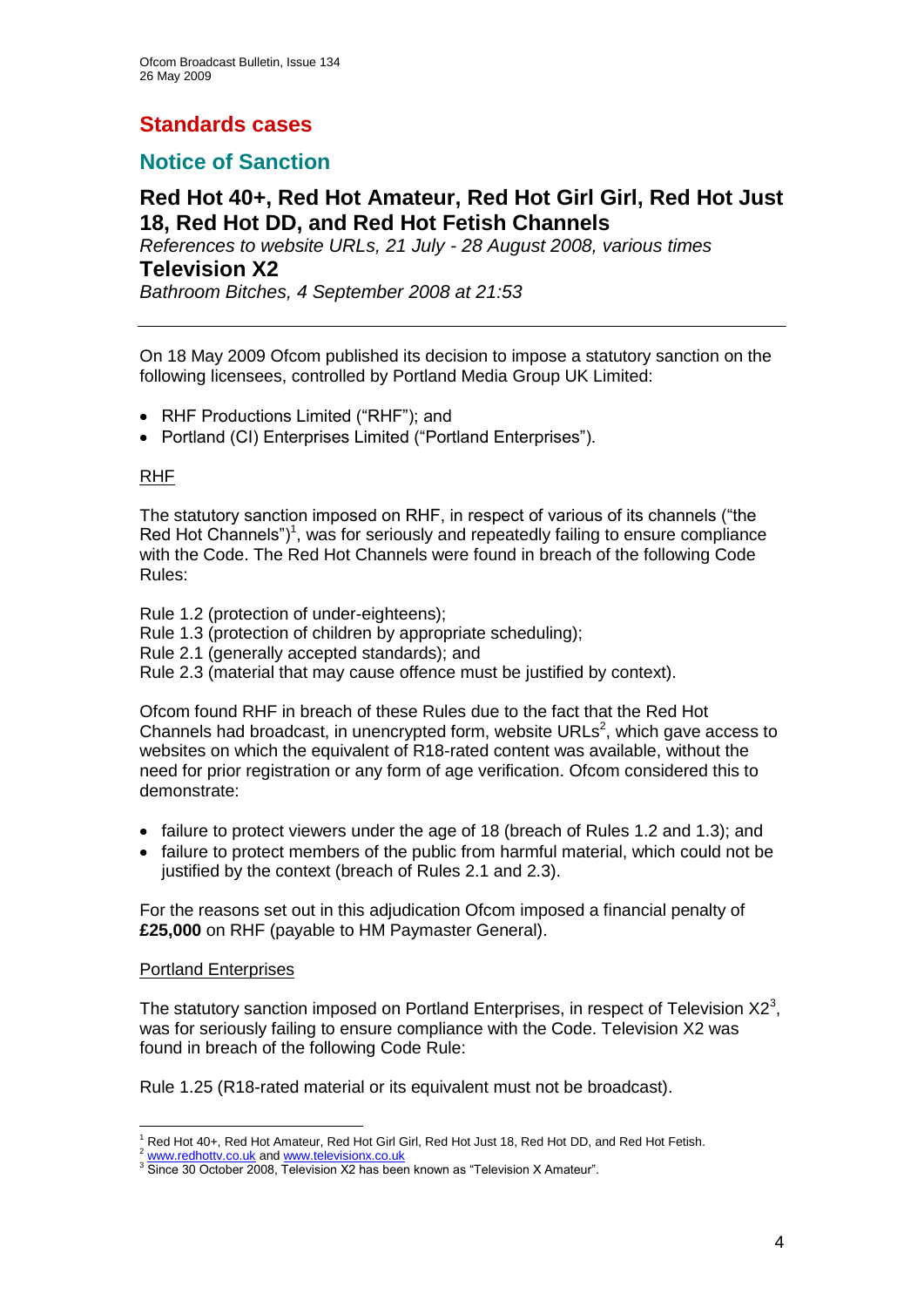Ofcom found Portland Enterprises in breach of this Rule due to the fact that Television X2 had broadcast content in a programme called *Bathroom Bitches* which was the equivalent of R18-rated material. The broadcast of content which is equivalent to R18-rated material (whether encrypted or unencrypted) is prohibited under the Code.

For the reasons set out in this adjudication Ofcom imposed a financial penalty of **£27,500** on Portland Enterprises (payable to HM Paymaster General).

The full adjudication is available at: http://www.ofcom.org.uk/tv/obb/ocsc\_adjud/rhfportland.pdf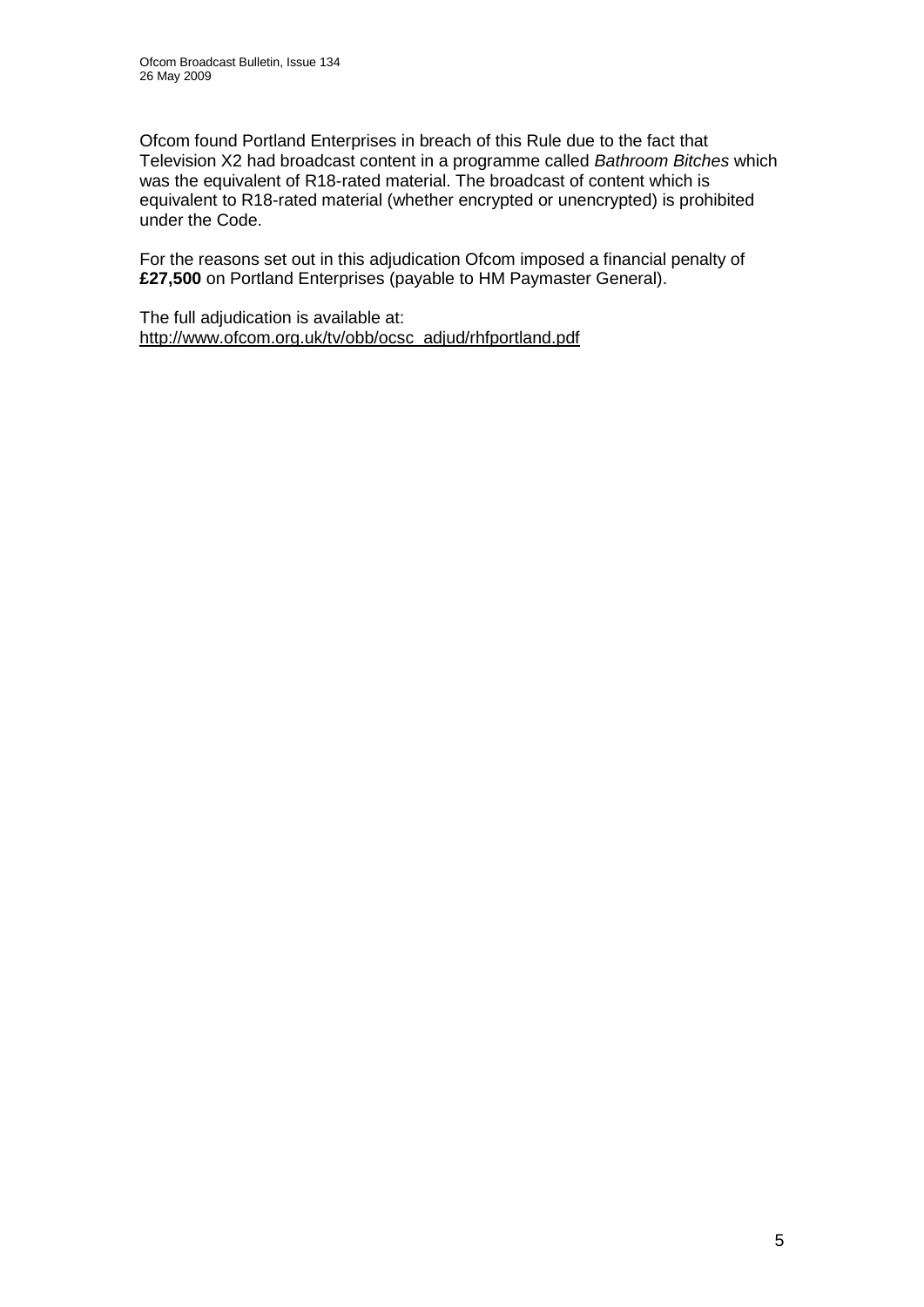# **In Breach**

## **Advertisement for Response2Route**

*Bath FM, 13 to 19 February 2009, various times*

## **Introduction**

Response2Route is a local campaign against a bus transport scheme in the Bath area. The scheme is proposed by Bath and North East Somerset Council. Bath FM broadcast an advertisement by Response2Route over the course of a week.

The advertisement claimed widespread public and business opposition to the transport scheme, described environmental and other objections, gave the campaign"s website address and encouraged listeners to register their protest with the council. The advertising stated:

*―Bath's council wants to spend £16m of taxpayers' money building a new road into town, a private road -, for private buses – fares please! – with your money – fares please! – on green land. 81% of you opposed it in the Chronicle's poll; 65% of businesses opposed it in a recent poll; over 3000 of you signed our petition. But the Council won't listen – to you, about your money, your environment. Object to the BRT planning application online before February 23rd. It's quick and easy: Response2Route.co.uk shows you how. Response2Route: because building roads is not a solution.‖*

A listener complained about the advertisement, questioning whether such advertising is permitted on broadcast media.

Political advertising is prohibited on television and radio, under section 321 of the Communications Act 2003 ("the Act") and, for radio, by Section 2, Rule 15 of the Broadcast Committee of Advertising Practice ("BCAP") Radio Advertising Standards Code ("the Radio Advertising Code"). The relevant extracts from the Act and the Radio Advertising Code are given in full at the end of this adjudication.

The Radio Advertising Code is now administered on Ofcom"s behalf by the Advertising Standards Authority ("the ASA") and BCAP. However, under the terms of the Memorandum of Understanding between Ofcom and the ASA, Ofcom remains responsible for enforcing the rules on Political Advertising.

Ofcom sought Bath FM"s comments on whether:

- a) the advertisement showed "…partiality in matters of political or industrial controversy or relating to current public policy" as proscribed by Section 2, Rule 15 a) of the Radio Advertising Code, and whether it was "…broadcast by, or on behalf of, a body whose objects are wholly or mainly of a political nature", as proscribed by section 321(2)(a) of the Act and Section 2, Rule 15 b) of the Radio Advertising Code; and
- b) the advertisement was, by encouraging opposition to a local authority policy, "directed towards a political end", as proscribed by sections 321(2)(b) of the Act and Section 2, Rule 15 of the Radio Advertising Code.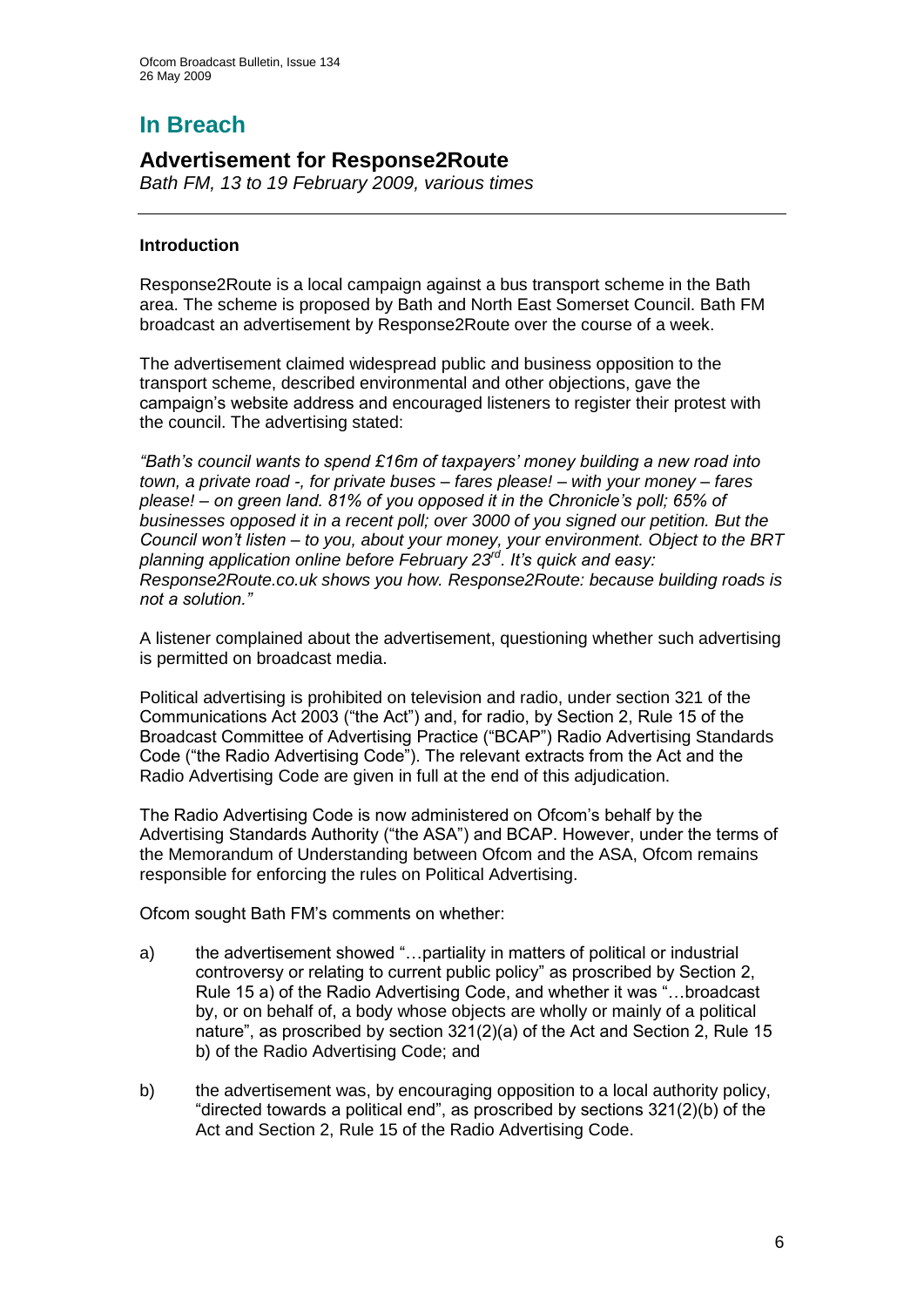## **Response**

Bath FM accepted that the advertisement did not comply with the Act or the Radio Advertising Code.

The licensee explained that the booking for the commercial airtime was handled regionally within the South West Radio group<sup>1</sup> but that the copy clearance was undertaken locally by the radio station.

Although the radio station was advised by the regional group of the need for central clearance by the Radio Advertising Clearance Centre ("the RACC")<sup>2</sup> this was not acted on. Only after the advertising had been transmitted for a week was it sent for assessment by the RACC. The RACC confirmed that the advertising fell into a prohibited category and was unacceptable for broadcast.

The advertising was initially booked for seven days and was transmitted five times each day. At the end of the seven days the advertiser sought to book a second week but was refused by the licensee.

Bath FM said it had taken "appropriate internal action with the parties concerned" and had tightened its internal procedures: a further check has been introduced that prevents the broadcast of "special" categories without an RACC clearance number being entered.

## **Decision**

It is Ofcom"s statutory duty to regulate broadcast advertising to ensure that the regulatory regime set out in the Act is enforced and to set standards in accordance with the objectives specifically set out in the Act.

Since commercial broadcasting began in the UK in the 1950s, Parliament has made clear through successive Acts of Parliament concerning broadcast regulation that "political" advertising should not be permitted on television or radio. Section 321 of the Act makes clear that an advertisement breaches the prohibition on political advertising if it is:

- an advertisement which is inserted by or on behalf of a body whose objects  $\bullet$ are wholly or mainly of a political nature (section 321(2)(a) of the Act);
- an advertisement that is directed towards a political end (section 321(2)(b) of the Act).

The Act has made the statutory definition of "objects of a political nature" and "political ends", for the purposes of the prohibition, more explicit than in any previous legislation. The definition is reflected in Section 2 of the Radio Advertising Code, which is given in full at the end of this decision.

<sup>1</sup> 1 Bath FM is part of the South West Radio group. The group also operates radio stations in Swindon/North Wiltshire, Bridgewater, West Somerset, and Warminster.<br><sup>2</sup> The Radio Advertising Clearance Centre (RACC) is a specialist body that checks radio

advertising in advance of broadcast for conformity with legislative and statutory code of practice requirements. Certain categories of advertising are mandated for central clearance by the Radio Advertising Code; these include proposed advertisements that are "political" in nature.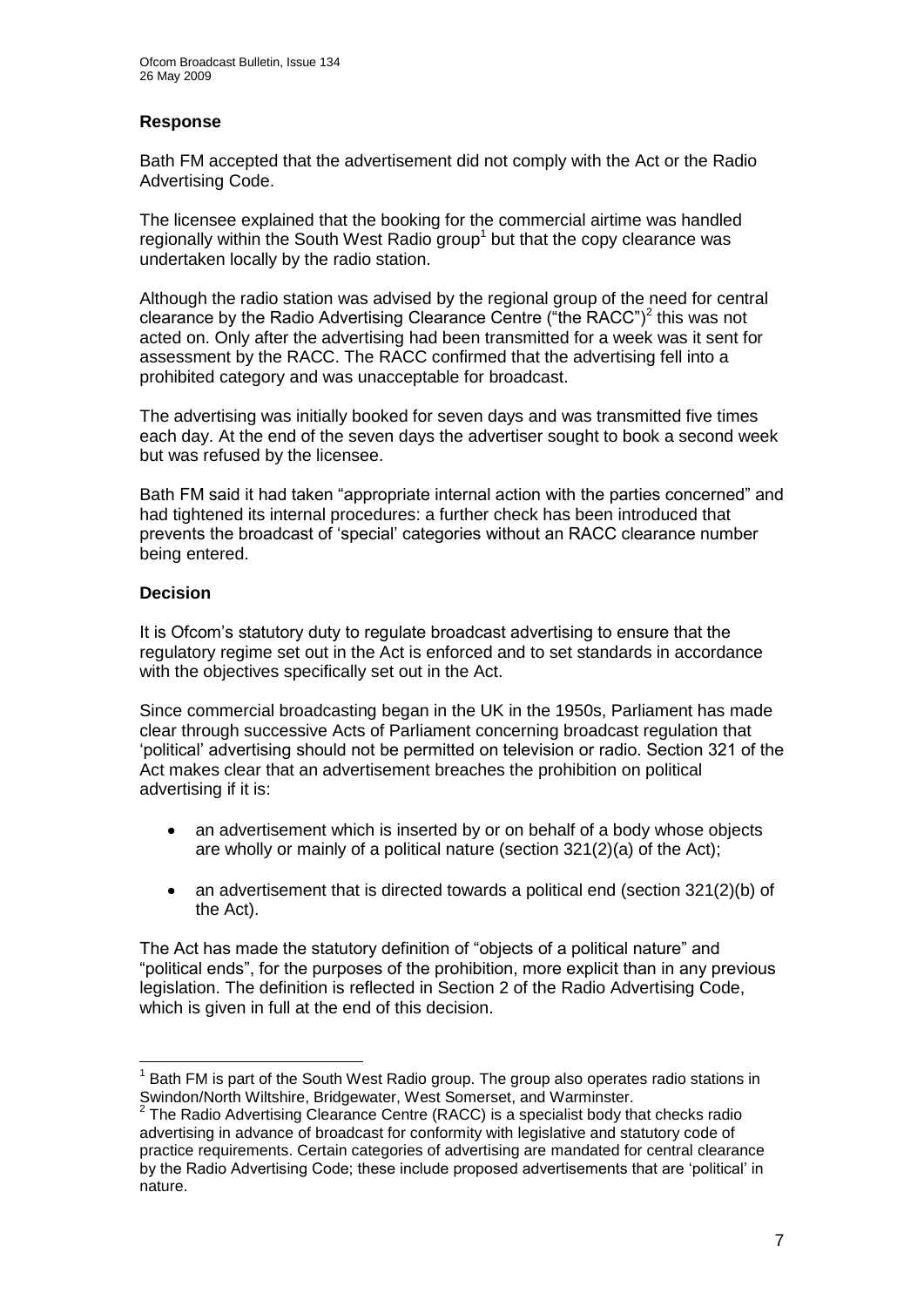The Act gives examples of political objects and political ends, including:

- "influencing the policies or decisions of local, regional or national governments, whether in the United Kingdom or elsewhere"; and
- "promoting the interests of a party or other group of persons organised, in the United Kingdom or elsewhere, for political ends".

(Section 321(3)(c) and (g), respectively).

First, Ofcom had to establish whether Response2Route is a body that is permitted to advertise on radio. The group describes itself (see [www.response2route.co.uk\)](http://www.response2route.co.uk/) as an organisation which opposes the local council"s plans to build a new road. Its objective is to oppose a local government policy. Response2Route is therefore, in Ofcom"s view, a body prohibited from advertising on TV and radio as its objects are wholly or mainly political in nature. In this case, Response2Route"s objects include influencing the policies or decisions of a local government.

Second, Ofcom considered the content of the advertisement. The advertisement was explicit in its condemnation of the local government policy and in its call to action to listeners to register opposition to the policy. The content was directed towards a political end, by first stating that the council was not listening to its electorate and then encouraging listeners to join its campaign to oppose the council"s policies (see advertisement's script in the Introduction). The advertisement was aimed at influencing local government policy and decisions and was therefore directed towards a political end. It was therefore a political advertisement as defined by the Act.

Ofcom therefore concluded that the advertising was in breach of Section 2, Rule 15 of the Radio Advertising Standards Code taking into account sections 321(2)(a) and (b) of the Act.

Ofcom notes the licensee admits these breaches but was concerned that it failed to ensure the advertisement was initially cleared by the RACC.

## **Breach of Section 2, Rule 15 of the BCAP Radio Advertising Standards Code,**

#### **Extracts from the relevant legislation and code**

Communications Act 2003, Section 319(1) & (2)(g)

*(1) It shall be the duty of OFCOM to set, and from time to time to review and revise, such standards for the content of programmes to be included in television and radio services as appear to them best calculated to secure the standards objectives.*

*(2) The standards objectives are—*

*…*

*(g) that advertising that contravenes the prohibition on political advertising set out in section 321(2) is not included in television or radio services;*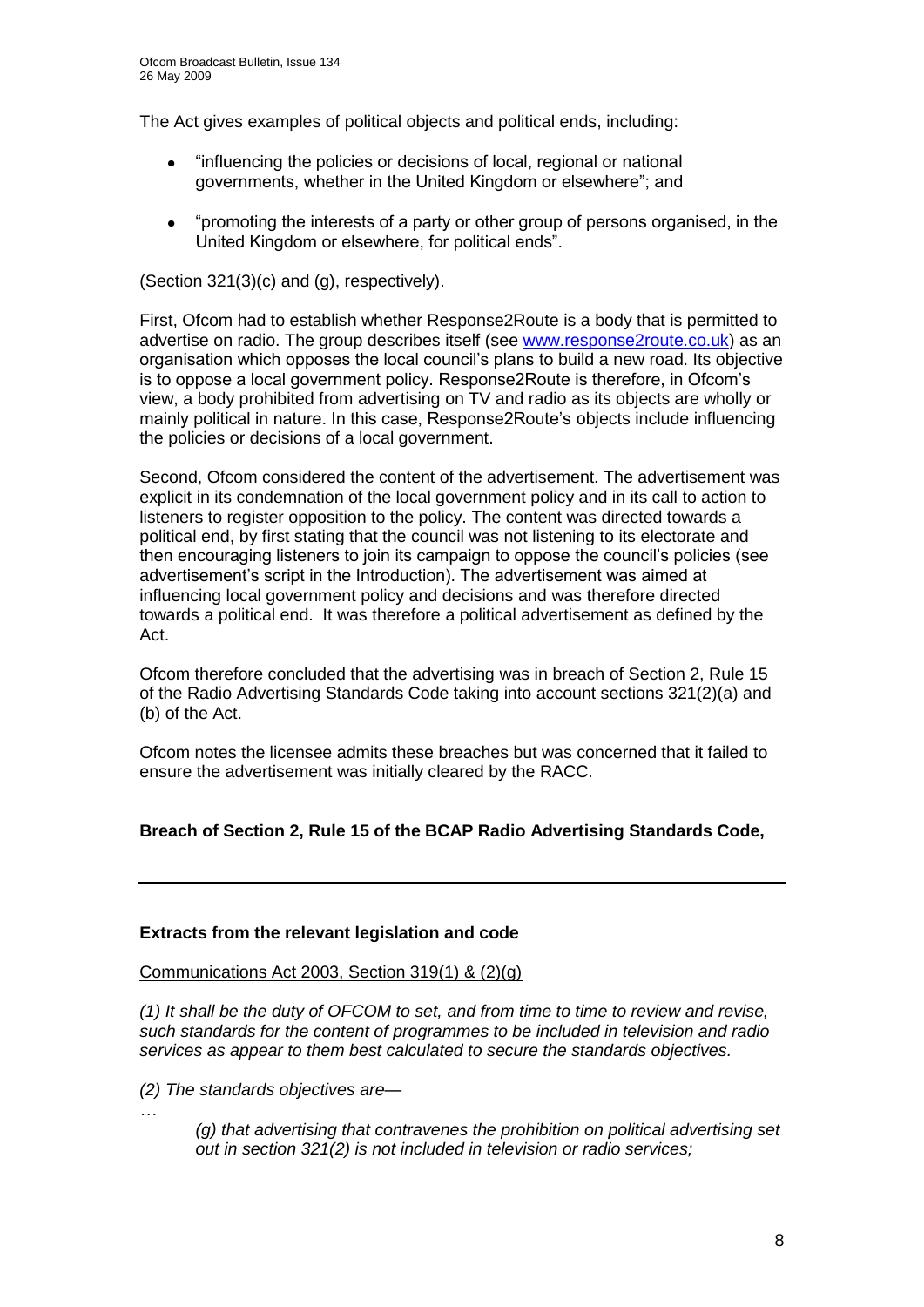## Communications Act 2003, Sections 321(2) and (3)

*(2) For the purposes of section 319(2)(g) an advertisement contravenes the prohibition on political advertising if it is—*

*(a) an advertisement which is inserted by or on behalf of a body whose objects are wholly or mainly of a political nature;*

*(b) an advertisement which is directed towards a political end; or*

*(c) an advertisement which has a connection with an industrial dispute.*

*(3) For the purposes of this section objects of a political nature and political ends include each of the following—*

*(a) influencing the outcome of elections or referendums, whether in the United Kingdom or elsewhere;*

*(b) bringing about changes of the law in the whole or a part of the United Kingdom or elsewhere, or otherwise influencing the legislative process in any country or territory;*

*(c) influencing the policies or decisions of local, regional or national governments, whether in the United Kingdom or elsewhere;*

*(d) influencing the policies or decisions of persons on whom public functions are conferred by or under the law of the United Kingdom or of a country or territory outside the United Kingdom;*

*(e) influencing the policies or decisions of persons on whom functions are conferred by or under international agreements;*

*(f) influencing public opinion on a matter which, in the United Kingdom, is a matter of public controversy;*

*(g) promoting the interests of a party or other group of persons organised, in the United Kingdom or elsewhere, for political ends.*

## BCAP Radio Advertising Standards Code, Section 2, Rule 15

Political, Industrial and Public Controversy

The setting of standards and investigations of complaints in relation to political advertising have not been contracted out to BCAP and the ASA and remain matters for Ofcom. The ASA refers complaints about political advertising to Ofcom.

The effect of the Communications Act is to require Ofcom to ensure that:

*a) No advertisement shows undue partiality in matters of political or industrial controversy or relating to current public policy; and*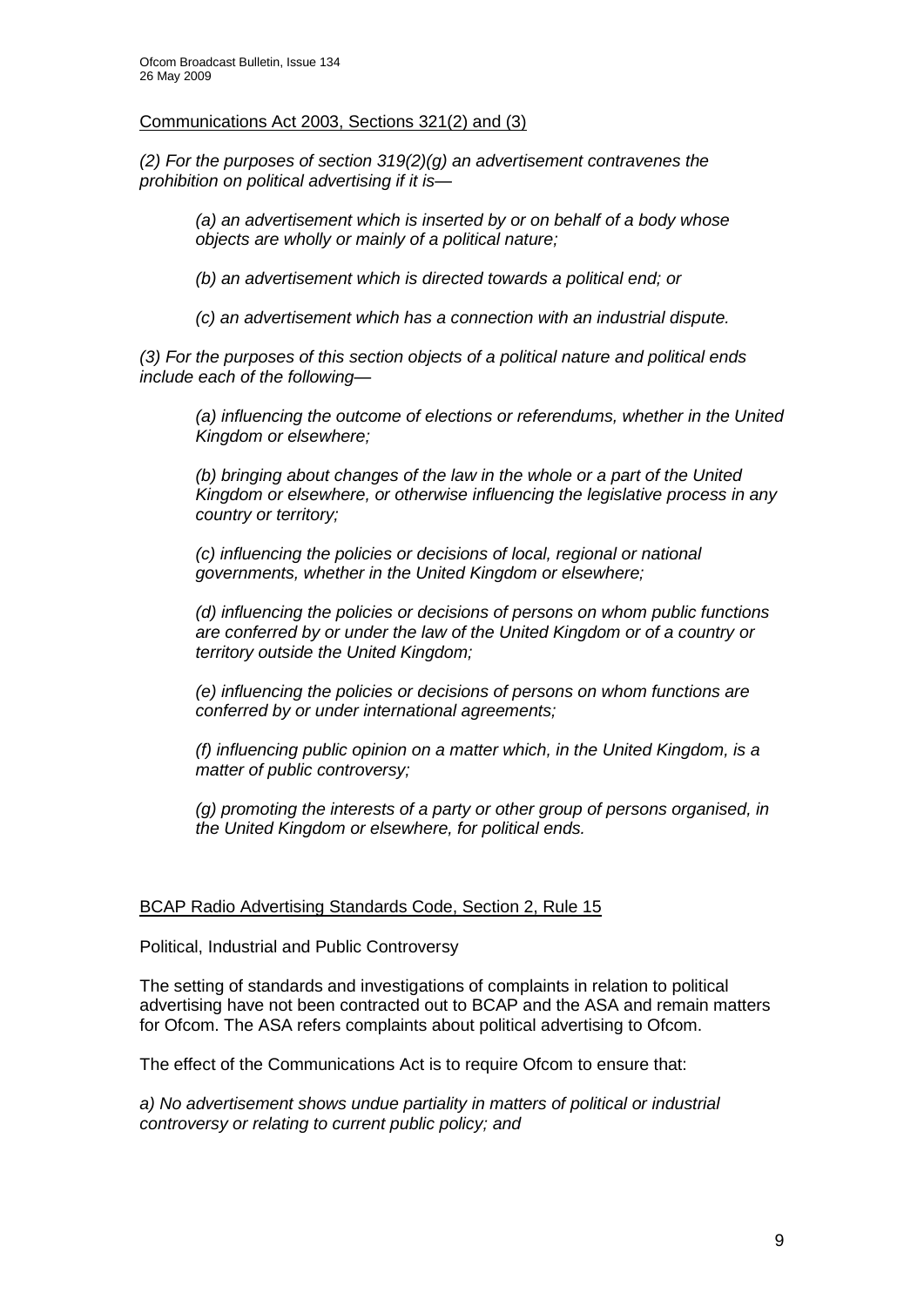*b) No advertisement is broadcast by, or on behalf of, any body whose objects are wholly or mainly of a political nature, and no advertisement is directed towards any political end.*

Ofcom will determine whether an ad or a proposed ad is "political". The term "political" here is used in a wider sense than "party political". The prohibition includes, for example, issue campaigning for the purposes of influencing legislation or executive action by local, or national (including foreign) governments.

Particular care is required where advertising mentions any government, political party, political movement or state-specific abuse, so as not to break the spirit of these rules, which are intended to prohibit lobbying or electioneering on politically controversial or partisan issues.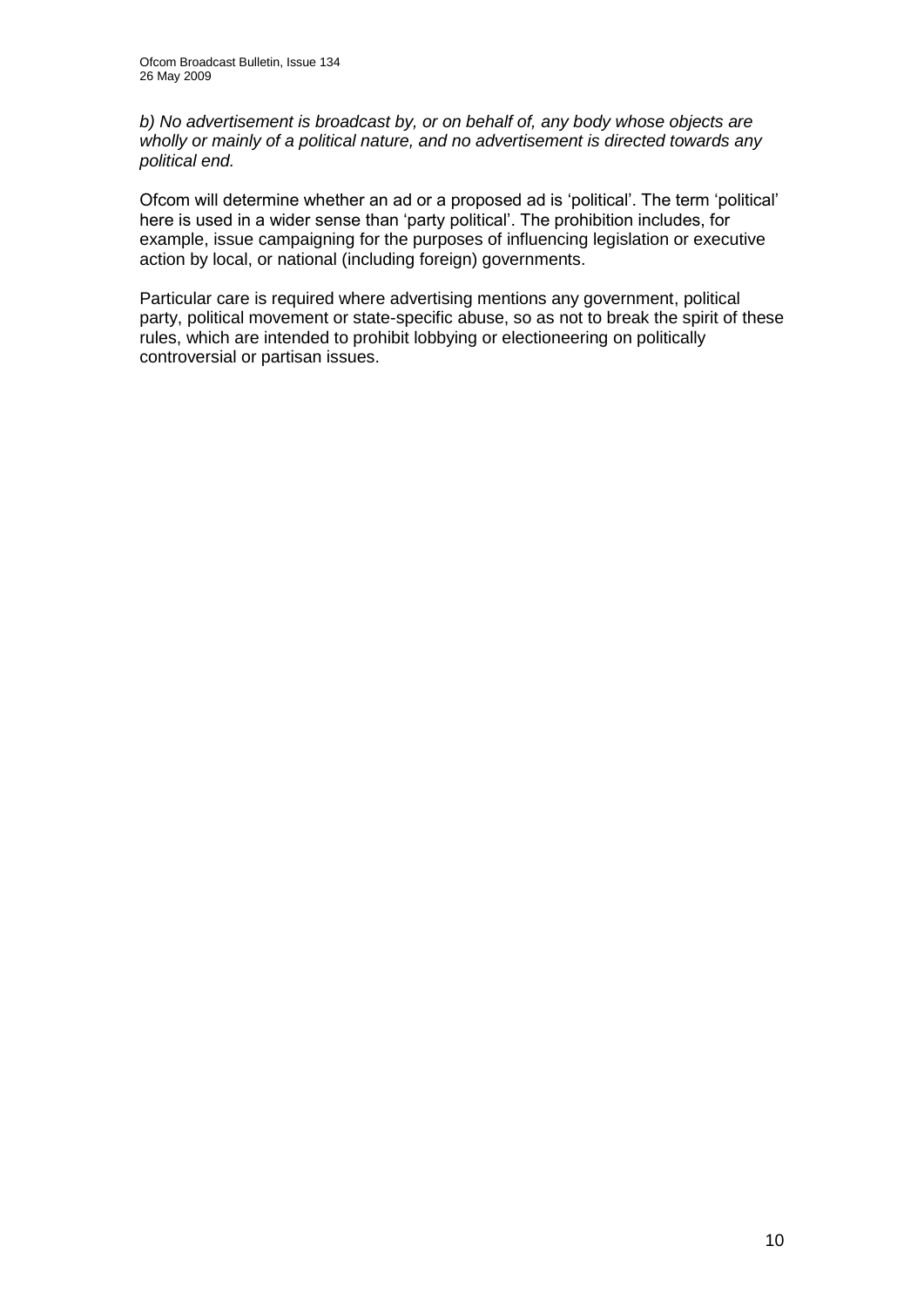# **In Breach**

## **Playboy One: various programmes**

*Playboy One, 10 September 2007, 30 November 2007, 2 January 2008, 3 January 2008, and 11 January 2008*

## **Introduction**

During late 2007 and early 2008 Ofcom received complaints about, and undertook monitoring of, 14 programmes transmitted on Playboy One<sup>1</sup>. After investigation, breaches of Rules 1.24, 2.1 and 2.3 of the Code were recorded with regard to seven of the programmes broadcast between September and December 2007. Ofcom considered that the breaches of the Code in these seven programmes were serious when taken together and also repeated, and referred them to the Ofcom Content Sanctions Committee ("the Committee") for consideration of a statutory sanction. On 2 April 2009 the Committee"s decision regarding these seven programmes was published. Ofcom fined Playboy One £22,500 for these breaches<sup>2</sup>.

This Finding details the results of Ofcom"s investigation into the outstanding seven programmes. These programmes ("the Programmes") were:

- *Hollywood Sins*, 10 September 2007, 00:00  $\bullet$
- *Sex Games Cancun*, 30 November 2007, 00:05
- *Sexy Urban Legends*, 2 January 2008, 23:05
- *Confessions of a Porn Star*, 2 January 2008, 23:35
- *Sex Games Vegas*, 3 January 2008, 00:05
- *Sex Court*, 11 January 2008
- *Girl for Girl*, 11 January 2008

Ofcom asked the Licensee, Playboy TV UK/Benelux Limited ("Playboy TV"), how the Programmes complied with Rules 1.24 ("adult-sex" material), 2.1 (generally accepted standards) and 2.3 (material which may cause offence must be justified by the context).

## **Response**

1

The Licensee stated that the Programmes shown on Playboy One were of a certain production quality which defined its brand. It said that they were well produced with the nudity or sexual activity placed in an appropriate editorial context. In no case was the primary purpose sexual arousal or stimulation and therefore none contained "adult-sex" material as defined by Rule 1.24 of the Code. It continued that the Programmes were well produced with many of them featuring a story and plot which included "soft" simulated sex scenes that were clearly part of the storyline and therefore justified in context. The broadcasts on Playboy One overall had a strong primary element of either entertainment, drama, comedy, thriller or documentary. It said that the explicitness of any material contained in the Programmes was generally

<sup>&</sup>lt;sup>1</sup> Playboy One was owned and operated by Playboy TV UK/Benelux Limited. It was originally called Playboy Active when licensed in 2004 but was launched in 2005 as Playboy One. It was the only entirely free-to-air and unencrypted adult channel situated in the Adult section of the EPG until it ceased broadcasting in September 2008. Playboy UK/Benelux Limited requested a change to the licence on 17 July 2008 and, from 1 October 2008, the channel was rebranded as Paul Raymond TV and it is now provided on an encrypted basis only in the adult section of the EPG.<br><sup>2</sup> Places age the Committee's Adjudication at http://www.efecm.org.j

Please see the Committee"s Adjudication at http://www.ofcom.org.uk/tv/obb/ocsc\_adjud/playboytv.pdf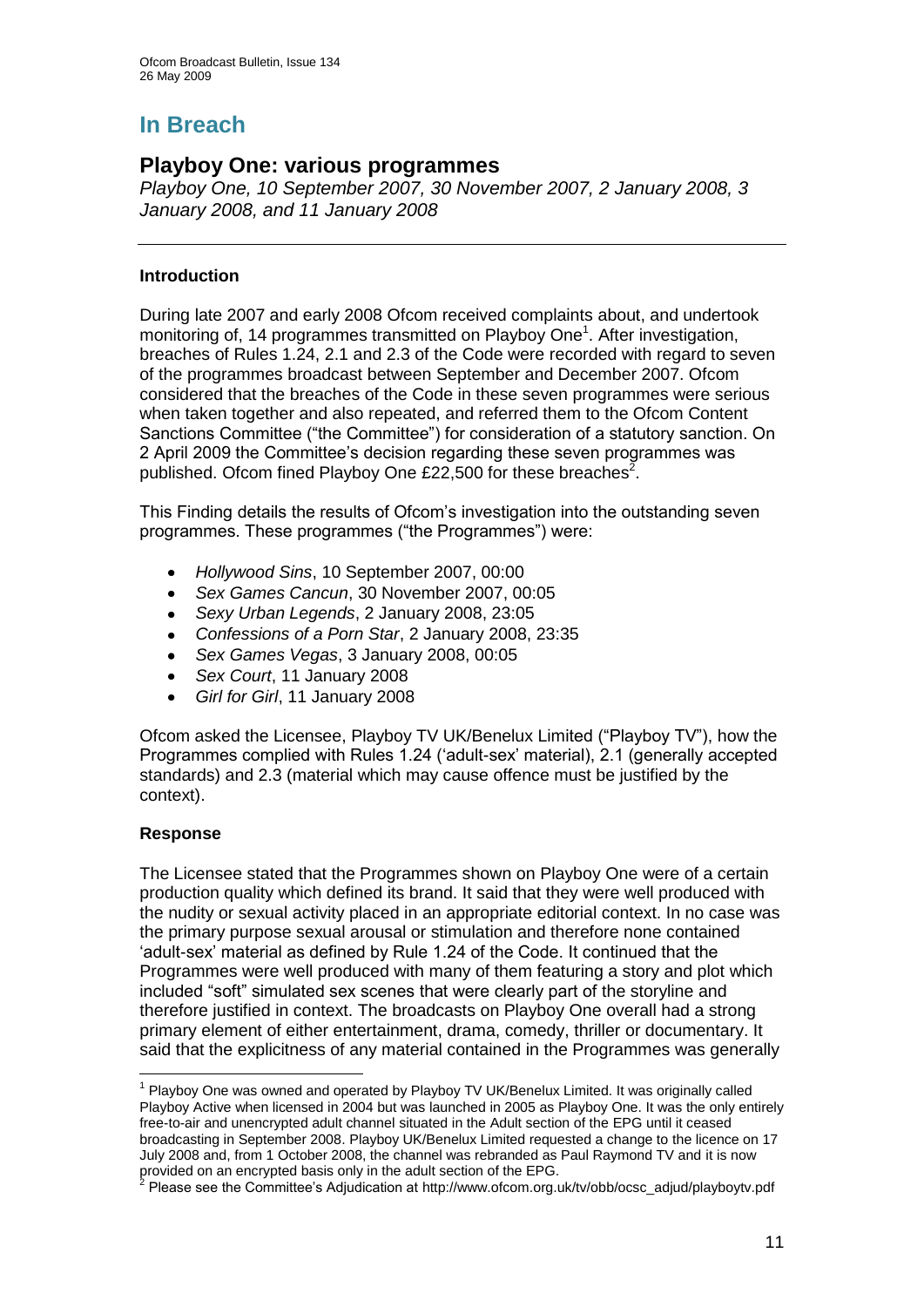in line with the Code, avoiding prolonged shots of genitalia and simulated sex. Where shots of genitalia and sex were included they could be justified by the context as defined in Rule 2.3 and fell within generally accepted standards as required by Rule 2.1.

The Licensee said that Playboy One included many programmes and films from the Playboy library that have been, and continue to be, aired on other free-to-air channels and the standards it applied were appropriate. They resulted from a long history of applying generally accepted standards to its programmes. It continued that Playboy One served an audience with clear expectations based on the channel name and EPG location, which provided further justification by context. The Licensee added that it was unlikely that any viewer would unintentionally stumble across Playboy One because of its separate location in the "adult" section of the EPG. This, it said, minimised the risk of minors watching the service, or adults doing so unintentionally, and also provided a location where viewers expect to see adult material.

The Licensee continued that any content it broadcast free-to-air on Playboy One had passed a rigorous process to comply with the Code. However, it said certain terms included in the Code were not clearly defined and this made the job of compliance a subjective and difficult one. However, the Licensee stated (while Playboy One was still on air) that it was re-editing its entire library to tone down the content of Playboy One to cut back the level of sex and nudity.

## **Decision**

## Rule 1.24

Section One of the Code provides protection for viewers under the age of 18. Rule 1.24 restricts the broadcast of "adult-sex" material to the hours between 22:00 and 05:30 and to channels that have a mandatory PIN protection system in place, plus measures to ensure subscribers to the service are over 18.

Ofcom considers that content which comprises simulated or real sexual activity the principal purpose of which appears to be the sexual arousal or stimulation of the viewer and which has no strong editorial justification constitutes "adult-sex" material. It is therefore important that broadcasters differentiate between programmes that contain explicit sexual material that is exceptionally justified by the context of the programme and material that appears to be shown for the purpose of sexual arousal or stimulation. Material that falls in the latter category should be broadcast only under encryption with appropriate protection mechanisms in place (as described above).

All the Programmes were considered to contain "adult-sex" material and therefore were unsuitable for broadcast on a free-to-air unencrypted channel i.e. Playboy One. This decision was reached taking into consideration all the relevant factors including, but not limited to, the emphasis placed on sex scenes within the programmes, the purpose of the sex scenes (that is for the purpose of sexual arousal), the explicitness of the sex scenes, the explicitness of nudity shown in particular the prominence of images featuring female genitalia, and the duration of the scenes of sex.

In Ofcom"s view, the extent and nature of the sexual content within the Programmes was unsuitable for viewers under the age of 18. In reaching this decision Ofcom took into consideration that Playboy One is situated in the "adult" section of the EPG, an area that customers can voluntarily PIN protect and that, in all the cases, the programmes were broadcast at least two hours after the 21:00 watershed. However,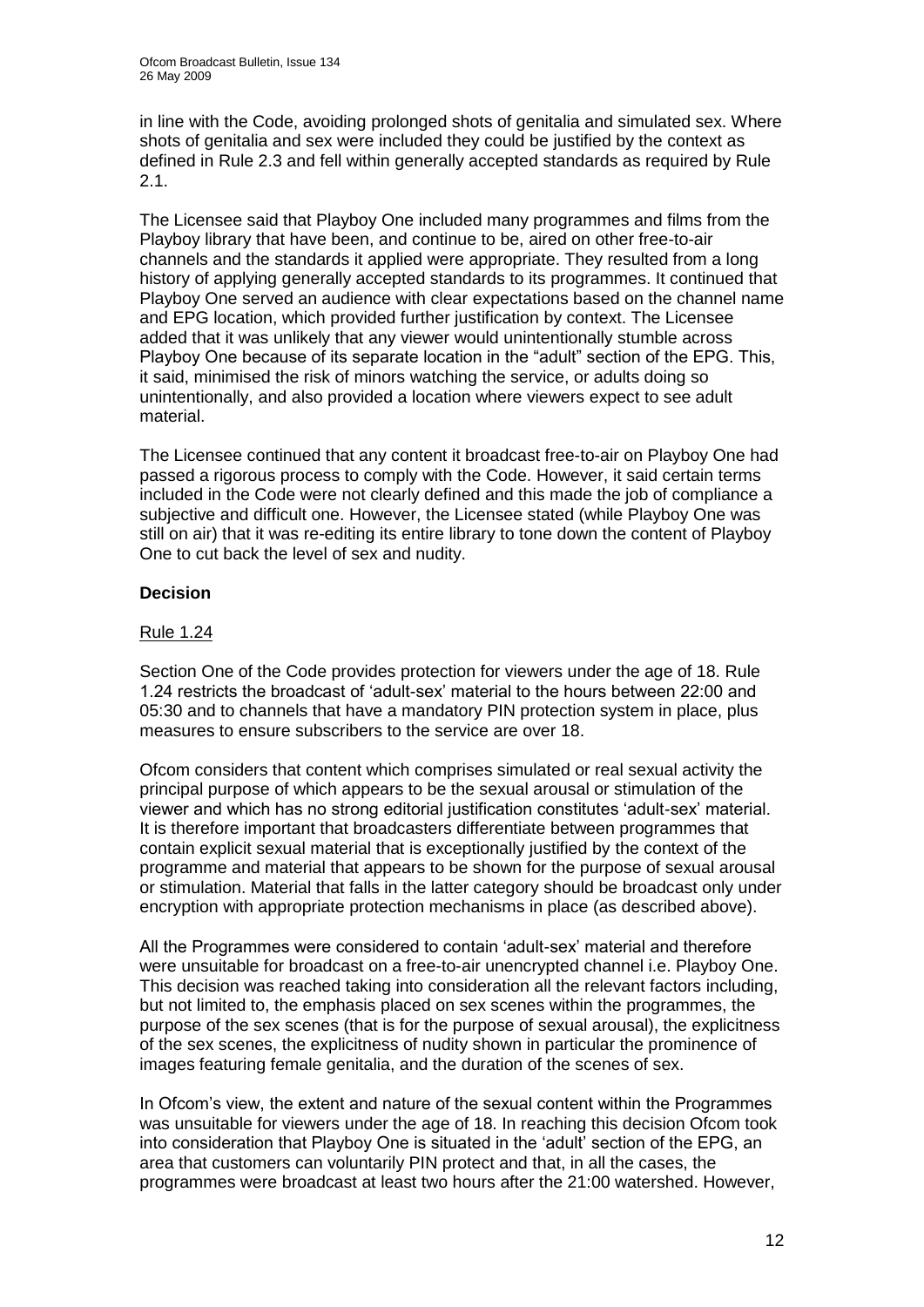whilst these factors will limit access to the channel by under-18s to some extent, they are not in themselves sufficient to provide the degree of protection required by Rule 1.24.

The Programmes were therefore broadcast in breach of Rule 1.24.

#### Rules 2.1 and 2.3

These Rules require broadcasters to apply generally accepted standards to the content of programmes. They recognise that programmes can include content which may cause offence but that in such circumstances the content must be justified by the context in which it was transmitted.

Ofcom considered that the sexual nature of the material in each of the programmes conflicted with the standards viewers generally expect on channels that broadcast free-to-air without encryption. Further, the potential for the material to cause offence was not justified sufficiently.

In reaching this decision Ofcom took into consideration: the positioning of the channel in the EPG; the nature of the channel, including the recognised character of the Playboy brand; the programme titles; and the time of broadcast. Whilst these factors would have signalled to any potential viewer that the content was likely to be "adult" in nature, Ofcom considered the material (in particular the focus on, and the frequency, duration and explicitness of, the sexual scenes) was not consistent with viewer expectations of an unencrypted free-to-air channel. The material was therefore likely to cause offence, particularly to those who were able to come across it unawares because it was transmitted without encryption.

In assessing the Programmes where sexual content featured as part of a drama or film, Ofcom concluded that whilst they contained clear storylines they appeared to be constructed primarily to facilitate sexual encounters which did not provide sufficient justification for the emphasis on the sex scenes, their frequency, duration and explicitness (and, in particular, the emphasis on female genitalia). In assessing the Programmes that were in a documentary and/or reality TV style, Ofcom judged the explicitness of the sexual discussions and portrayal of sex acts went beyond what is acceptable for an unencrypted service. The strength of the material transmitted was contrary to general viewer expectations and was not justified by the context in which it was shown.

These Programmes were therefore broadcast in breach of Rules 2.1 and 2.3

## **Breaches of Rules 1.24, 2.1 and 2.3**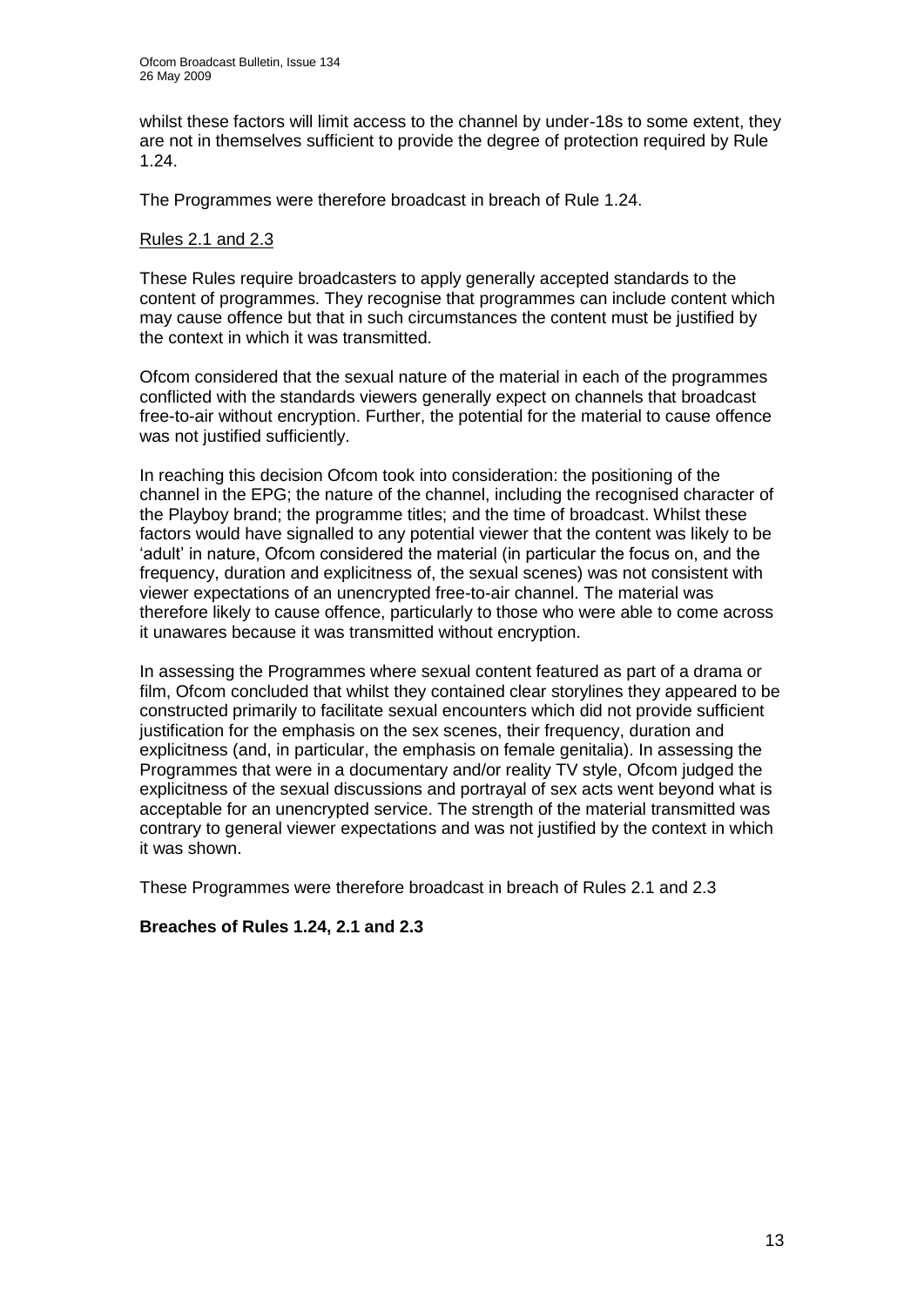# **In Breach**

## **Keith Dalton's Early Morning Wake Up**

*Lite FM (Peterborough), 23 to 27 February 2009, 06:00*

## **Introduction**

At the time of broadcast, this programme was Lite FM"s regular weekday breakfast show. It was credited on air as being sponsored by a local business - the Serpentine Green Shopping Centre, Hampton.

For the course of a week from 23 February 2009, this breakfast show was presented and broadcast from a bed in the foyer of the Park Inn, a new hotel in Peterborough city centre. During the programmes the presenter occasionally interviewed representatives of the hotel. These interviews included a conversation with the night manager about the special pillows provided by the hotel, which she described as *the best in the world*" and about which the presenter later enthused a number of times. The presenter also interviewed the sales manager about the hotel, who said:

"*Breakfast is from about half six to half-nine/ten o'clock … we've got 115 rooms – that includes 5 wheelchair-accessible rooms as well … we're only less than five minutes walk from the station, so very easily accessible … we've got 3 meeting rooms – the largest takes up to about 50 people theatre style – and a breakout area as well…*"

The sales manager was also allowed to promote a special offer given by the hotel of free internet service, available to anyone who wished to visit the Park Inn between 10:00 and 16:00 during that week. He was also interviewed about the Park Inn chain of hotels more generally, when he said:

"*Peterborough was the 20th Park Inn in the UK and there's plans for about another 15 by the end of next year … we've got them all over the world.*"

A listener was concerned that the promotion of the hotel over the week was unfair to local guest houses.

Lite FM confirmed that "the outside broadcast was a paid-for promotion … for two hours from 7am to 9am for one week."

Ofcom noted that, while the presenter said he was broadcasting from a bed in the foyer of the Park Inn, the hotel was not credited on air as a sponsor of the outside broadcast.

We therefore sought the broadcaster"s comments with regard to the following Code Rules:

- 9.4 A sponsor must not influence the content and/or scheduling of a channel  $\bullet$ or programme in such a way as to impair the responsibility and editorial independence of the broadcaster.
- 9.5 There must be no promotional reference to the sponsor, its name, trademark, image, activities, services or products or to any of its other direct or indirect interests. There must be no promotional generic references. Nonpromotional references are permitted only where they are editorially justified and incidental.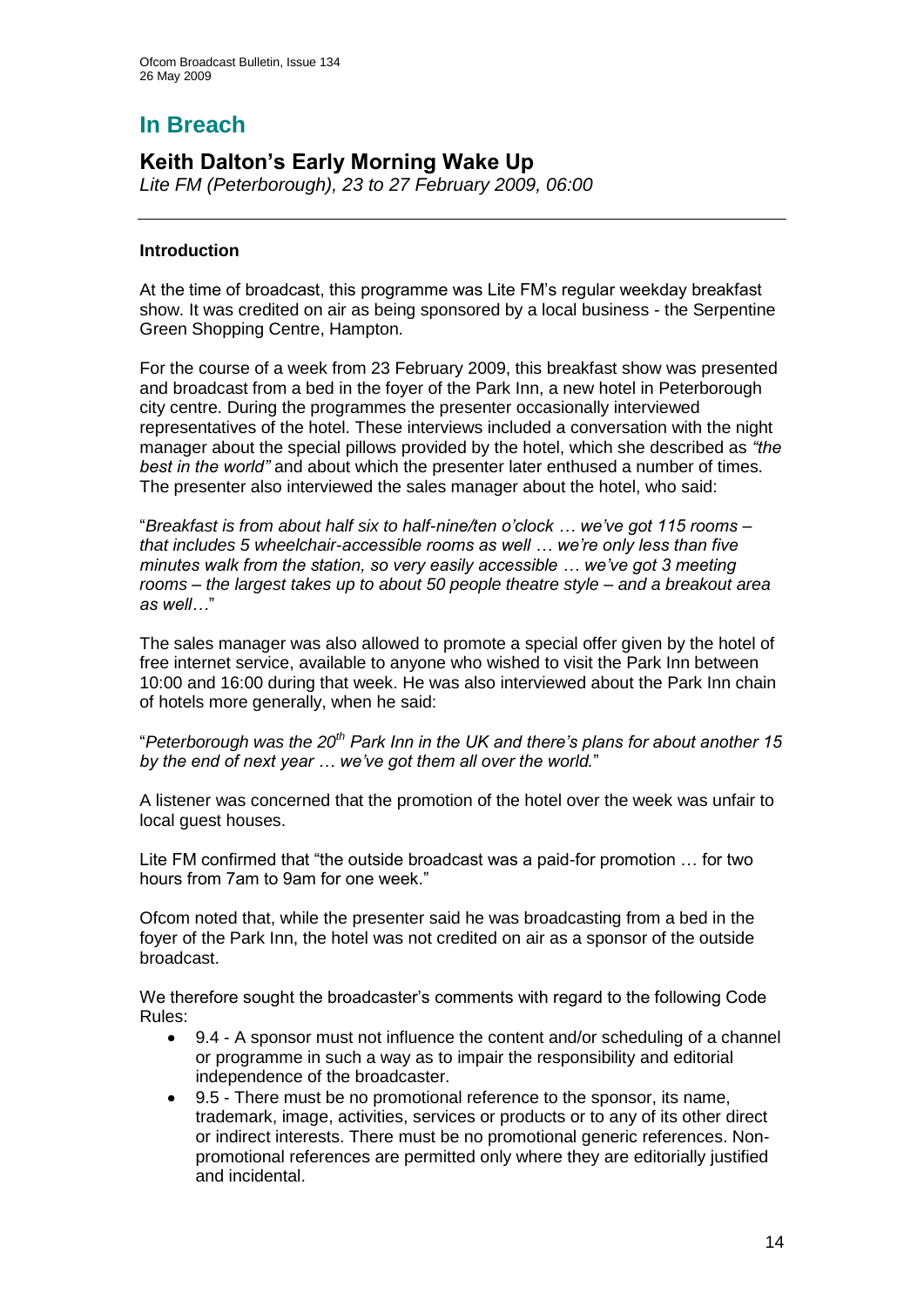- 9.6 Sponsorship must be clearly identified as such by reference to the name and/or logo of the sponsor. For programmes, credits must be broadcast at the beginning and/or end of the programme.
- 9.7 The relationship between the sponsor and the sponsored channel or  $\bullet$ programme must be transparent.

## **Response**

Lite FM said that although the programme was broadcast from the Park Inn, the programme"s regular format was followed, with its regular features, guests and competitions.

The broadcaster acknowledged "a few references given to the quality of the pillows etc", but it maintained they were based on the presenter"s genuine belief in how good the pillows were. With regard to the broadcast references to the hotel itself, Lite FM said: "The reality is that although the Park Inn [was] mentioned on numerous occasions 99% of this [was] just "*live and local from the Park Inn*" with very few mentions between 6am and 7am." It added that these references were voiced by the presenter at the beginning or end of his links. Lite FM believed it had made clear to listeners that its breakfast show was broadcast from the hotel for the week and that "the association could not possibly be misunderstood."

The broadcaster acknowledged that "…it could be said there [were] some breaches of the regulations" but added that, even though Lite FM was a small commercial radio station, it constantly endeavoured to ensure compliance with the Code.

#### **Decision**

From a regulatory perspective, a "paid-for promotion" (in programming), as opposed to an advertisement (in a commercial break), signifies sponsored programming. Outside broadcasts that are sponsored (i.e. where they have had some or all of their costs met by a sponsor, with a view to promoting the sponsor and/or it products or services) must adhere to the same rules as any other sponsored programming.

#### Editorial independence

Ofcom accepted the broadcaster"s assurance that the programme had followed its regular format throughout the week in question, as it appeared typical of a commercial radio breakfast show and included its regular features, guests and competitions. We also noted the fact that the majority of broadcast references to the sponsor (i.e. the Park Inn) were brief and made in passing. They also took place in presenter links and merely informed listeners of the outside broadcast venue. Ofcom therefore accepted that, on balance, Lite FM appeared to have maintained its editorial independence.

#### References to the sponsor

The sponsorship of an outside broadcast by its venue presents particular problems under the Code. Rule 9.5 not only prohibits promotional references to the sponsor but also requires that non-promotional references to the sponsor are both editorially justified **and** incidental. Any reference in a sponsored outside broadcast to the venue, where the venue is a sponsor of that outside broadcast, is unlikely to be incidental.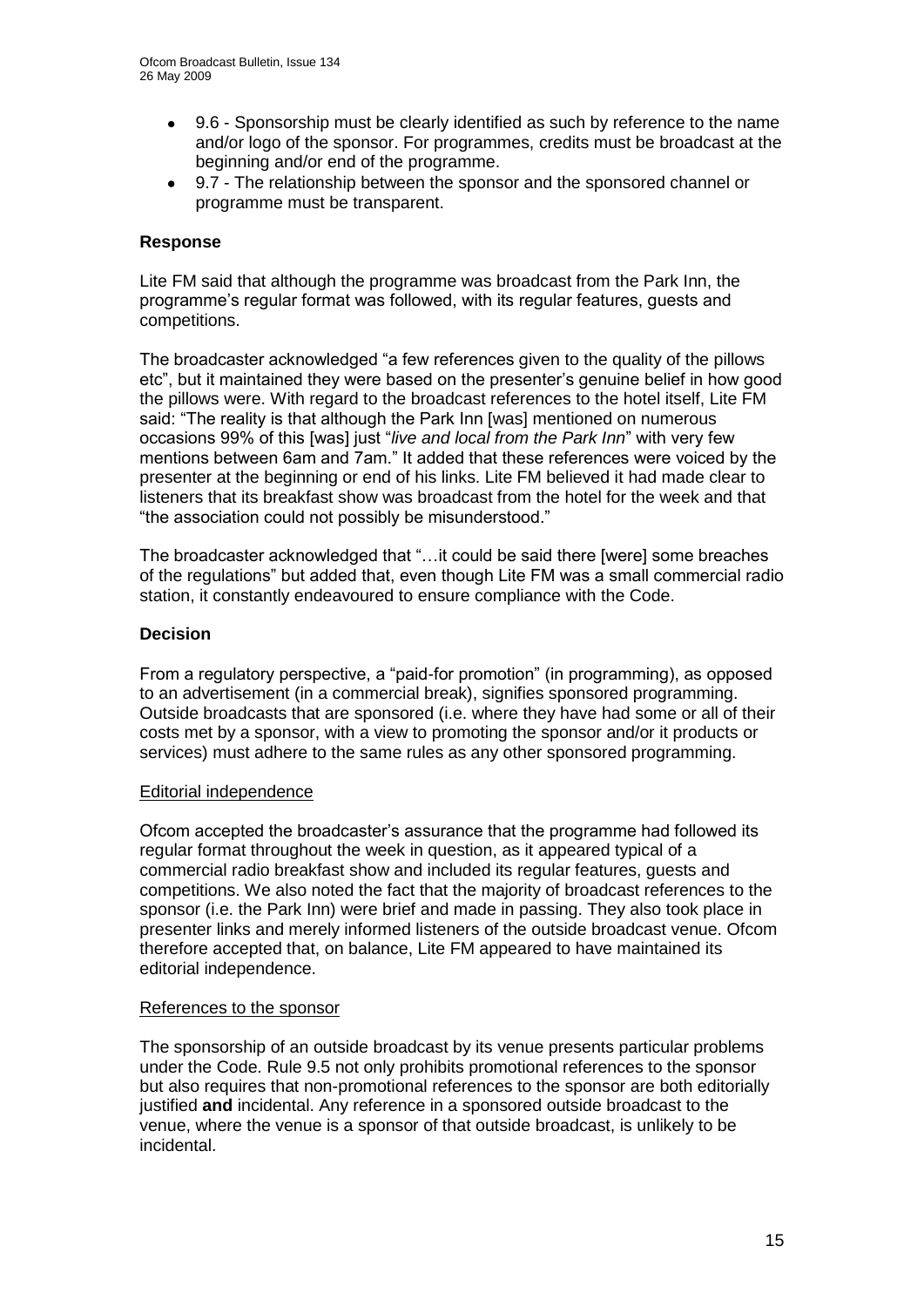In addition, in this case some references to the sponsor and its services were also clearly promotional (e.g. the promotion of the Park Inn"s free internet access offer and the sales manager saying, "…*we're only less than five minutes walk from the station, so very easily accessible … we've got 3 meeting rooms – the largest takes up to about 50 people theatre style – and a breakout area as well…*"*)*.

The references to the sponsor of the outside broadcast (i.e. the Park Inn, which was also the venue of the outside broadcast) were therefore in breach of Rule 9.5 of the Code.

## Clearly identified sponsorship

The presenter regularly stated he was broadcasting from the Park Inn, at the beginning and/or end of his links within the breakfast show. However, the identification on-air of an outside broadcast"s venue, at the beginning and/or end of an entire programme or the outside broadcast segments of a programme, does not itself signify that the broadcaster has any commercial arrangement in place with that venue (sponsorship or otherwise).

In this case, not only was the outside broadcast sponsored by the Park Inn, but the entire breakfast show was itself clearly credited on-air as being sponsored by another local business (the Serpentine Green Shopping Centre, Hampton). Listeners to the presenter"s links, broadcast and acknowledged as coming from the Park Inn, were therefore particularly unlikely to understand that Lite FM had been paid by the hotel for sponsorship of the outside broadcast.

The sponsorship of the outside broadcast was not made sufficiently clear to listeners, in breach of Rule 9.6 of the Code, and Lite FM"s commercial relationship with the Park Inn was not therefore transparent, in breach of Rule 9.7 of the Code.

#### **Breach of Rules 9.5, 9.6 and 9.7**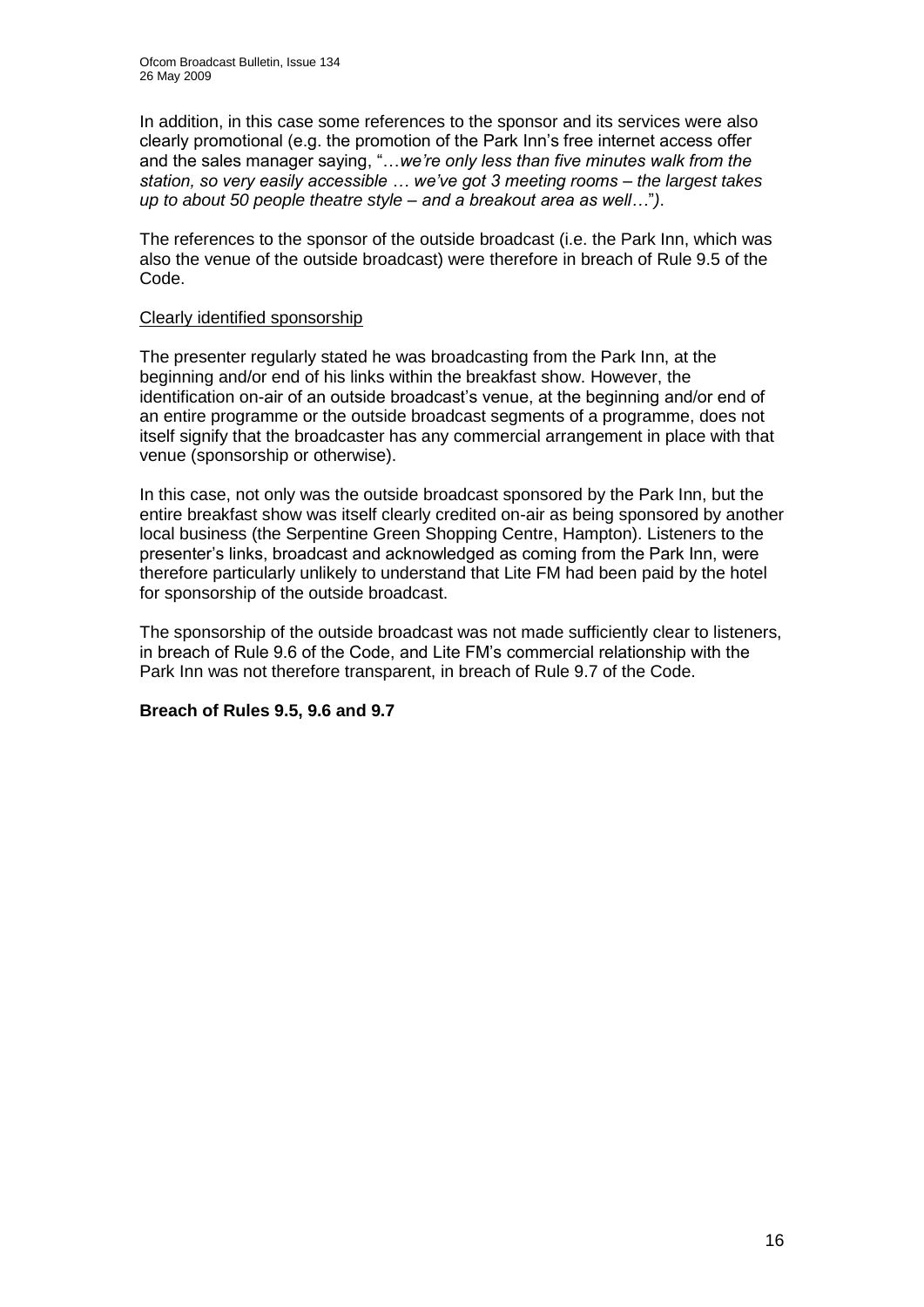# **Not in Breach**

**Celebrity Big Brother** *Channel 4, 2 to 23 January 2009*

## **Introduction**

*Celebrity Big Brother* is a reality based television show (based on the wellestablished *Big Brother* format) where 11 celebrity contestants are confined together in a controlled environment ("the House"). It is filmed 24 hours a day for three weeks. Whilst in the House, contestants "nominate" which of their fellow Housemates they consider should be "evicted" from the House with the ultimate decision as to who should leave being made by the public by means of voting via telephone. The last Housemate left at the end of the series is the winner of the show. The winner of *Celebrity Big Brother 2009* was Ulrika Jonsson.

Ofcom received 527 complaints about *Celebrity Big Brother 2009*. The majority of the complainants considered that Housemates were bullied or were responsible for bullying other Housemates. In particular, the American rap artist Coolio was the focus of many complaints for the manner in which he behaved towards some female Housemates, most notably singer Michelle Heaton. Complainants were concerned that he made "misogynistic" and "sexist" comments and subjected them to "bullying" and "boorish" behaviour. However, Ofcom also received complaints that Coolio was negatively stereotyped as an aggressive black man.

#### **Decision**

Under the Communications Act 2003, Ofcom has a statutory duty to set standards for the content of broadcast television programmes in a Code with which broadcasters must comply. Ofcom must ensure broadcasters comply with the Code and perform their duties in light of the European Convention of Human Rights which provides for the right to freedom of expression.

Under the Code, broadcasters are required to apply generally accepted standards so as to ensure adequate protection to the audience from offensive or harmful material. In applying generally accepted standards the Code requires that material which may cause offence is justified by the context. Context includes such factors as the editorial content of the programme, the service on which it is broadcast and the likely expectations of the audience. Ofcom recognises that *Big Brother* is the type of programme that will almost inevitably contain controversial material and that emotional and potentially offensive exchanges will at times occur between Housemates. As a series of *Celebrity Big Brother* continues some language and behaviour capable of causing offence to some viewers will almost inevitably be broadcast. When such potentially offensive material is to be shown, it is the broadcaster"s duty to ensure that it is at all times editorially justified and complies with the requirements of the Code by being placed in context. This means there is always the potential for material, which some viewers might find personally offensive, to be transmitted.

Big Brother is an entertainment programme and viewers therefore perceive that although what happens in the House is "entertainment", they also view it as "reality" i.e. they view the events as real events happening to real people. This means that the audience can genuinely become concerned for the welfare of housemates, but in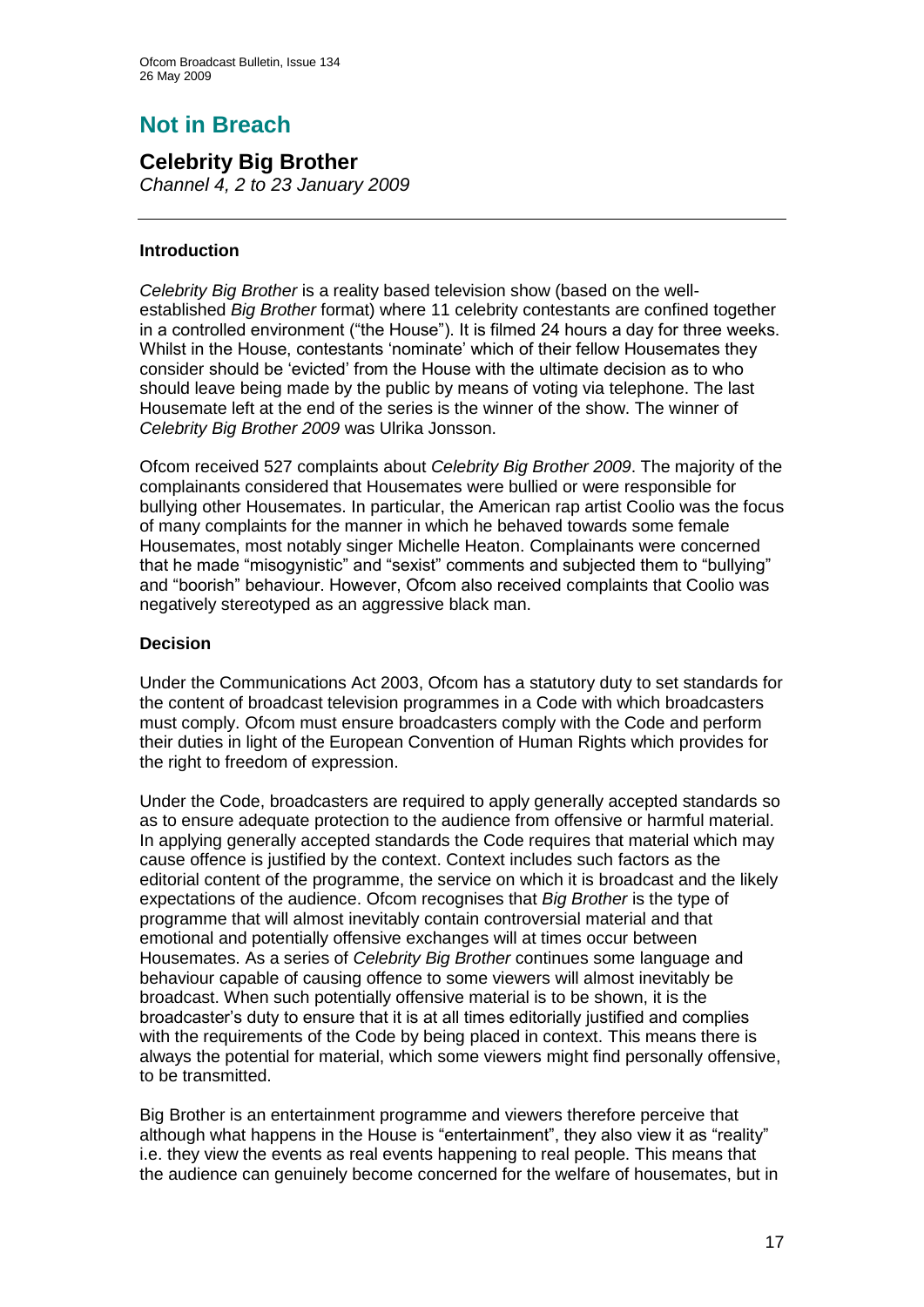the knowledge and expectation that any serious problematic or anti-social behaviour will be appropriately dealt with. This has become one of the generally accepted features of *Big Brother*.

Channel Four in the *Big Brother* programme format has established various editorial mechanisms through which inappropriate behaviour in the House can be challenged. For instance, through discussion in the Diary Room, Big Brother can confront and reprimand Housemates about their behaviour, thereby acting as an important arbiter of what the public may perceive to be offensive language or behaviour. Reactions by Housemates, Big Brother interventions and the Diary Room are all part of the well understood architecture of the programme and the context within which Channel Four is able to appropriately broadcast potentially offensive material.

In the case of *Celebrity Big Brother*, each participant is paid a fee for taking part. For them therefore, their presence in the House is a form of paid work. The contestants are free, at any time, to remove themselves from the programme, if they feel they are, or have been, unfairly treated. In addition, should any participant upon leaving the programme feel they were treated unfairly they can make a complaint to Ofcom about any alleged unfairness. Ofcom did not receive any complaints from any of the participants in *Celebrity Big Brother 2009.*

This series of *Celebrity Big Brother* featured like previous ones a deliberately disparate group of celebrities. They included American rapper Coolio and singer LaToya Jackson, TV presenters Terry Christian and Ulrika Jonsson, glamour model Lucy Pinder and singer Michelle Heaton. Ofcom noted that, in particular, the relationship between Coolio and Michelle Heaton became fractious. It appeared clear to viewers that Coolio enjoyed baiting and teasing female Housemates. However, when Coolio teased Michelle for allegedly having feelings for another Housemate (Ben) she became very upset. Sensing he had hit a nerve, Coolio continued to tease her about it. It was at this point that Channel 4, through Big Brother, talked to both Coolio and Michelle separately in the Diary Room about what had developed between them. Michelle appeared comforted by her conversations with Big Brother, and some of the other Housemates, and Coolio, when told that his behaviour could be seen as intimidating, appeared to be genuinely disconcerted that this could be the case. Ofcom noted that Big Brother and fellow Housemates managed to get Coolio and Michelle to resolve their issues and their "feud" was amicably resolved when Coolio and Michelle apologised to each other for their behaviour.

Ofcom recognises that arguments, disagreements and name calling between Housemates is anticipated by many viewers of *Celebrity Big Brother* who understand that a varied group of people who have willingly confined themselves in the House are competing for attention in a potentially volatile environment. In Ofcom"s view Coolio was a "larger than life" character in the House, playing the role for many viewers of the "villain of the piece" where such a role, after 10 years of *Big Brother*, is generally expected by the audience. He exhibited an acerbic wit; was clearly at times quite bored; baited female Housemates; and, was at times, generally unpleasant, making statements and references that appeared calculated to be potentially offensive and provoke a reaction. However, Ofcom accepts that it is important that Channel 4 accurately reflects what has happened in the House so that viewers are adequately informed regarding the characters and conduct of individual Housemates. This is especially important given that it is viewers' understanding of this combination of factors that informs their voting decisions. Were Channel 4 significantly to "sanitise" events which have occurred in the House it could be seen by viewers as an attempt to manipulate voting.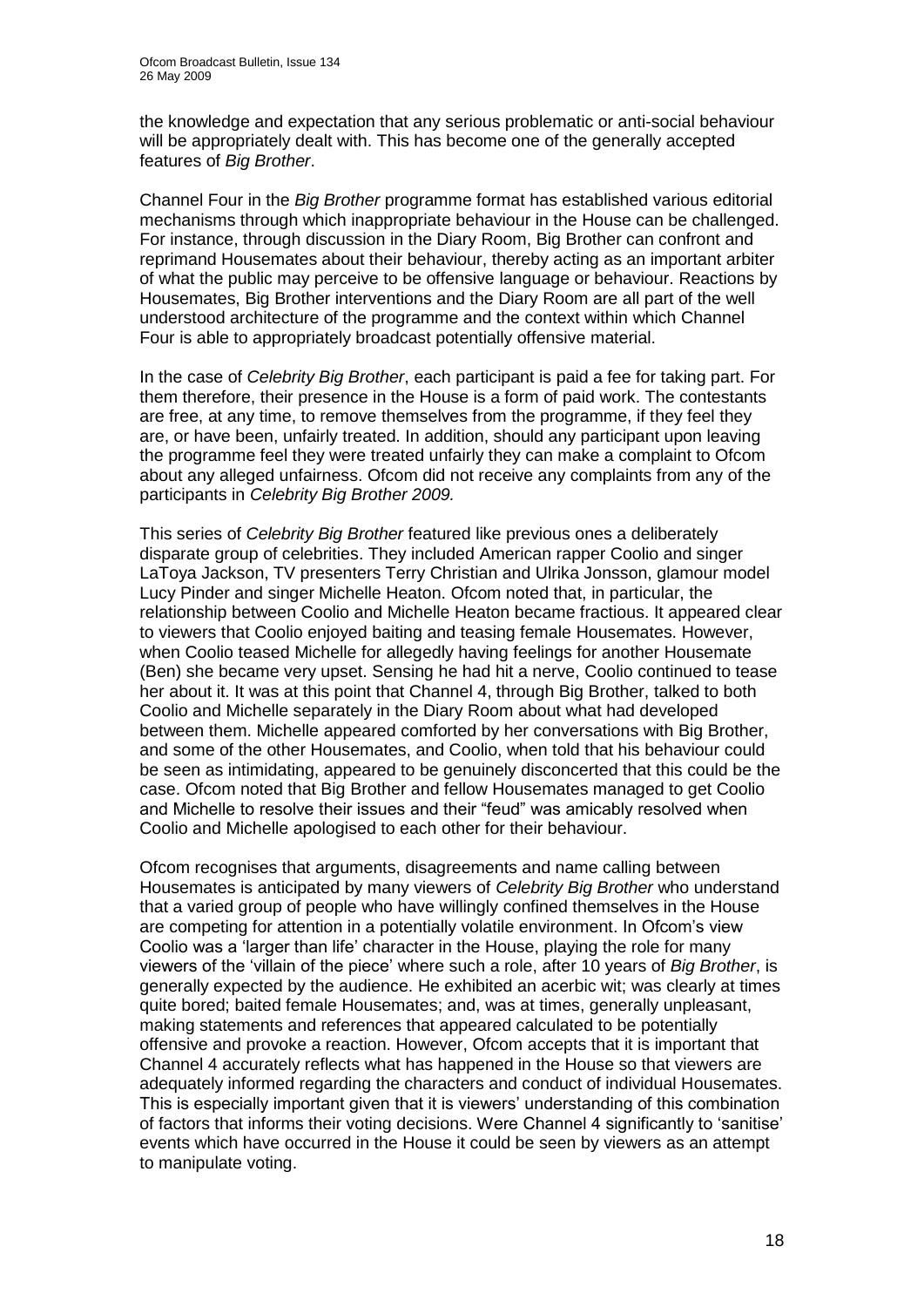Ofcom acknowledges that *Celebrity Big Brother* is the type of programme in which controversial matters will inevitably be raised and emotional and offensive exchanges occur, as the characters of the participants are revealed. Given this, what is broadcast may contain language and behaviour which is capable of causing offence to viewers. Viewers therefore expect the broadcaster, through Big Brother, to challenge such behaviour appropriately and for it to be in context. When Ofcom viewed this series it noted that there was indeed friction between a number of celebrity Housemates: tempers frayed, emotions at times ran high, personalities clashed and name-calling abounded. The Housemates did however work towards defusing tense situations themselves and, where necessary, Channel 4 through Big Brother, intervened. Big Brother for example called Housemates to the Diary Room to talk through their behaviour to resolve more highly charged situations and to discuss how behaviour could be improved. As a consequence Ofcom did not consider that compliance with the Code had been brought into question by Channel 4"s handling of the conduct exhibited in this particular series.

It concluded therefore that this series complied with the Code because any potentially offensive content that was shown and the manner in which the friction and the arguments were handled and presented by Big Brother on behalf of Channel 4, were adequately justified by the context.

#### **Not in Breach**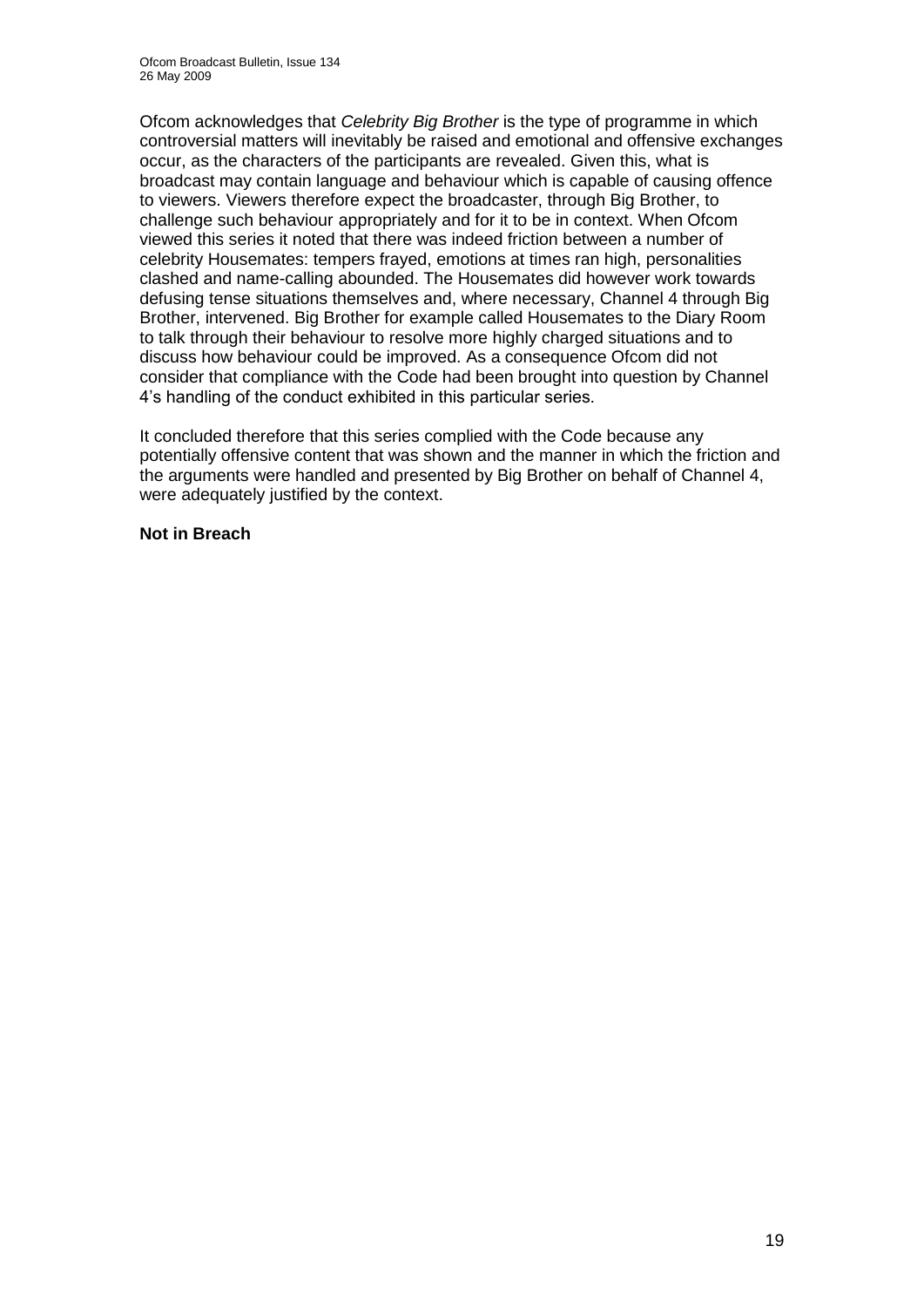## **Fairness and Privacy Cases**

## **Partly Upheld**

## **Complaint by Ms Natasha Gardner on her own behalf and on behalf of her son (a minor)**

*Young Mums' Mansion, BBC3, 7–18 April 2008*

**Summary:** Ofcom has not upheld this complaint of unfair treatment and has partly upheld the complaint of unwarranted infringement of privacy made by Ms Natasha Gardner on her own behalf and on behalf of her son.

In April 2008, BBC3 broadcast a series of programmes that involved ten single mothers and their children exploring the potential benefits of communal living. They spent time in a "mansion" sharing day-to-day living and each mother took a turn at being a leader and taking responsibility for a themed activity. Ms Natasha Gardner and her five year old son were participants in the programmes and Ms Gardner"s challenge was to help build confidence and self-esteem in the mothers by encouraging them to take part in a photo shoot for a nude calendar. Footage of Ms Gardner and her son was included in the series.

Ms Gardner complained that she and her son were treated unfairly in the broadcasts, and that their privacy was infringed in both the making and broadcast of the programmes.

In summary Ofcom found the following:

- The broadcaster did not unfairly broadcast nude images of Ms Gardner and her son. Ofcom took into account the steps the broadcaster had taken regarding an offer of a preview of the programme prior to broadcast and Ms Gardner"s lack of objection after this opportunity to the footage of herself being broadcast, and concluded that she gave informed consent. In relation to Ms Gardner"s son, Ofcom concluded that the limited nature of the footage broadcast of Ms Gardner"s son did not go beyond what was stipulated on her consent form.
- Ms Gardner"s privacy was unwarrantably infringed during the making of the  $\bullet$ programmes. Ofcom noted that during a sensitive situation (in which Ms Gardner was undressing) the production team assured her they would stop filming, and in spite of this continued filming against her wishes.
- Ms Gardner"s son"s privacy was not unwarrantably infringed during the making of  $\bullet$ the programme, as filming of him in the bath was carried out with Ms Gardner"s consent. Furthermore, the camera was turned off while he undressed and only images of his upper body, once in the bath, were recorded.
- Ms Gardner"s privacy was not unwarrantably infringed during the broadcast of the  $\bullet$ programmes. Ofcom took into account the steps the broadcaster took to ensure she was happy with the programme and concluded that she gave informed consent.
- Ms Gardner"s son"s privacy was not unwarrantably infringed in the broadcast of the programmes. Ofcom concluded that the limited nature of the footage broadcast did not go beyond what was stipulated on Ms Gardner"s consent form.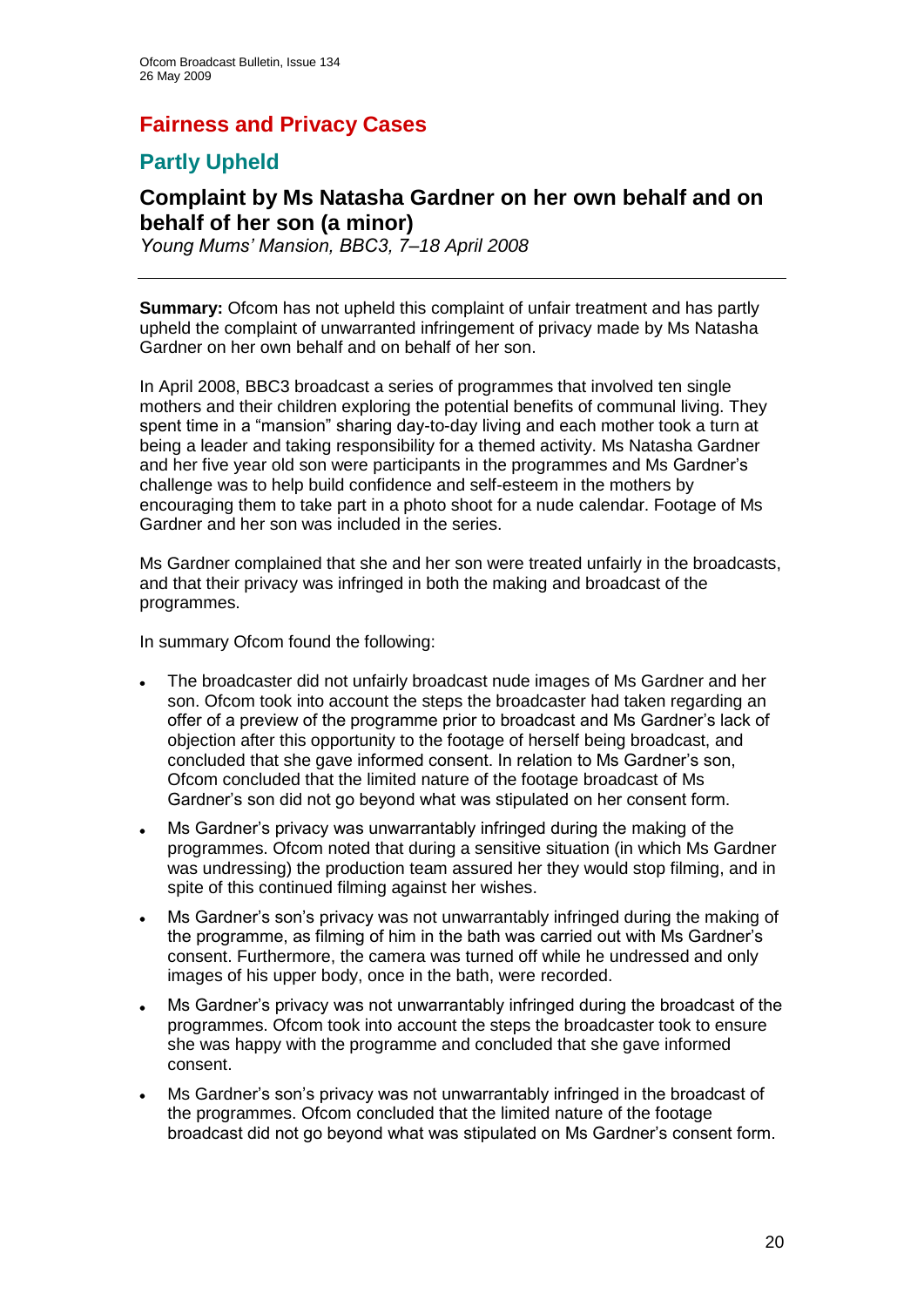## **Introduction**

Over a two week period in April 2008 the BBC broadcast a reality television series entitled *Young Mums' Mansion* in which 10 single mothers and their children volunteered to live together in a "mansion" to discover whether living with other single parents was better than living alone. The mothers shared childcare, household chores and money whilst trying to improve the quality of their lives. Ms Natasha Gardner and her five year old son were participants in the programmes.

Each mother was asked to take a turn at being "commune leader", deciding on the rules of the house and challenging the other parents to make changes to their lives with a view to improving them. Ms Gardner"s turn as leader was featured in the programme broadcast on 10 April 2008, and her challenge was to try and raise the self-esteem of the mothers by getting them involved in making a professional calendar featuring nude shots.

Ms Gardner complained to Ofcom that she and her son were treated unfairly and that their privacy was unwarrantably infringed in the making and broadcast of the programmes.

## **The Complaint**

#### **Ms Gardner's case**

In summary, Ms Gardner complained that she and her son were treated unfairly in the programmes as broadcast in that:

a) The programme makers broadcast scenes of Ms Gardner and her son when they were naked despite an assurance she said was given to her in her contract that no scenes of their nudity were to be broadcast.

By way of background Ms Gardner said that she had agreed to participate in the calendar task as part of the social experiment, but specified with the programme makers that footage of this or any other scenes in which she or her son were nude should not be broadcast in the programmes themselves.

In summary, Ms Gardner complained that her privacy and that of her son was unwarrantably infringed in the making of the programmes in that:

- b) The camera crew filmed her during a naked photo shoot despite her asking them not to.
- c) Footage of her son whilst in the bath was filmed despite her stating there were to be no scenes of nudity in the programmes.

In summary, Ms Gardner complained that her privacy and that of her son was unwarrantably infringed in the programmes as broadcast in that:

d) Footage of Ms Gardner taking part in the naked calendar photo shoot along with shots of the finished photograph were broadcast several times in the series even though Ms Gardner was given an assurance in her contract there would be no nudity broadcast in the programmes themselves.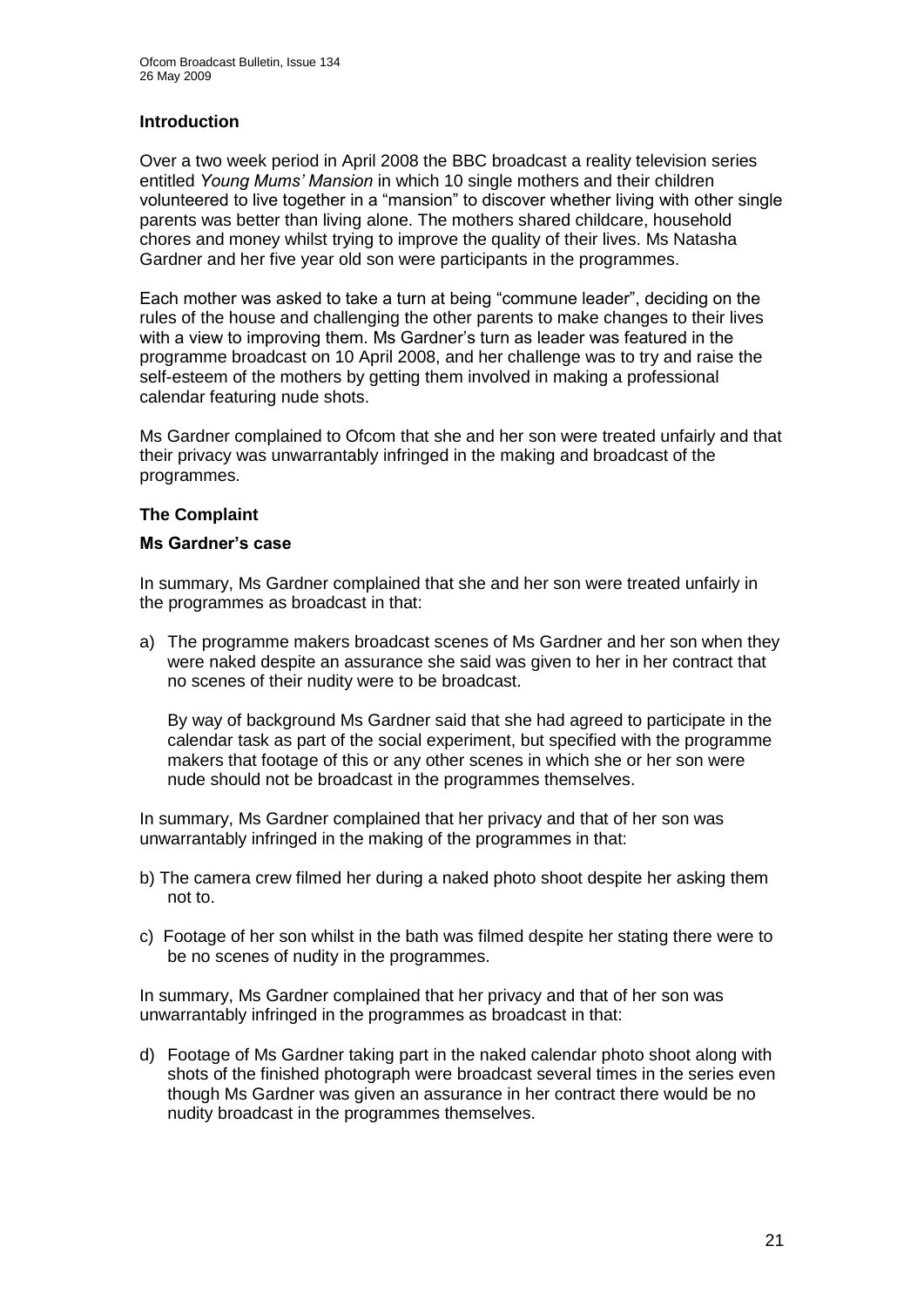e) Footage of Ms Gardner"s son whilst in the bath was broadcast even though she was given an assurance in her contract there would be no nudity broadcast in the programmes themselves.

## **The BBC's statement in response to the complaint**

By way of background, the BBC said that the photo shoot was an integral part of the programme to which Ms Gardner had given her agreement in advance and that filming a limited amount of footage of her taking part in it was not unfair to her nor did it infringe her privacy. As she was the leader of the calendar assignment, it was editorially justified to illustrate her reaction to it.

The BBC said that four weeks prior to transmission Ms Gardner was invited to a preview of the programme in which she was featured as leader. She did not request any changes to the programme and expressed delight with what she had seen, telling the programme makers that she thought the programme was excellent. At this viewing, she expressed no concerns about the way that the sequence of her being filmed during the photo shoot had been used in the film nor about the footage of the projector viewing which included the still photograph of herself. Ms Gardner gave no indication to the programme makers that she was uneasy at what she had seen and was indeed amused at the scenes involving her arguments with the camera crew during her photo shoot. The only change to the programme after this viewing with regards to nudity, was the superimposition, over the shots of the projected still photographs, of rostrum photographs of the same pictures. In Ms Gardner"s case her original photograph seen at the viewing was one of the most distinct, although rostrum photographs were superimposed for all the participants. The BBC confirmed that the superimposed photograph of Ms Gardner was the same shot she had seen in the preview programme.

In summary, the BBC responded to Ms Gardner"s complaint of unfair treatment as follows:

a) In response to Ms Gardner"s complaint on behalf of her son that the broadcast of scenes of him whilst he was naked was unfair, the BBC said the footage in question was filmed on the participants" first day in the mansion and took place in the mansion"s bathroom, which contained an unusual double-bath where another mother was bathing her son. Ms Gardner and her son were in the bathroom chatting and interacting with the other mother and child when Ms Gardner"s son expressed an interest in having a bath himself. The cameras were filming openly throughout the exchange and Ms Gardner was fully aware of their presence. Ms Gardner encouraged her son to take a bath. The cameras were switched off while he undressed but continued filming once he was in the bath. She was present the whole time, as was clear in the broadcast footage, and showed no objections at the time of filming.

In response to Ms Gardner"s complaint about her own treatment, the BBC said that Ms Gardner was aware of the calendar task a week before filming commenced. She accepted the challenge of asking the other contributors to take part in the shoot as the culmination of her leadership, the aim of which was to build confidence and self-esteem. The BBC said that nearer to the time of filming for the task, Ms Gardner reaffirmed her consent to the programme makers but said she did not want the participants to be filmed naked during the photo shoot itself, but only to be filmed in their dressing gowns immediately before and after the shoot. Following this discussion, the programme makers decided that the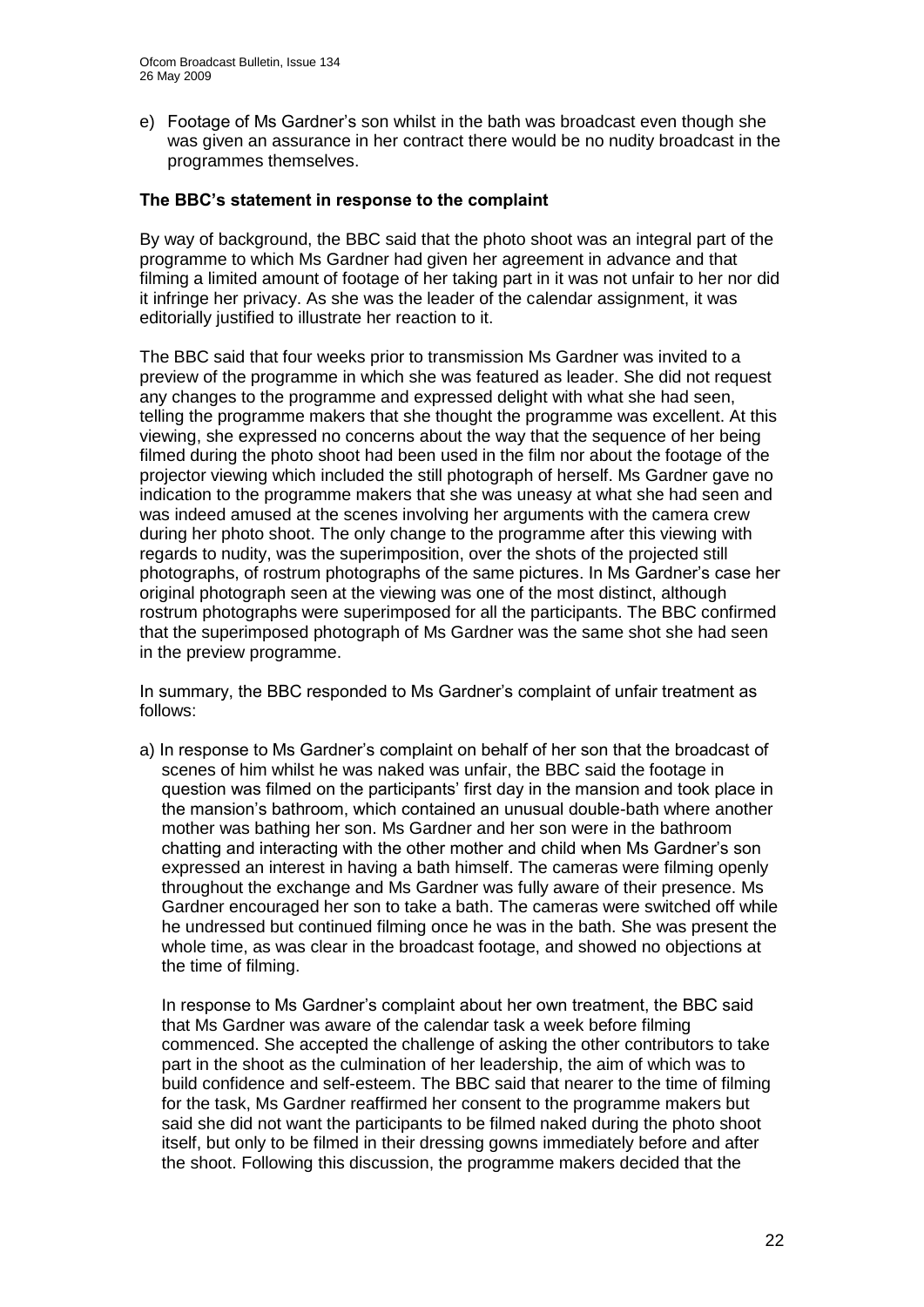views of the other contributors should be taken into account and on the day of the photo shoot the other participants were filmed according to their specific wishes.

The BBC said that the participants agreed to be filmed viewing the final photographs and reacting to them. When the picture of Ms Gardner was projected onto the screen in front of the group, she made no protest to the programme makers about it having been taken or about it being shown or filmed. She expressed some concerns during the discussion which took place among the contributors immediately after the viewing, but did not take them up with the programme makers. Ms Gardner"s remarks during discussions suggested that she clearly understood that the pictures were likely to be used in the final programme and seen by a wider audience.

In summary, the BBC responded to Ms Gardner"s complaint of unwarranted infringement of privacy in the making of the programme as follows:

- b) Regarding the complaint that Ms Gardner"s privacy was infringed during the making of the programme, the BBC said that on the day of Ms Gardner"s photo shoot she became agitated about onlookers and irate that the camera crew were continuing to film her. She had referred to her contract, which said that there was to be no footage filmed of her or her son naked. One of the cameras was filming the photographer and the other turned away. However the second camera returned to Ms Gardner a total of three times after she had requested that filming stop. The BBC said that the programme makers now accepted that this should not have happened in view of the concerns expressed by Ms Gardner. However, the BBC said that neither camera filmed her naked and that none of the shots from that camera in fact showed her in the nude. Ms Gardner was only filmed from behind as she began to take off her robe when only her shoulder and part of her back were very briefly visible.
- c) As regards the infringement of Ms Gardner"s son"s privacy in the making of the programme, the BBC said that Ms Gardner was in the shot herself whilst her son was being filmed in the bath and, despite being fully aware that filming was taking place, expressed no concern at the time. The BBC said that three days prior to transmission all the participants were invited to a screening of the first episode of the programme and Ms Gardner raised the subject of the scene of her son in the bath. However, the programme makers said that Ms Gardner had decided she did not feel there was a problem with the shot, particularly as she was seen in it running the bath. The BBC said that Ms Gardner was present in the room at the time the scenes were filmed and was fully aware of the presence of the cameras. The BBC said that this amounted to her consent for her son to be filmed and that there was no infringement of his privacy in the filming of the programme.

In summary, the BBC responded to Ms Gardner"s complaint of unwarranted infringement of privacy in the programme as broadcast as follows:

d) Regarding the complaint that Ms Gardner"s privacy was infringed, the circumstances of the filming of the photo shoot were as described in the BBC"s response at head b) above. However, the BBC said that the key point in relation to Ms Gardner"s complaint about the photo shoot was that none of the shots featured in the broadcast programme showed her in the nude, as she was shown in her robe and briefly from behind when only her shoulder and part of her back were visible.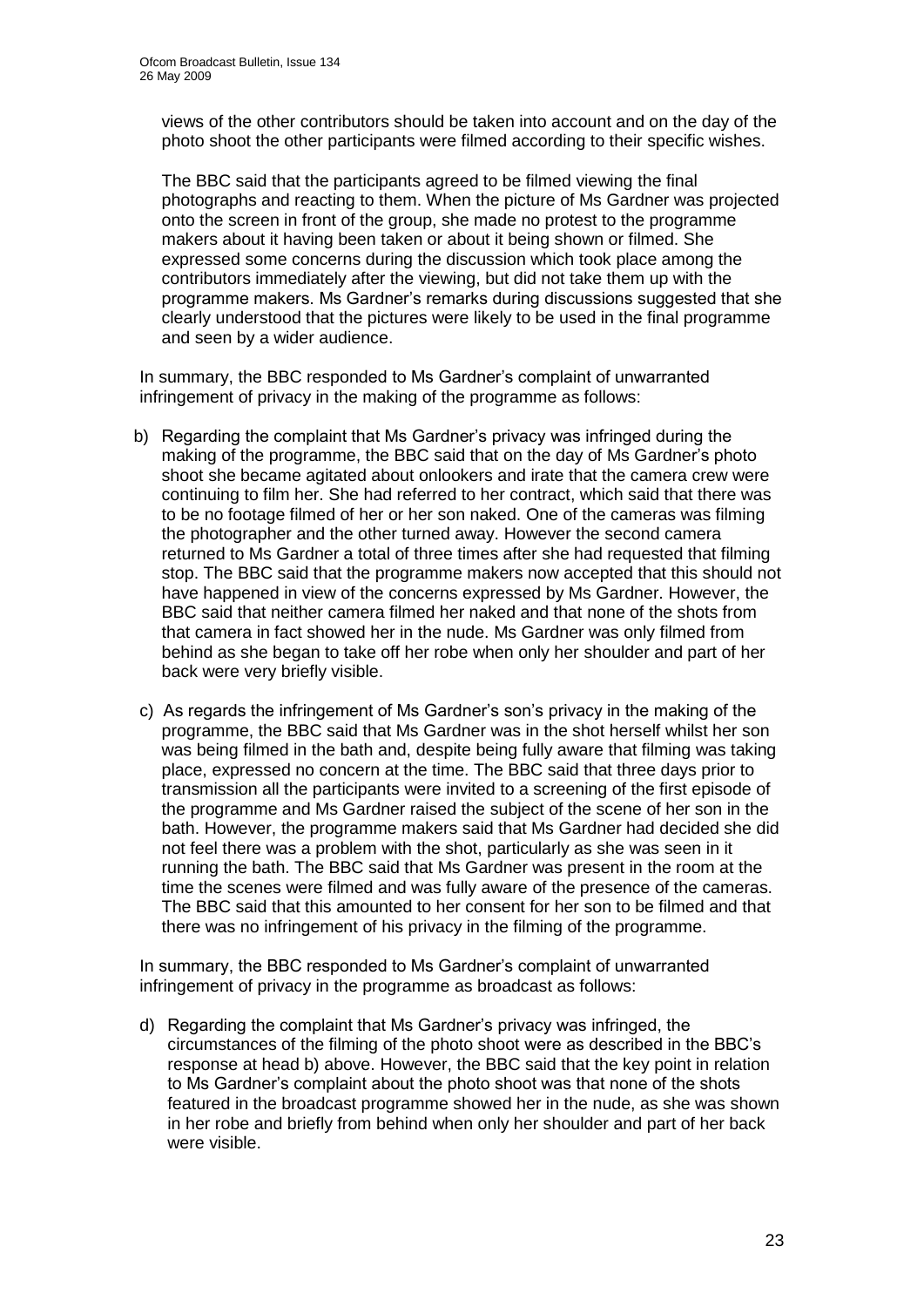e) As regards the complaint of infringement of her son"s privacy, the BBC said the shot of him in the bath that was broadcast and repeated in a highlights programme lasted less than two seconds and that only his upper body could be seen as he sat in the bath. The BBC said that this could not accurately be described as broadcast of naked footage of her son. In any event, Ms Gardner had given explicit consent for the shot to be broadcast at the prior screening as set out in the BBC"s response at head c) above.

#### **Ms Gardner's comments in response to the statement**

In summary Ms Gardner"s comments with regard to her and her son"s unfair treatment in the programmes as broadcast were as follows:

a) Ms Gardner said she did express concern when viewing a preview of the programme with regard to her son"s appearance in the bath as she was worried it might cause problems with her son"s father. She said that, as her contract stated "no nudity", she did not consider that her presence in the bathroom where her son was in the bath amounted to her giving consent.

Ms Gardner said that the programme producer spoke to her before filming started to discuss the nude calendar challenge. She had accepted the challenge but said that she could not speak for the other participants. She said that she was only given more detailed information about the challenge the night before this was to begin. Ms Gardner said that she did in fact raise concerns with regards to the nudity and had proposed a burlesque theme for the photo shoot.

Ms Gardner said that she did not receive her contract until the day she arrived in the mansion. Having read through it, she discussed with one of the programme making team concerns she had with certain points. He suggested that she add these points to her contract and that these additions would be respected by the programme makers. These were that no nude footage was to be shown of her or her son in the final programmes and that she would be free to leave the house should personal circumstances necessitate it. She was then reassured that CCTV in the mansion was installed for health and safety reasons and that nothing could be recorded from it.

In summary, Ms Gardner"s response with regard to the complaint of unwarranted infringement of privacy in the making of the programme was that:

b) Ms Gardner noted that the BBC said that filming of her during the photo shoot should not have happened.

In summary, with regard to the complaint that her son"s privacy was unwarrantably infringed during the making of the programme, Ms Gardner said:

c) She was reassured that any filming of her son when he may have been undressed would be from the waist up and trusted the programme makers not to show any of this nudity in the final programmes. She said that she had expressed concern during the bath scene with her son but was told that it was the other child that was being filmed.

In summary, Ms Gardner"s comments in respect of her complaint of unwarranted infringement of her privacy in the broadcast of the programmes were: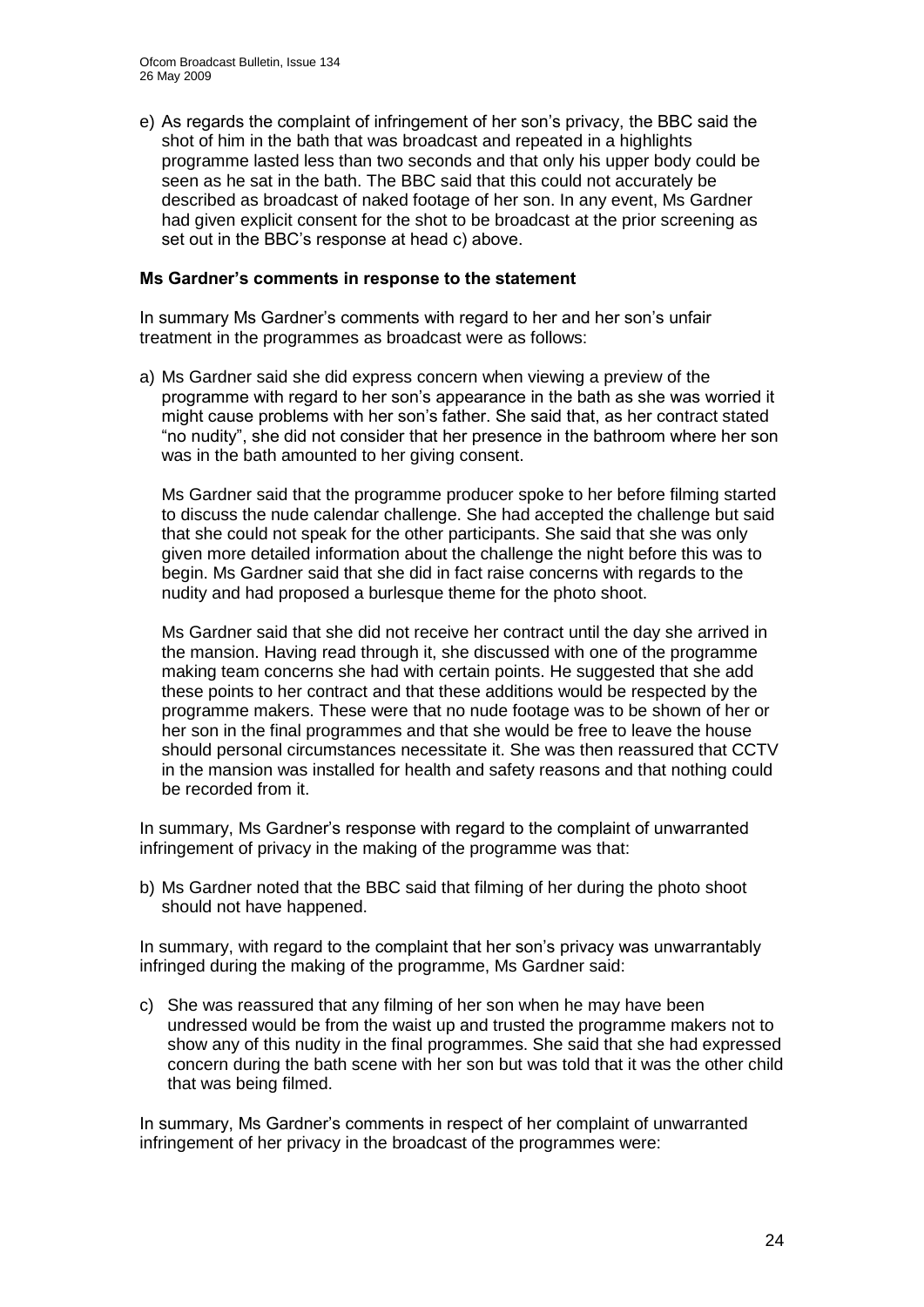d) Ms Gardner said that the broadcast of the naked photograph of her was in breach of the request she had added to her contract. She said that the programme makers said they were only filming the reactions of the participants to their nude photographs not filming the projector screen itself where the photographs were displayed. She was told that the photographs were going to be used to create a calendar as a souvenir for the participants and was not told that they were for general consumption. Ms Gardner said that the unedited version of the programme that she was invited to preview was far from the final edited programme and she had made her concerns about nudity clear.

With regard to the complaint of unwarranted infringement of privacy of Ms Gardner's son in the broadcast of the programmes Ms Gardner said:

e) Despite the footage of her son"s upper body in the bath only being broadcast for approximately two seconds, Ms Gardner said that she considered it was still nudity.

## **The BBC's response to Ms Gardner's comments**

In summary, regarding alleged unfairness to Ms Gardner and her son in the programmes as broadcast, the BBC said:

a) The programme makers" briefing of Ms Gardner before the photo shoot had involved extensive telephone calls and meetings before she moved into the house, rather than one phone call and "something the night before" that Ms Gardner claimed. Once she was in the house, the BBC said there were a number of conversations about the leadership challenge with Ms Gardner and at no point until the day of the photo shoot did she make the programme makers aware of any reservations about her own participation. The BBC said that a key element of the series was that each woman should take turn at being a leader of the house, in order to foster empowerment. This purpose of the leadership role would have been undermined if any element of the tasks had been revealed in advance.

The BBC said that the consent or release form was handed out on the set up day as filming started, in accordance with usual procedures. The BBC said that Ms Gardner had some issues regarding signing the form and raised concerns regarding the use of CCTV. She was assured this was for health and safety reasons and that while the programme makers might record from them, they wouldn"t include any accidental nudity in the broadcast programmes. The BBC said that this agreement was honoured and that the programme makers understood from Ms Gardner"s additions that they referred to the presence of CCTV cameras, about which she had been reassured.

With regard to the complaint of unwarranted infringement of privacy of Ms Gardner in the making of the programmes, the BBC said;

b) At no point were the participants told, as Ms Gardner claimed, that the camera crew would only be filming the photographer, as the story of the photo shoot was integral to the programme itself. It was made clear to Ms Gardner from the outset that the calendar photo shoot would involve taking photographs of the participants without their clothes on and had she had serious reservations about her role in leading the task (or any other aspect of filming) she was free to leave the production. The participants were not told that the projector screen was not itself being filmed when it was used to show the housemates their final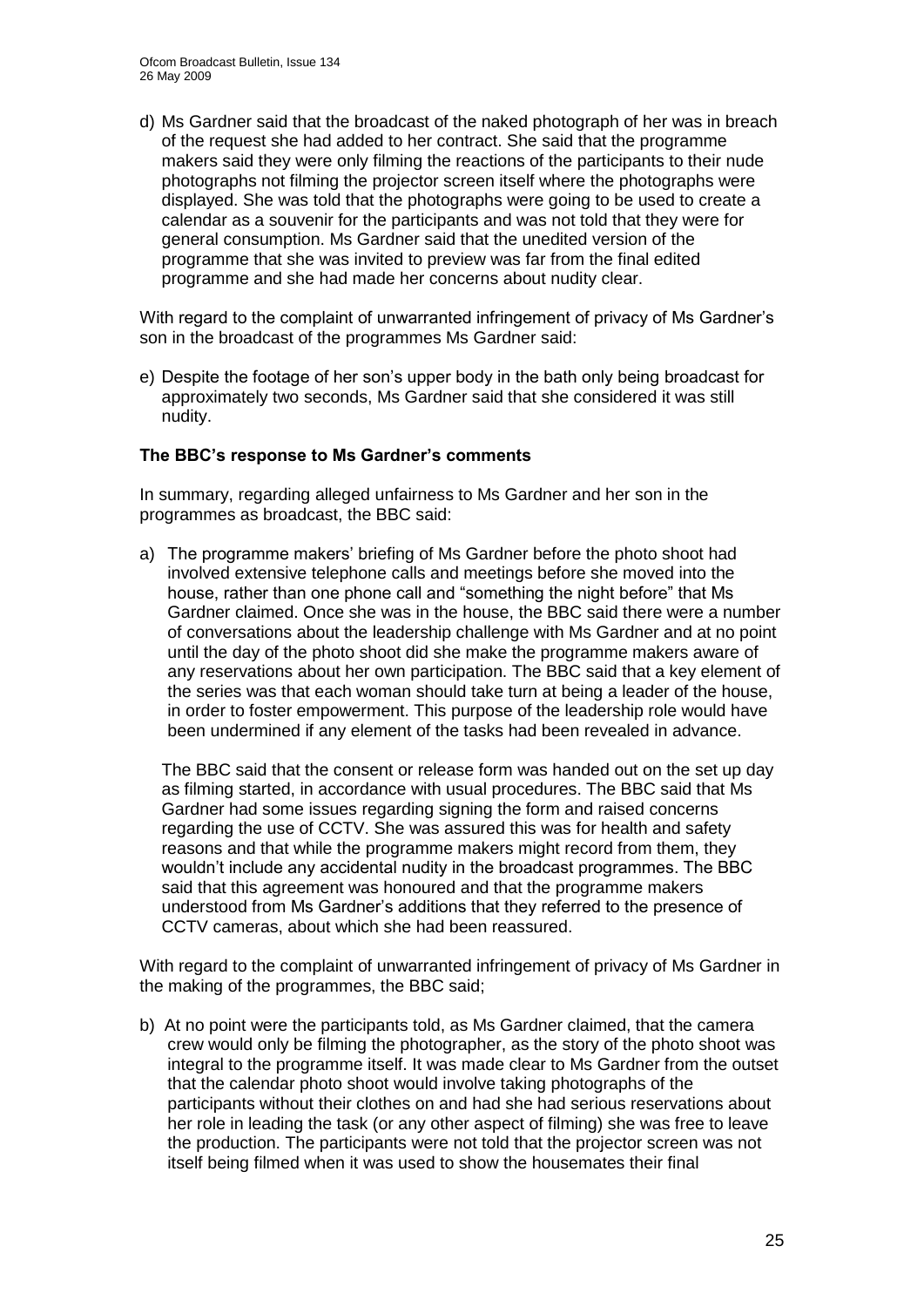photographs. Ms Gardner did not object to the picture of herself on the projector screen when she was shown this episode at the prior screening.

And in respect of the complaint of unwarranted infringement of privacy in the making of the programmes with regard to her son, the BBC said:

c) Ms Gardner showed no objections during filming and at no point had she asked the camera man to stop filming. The BBC said that it was clear from untransmitted footage that the filming of Ms Gardner"s son was carried out in a sympathetic and careful way.

The BBCs response to the complaint that Ms Gardner"s privacy was unwarrantably infringed in the broadcast of the programmes was:

d) The BBC said that Ms Gardner had given her explicit consent to the use of the photograph of her when she attended the viewing of the programme. This was a voluntary offer by the programme makers of the opportunity to watch the episode prior to transmission because they were aware that Ms Gardner had been upset during the filming of it and wanted to deal with any reservations she might have at an early opportunity.

And in respect of the complaint of unwarranted infringement of privacy of her son in the broadcast, the BBC said:

e) In relation to the footage of Ms Gardner"s son in the bath, Ms Gardner, along with other participants, was invited to view episode one prior to broadcast as an opportunity to raise any concerns about how they and their children had been portrayed. An invitation to raise any concerns was given at this viewing as there was still time at that point to change the film. However, no such concerns were raised and all the participants were positive about what they had seen. Ms Gardner subsequently approached the film maker and mentioned the shot of her son in the bath in the context of concerns about the possible reaction of her son"s father. She agreed however, after discussion, that there was in fact no problem with the footage, thereby giving explicit consent for its use. In fact, the BBC said that the brief incidental shot could have very easily have been removed if Ms Gardner had wished it. In any event, as Ms Gardner"s son was only ever shown from the waist up in the final programmes, he could not be described as being shown nude.

## **Decision**

Ofcom"s statutory duties include the application, in the case of all television and radio services, of standards which provide adequate protection to members of the public and all other persons from unfair treatment and unwarranted infringement of privacy in, or in the making of, programmes included in such services.

In carrying out its duties, Ofcom has regard to the need to secure that the application of these standards is in the manner that best guarantees an appropriate level of freedom of expression. Ofcom is also obliged to have regard, in all cases, to the principles under which regulatory activities should be transparent, accountable, proportionate and consistent and targeted only at cases in which action is needed.

Ms Gardner"s complaint was considered by Ofcom"s Executive Fairness Group. In reaching its decision, Ofcom carefully considered all the relevant material provided by both parties. This included recordings of the programmes as broadcast and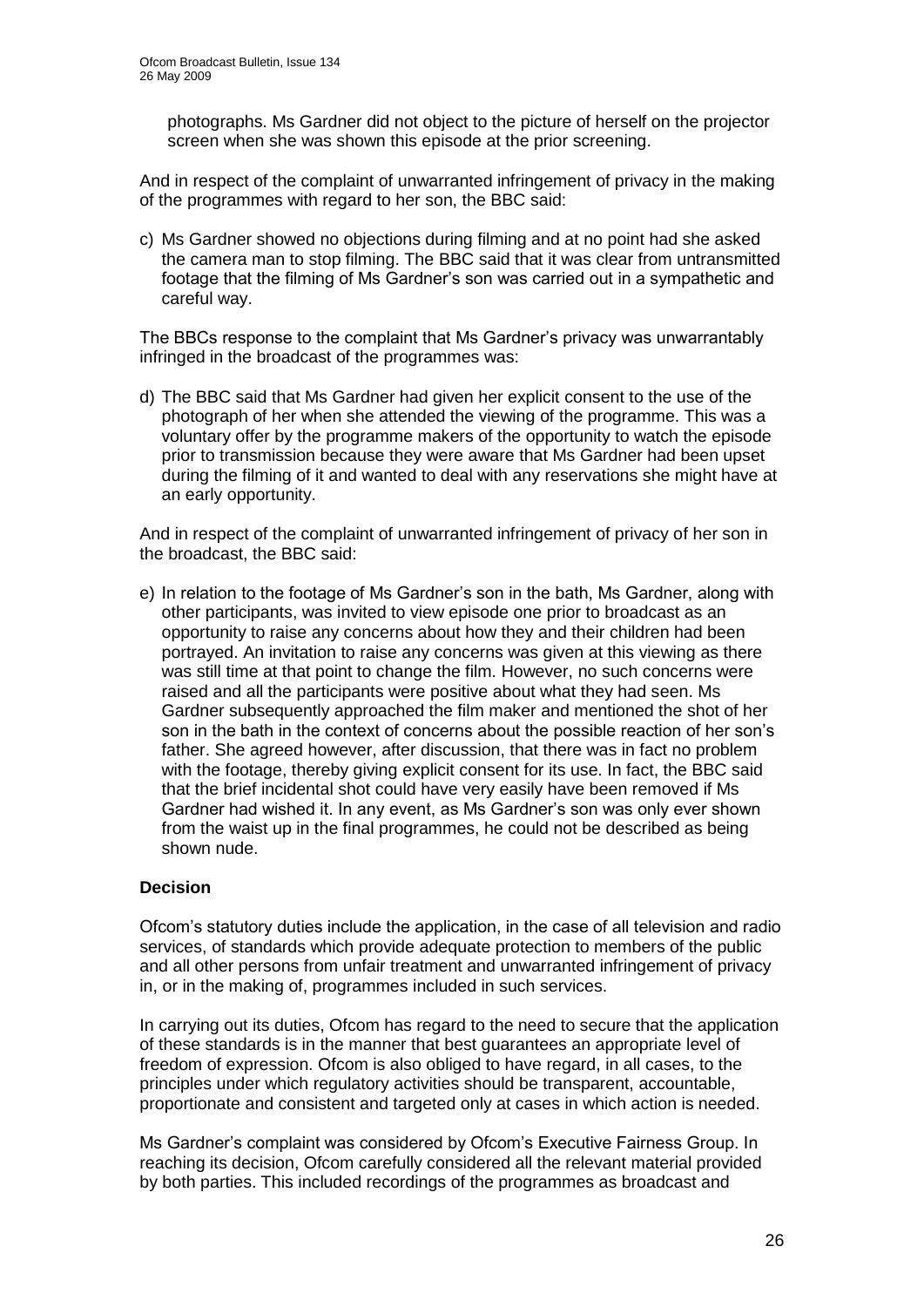transcripts, both parties written submissions and recordings and transcripts of unedited material.

a) Ofcom first considered the complaint that the programme makers unfairly broadcast scenes of Ms Gardner and her son when they were naked despite an assurance she said she was given in her contract that no scenes of their nudity were to be broadcast.

In considering this part of the complaint Ofcom took account of Practice 7.3 of the Ofcom Broadcasting Code ("the Code"), which states that where a person is invited to make a contribution to a programme (except when the subject matter is trivial or their participation minor) they should normally, at an appropriate stage: be told the nature and purpose of the programme, what the programme is about and be given a clear explanation of why they were asked to contribute; be told the nature of their contractual rights and obligations and those of the programme maker and broadcaster in relation to their contribution; and be given clear information, if offered an opportunity to preview the programme, about whether they will be able to effect any changes to it. Practice 7.3 states that taking these measures is likely to result in the consent that is given being "informed consent".

Ofcom also took account of Practices 7.4, which state that if a contributor is under sixteen, consent should normally be obtained from a parent or guardian, or other person of eighteen or over in loco parentis, 7.6, which states that where a programme is edited, contributions should be represented fairly and 7.7 which includes that guarantees given to contributors relating to the content of a programme should normally be honoured.

Ofcom noted that Ms Gardner was one of ten single mothers who were successful in applying to take part, along with their children, in the documentary series. Contact, both in person and by telephone, took place some weeks before filming started and included interviews with a clinical psychologist and with the executive producer. Ofcom noted that Ms Gardner had agreed to take responsibility for leadership of a self-esteem and confidence task which involved the participation of the mothers in a photo shoot for a nude calendar.

Ofcom noted that prior to filming Ms Gardner made additions to her consent form regarding nudity. She added: "I ask that no nudity requiring myself or my son are used in the final programme".

Ofcom also noted that Ms Gardner was given two opportunities to preview programmes, namely the first edited programme, which included the footage of her son in the bath, and an unedited version of programme four in which she was featured as leader.

In relation to the broadcast of footage of Ms Gardner"s son in the bath, Ofcom noted that Ms Gardner stated that following the preview of the programme she had expressed her "deep concern" to the series producer about the footage of her son in the bath. The series producer"s recollection of the conversation was that during this conversation Ms Gardner "changed her mind and said that in fact she did not feel there was a problem with the shot". Ofcom acknowledged that there was clearly a conflict between these accounts. Therefore, in its consideration of whether Ms Gardner"s son was treated unfairly Ofcom took into account the nature of the footage itself.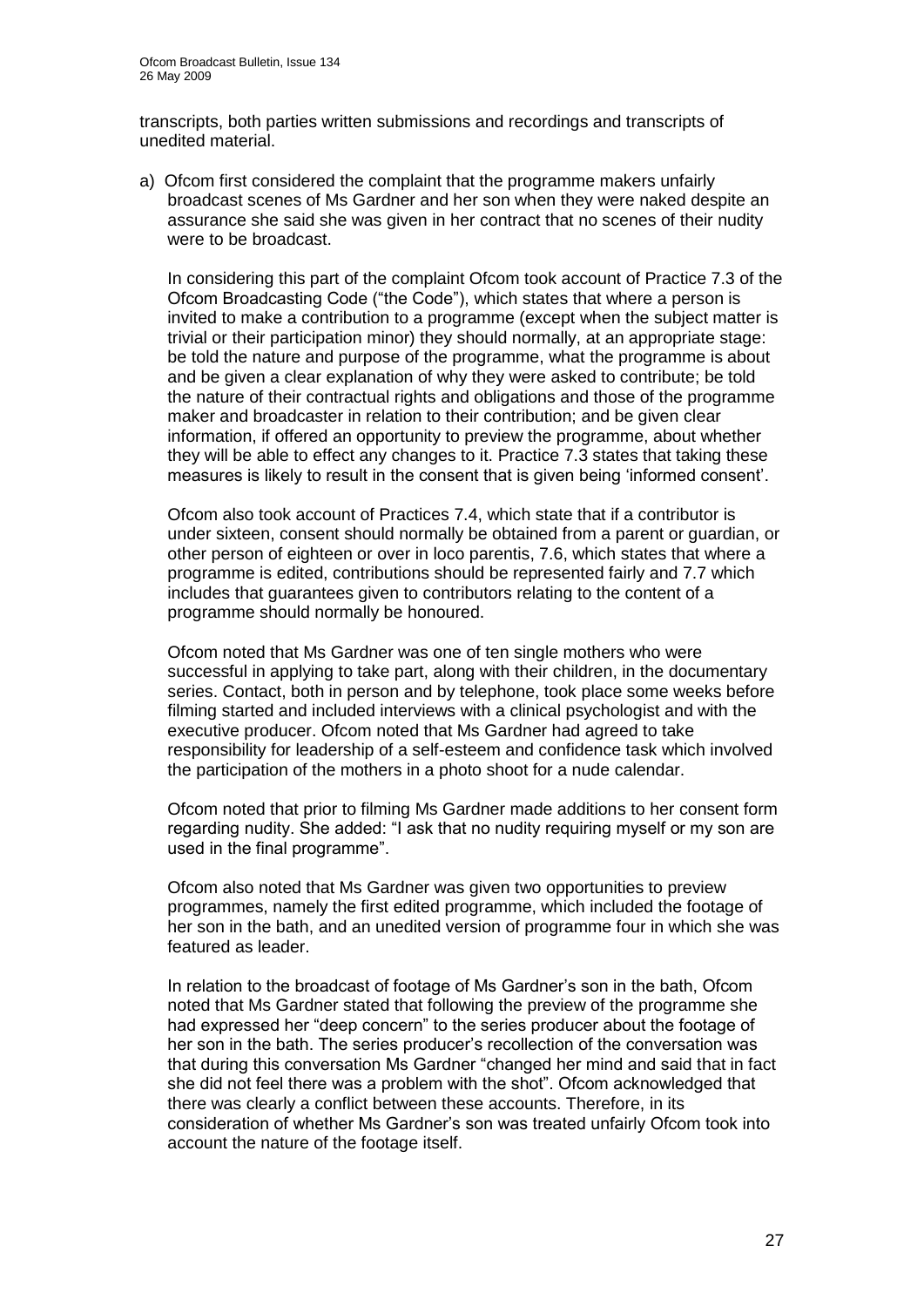Ofcom recognised the heightened sensitivity of broadcasting footage of a child in a state of undress. However, in the particular circumstances of this complaint, Ofcom noted that the footage was a wide shot of the bathroom, that Ms Gardner"s son was partially obscured by the bath taps and only his upper body was revealed above the bath. No close up or protracted images were shown. In the particular circumstances of this case therefore, Ofcom considered that the sensitivity of the footage was significantly limited. In Ofcom"s view, the footage that was broadcast in the programme was consistent with what she had consented to and did not result in unfairness.

With regard to the broadcast of scenes of Ms Gardner's photo shoot and broadcast of the resulting photograph. Ofcom noted that Ms Gardner had agreed to be leader of the self-esteem task, encouraging other mothers to take part in the naked calendar project, and that several discussions had taken place between the programme makers and Ms Gardner about this. Ofcom acknowledged from the broadcast footage that Ms Gardner was uncomfortable about disrobing in front of the cameras (Ms Gardner"s privacy complaint is dealt with at head b) below). Ofcom noted that Ms Gardner had stipulated on her consent form that "no nudity" was to be broadcast in the programmes. It also noted that a clearer rostrum photograph was edited into the programme to replace that originally filmed but that this was not materially different to the photograph she saw in the preview programme. Furthermore that the BBC stated that following her preview of this section of the programme, Ms Gardner expressed no concerns and that Ms Gardner did not dispute this account but referred to the "no nudity" clause inserted in her consent form.

Ofcom noted that the programme makers had agreed that Ms Gardner"s additions to her consent form regarding "no nudity" would be taken into account in the programmes that were broadcast. However, it also noted that the BBC took the unusual step of offering Ms Gardner a preview of the programme that featured her turn as leader of the self-esteem task, and with the proviso she could ask for changes to it. This was because the BBC was aware that she had expressed concerns during the photo shoot. In its consideration of whether Ms Gardner gave informed consent for the footage of the photo shoot and the photograph to be broadcast, Ofcom considered not just the consent form but Ms Gardner"s wider dealings with the programme makers as detailed above. In particular it noted that she appeared content with the footage to be broadcast after the viewing of a preview. Therefore, it appeared to Ofcom reasonable for the broadcaster to consider that she had consented to the broadcast of the material complained of. Given she did not request changes to the programme after preview and that the photograph that was broadcast was the same photograph she had seen in the preview programme, on balance Ofcom considered that the broadcasters steps were sufficient to ensure that Ms Gardner gave her informed consent for the material as previewed to be broadcast.

Taking into account all of the factors detailed above, Ofcom found that the programmes did not result in unfairness to Ms Gardner or her son in the programmes as broadcast and it has not upheld this complaint.

b) Ofcom next considered Ms Gardner"s complaint that her privacy was infringed in the making of the programmes in that the camera crew filmed her during the naked calendar photo shoot despite her asking them not to.

In Ofcom"s view, the line to be drawn between the public"s right to information and the citizen"s right to privacy can sometimes be a fine one. In considering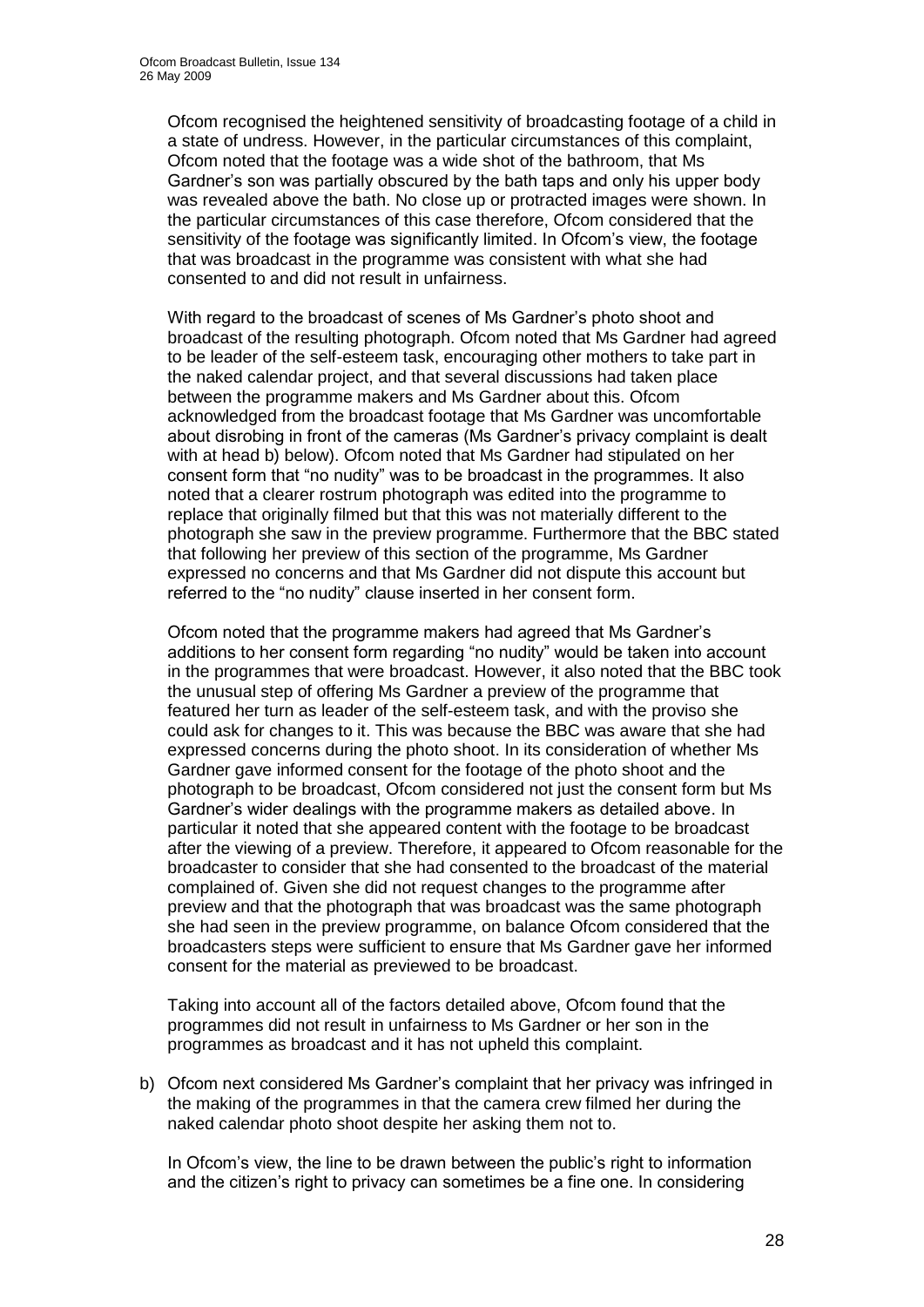complaints about the unwarranted infringement of privacy both in relation to the making and the broadcast of the programme, Ofcom must consider two distinct questions: First, has there been an infringement of privacy? Secondly, if so, was it warranted? This is in accordance with Rule 8.1 of the Code which states that any infringement of privacy in programmes or in connection with obtaining material included in programmes, must be warranted.

In reaching a decision in relation to this part of the complaint Ofcom took account of Practice 8.5, which states that any infringement of privacy in the making of a programme should be with the person"s consent or be otherwise warranted, and Practice 8.7 which states that if an individual"s privacy is being infringed, and they ask that the filming, recording or live broadcast be stopped, the broadcaster should do so, unless it is warranted to continue.

Ofcom first considered whether Ms Gardner had a legitimate expectation of privacy in relation to the filming of her participation in the naked calendar photo shoot. Ofcom noted that the recorded footage contained images of Ms Gardner disrobing and that nothing below her shoulder and upper back was filmed, so the sensitivity of the material recorded was limited. However, despite the programme maker"s assurances that she was not being filmed, the camera, which turned away briefly as she complained, returned to film her a total of three times, against her clearly expressed wishes and following an assurance from the programme maker that filming would cease. There was an exchange of views between Ms Gardner and the programme makers during the photo shoot in which she appeared uncomfortable and included:

| Ms Gardner: | "Is everyone going to turn around then and the cameras<br>going to go away? Cos I'm not, I'm not going to do it<br>with that camera shooting me doing it, no way, not a<br>chance in hell". |
|-------------|---------------------------------------------------------------------------------------------------------------------------------------------------------------------------------------------|
|             | Programme maker: "Well the others have".                                                                                                                                                    |
| Ms Gardner: | No, I don't care that's the others its not me. I said in my<br>contract no nudity with regards to me or my son on<br>camera, so".                                                           |

A few moments later there was a further exchange:

| Ms Gardner: | "I said no nudity with regards to me or my son on<br>cameraI'm not going to do it with the cameras<br>filming" |
|-------------|----------------------------------------------------------------------------------------------------------------|
|             | Programme maker: "We've shot everyone else".                                                                   |
| Ms Gardner: | "I don't care, that's everybody else, that's not me.<br>Alright, I'll do it without the cameras rolling".      |

Ms Gardner was later reassured that the cameras were not filming her. The discussion included:

| Programme maker: | "No, we won't film it Natashayou have to smile"                                              |
|------------------|----------------------------------------------------------------------------------------------|
| Photographer:    | "Just drop it on the floor (her dressing gown) I promise<br>I'll tell you if anything shows" |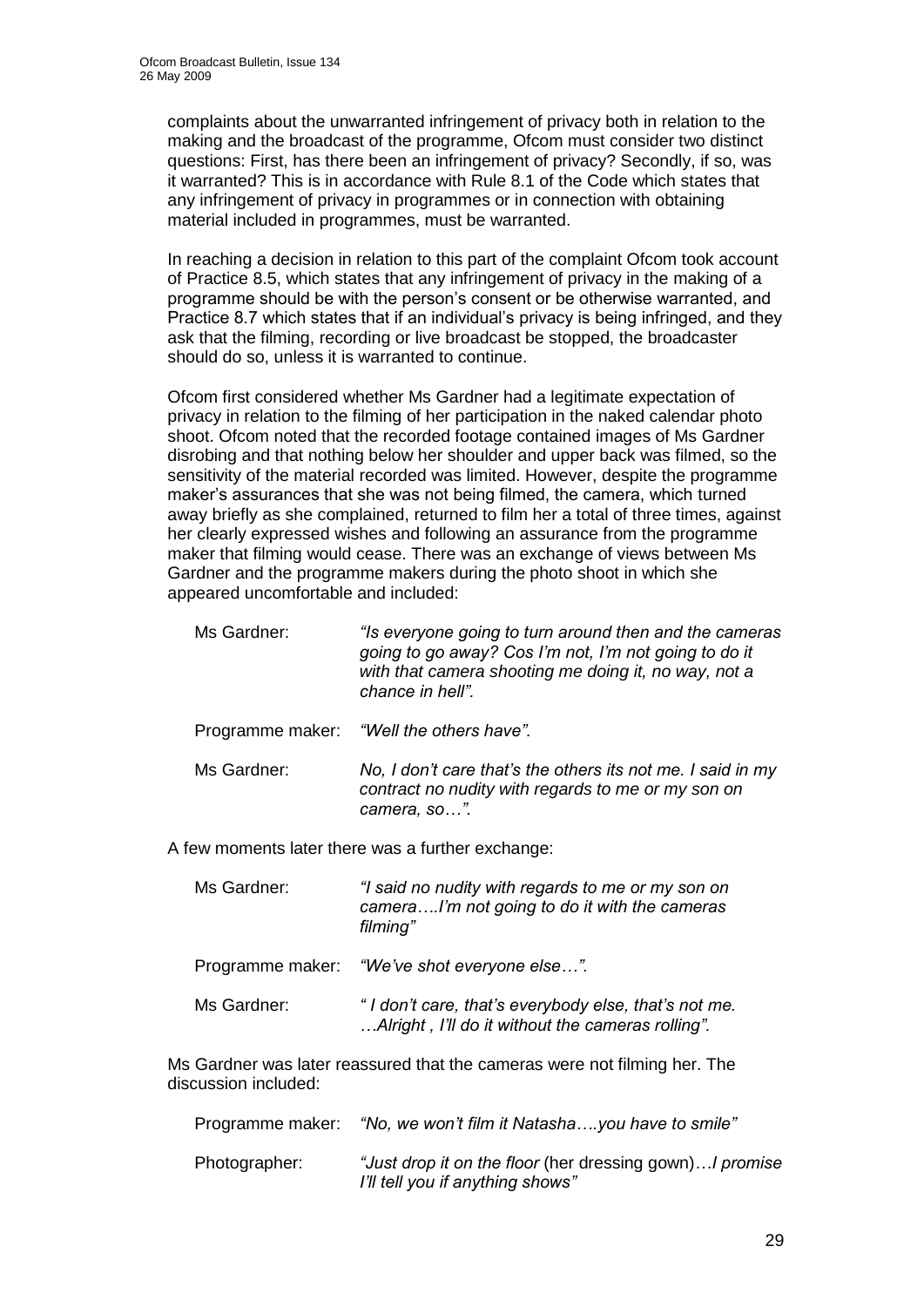| Ms Gardner: | "You're filming with that camera" |
|-------------|-----------------------------------|
|-------------|-----------------------------------|

Programme maker: *―I'm not I'm filming there…..can you go away please thank you* (to the camera crew)…"

In Ofcom"s view, although this task was part of the leadership challenge that Ms Gardner had agreed to undertake whilst in the mansion, Ms Gardner made quite clear her wish not to be filmed at the moment of her disrobing. It was clear from the untransmitted footage that the programme makers agreed to stop filming but then continued to do so. In Ofcom"s view the assurances given by the programme makers that they had ceased recording gave Ms Gardner a legitimate expectation of privacy in relation to the filming of footage of her undressing. Ofcom considered that the action of the programme makers in continuing to film her therefore infringed her privacy.

In Ofcom"s view the infringement of Ms Gardner"s privacy was not warranted. There was no public interest or other justification to over ride her wishes not to be filmed.

Ofcom has therefore upheld this complaint of unwarranted infringement of Ms Gardner"s privacy in the making of the programme.

c) Ofcom next considered Ms Gardner"s complaint that her son"s privacy was unwarrantably infringed in the making of the programme.

In considering this head of complaint Ofcom took account of Practice 8.20 which states that broadcasters should pay particular attention to the privacy of people aged under sixteen. Also, Practice 8.21 which states that where a programme features an individual under sixteen in a way that infringes privacy, consent must be obtained from a parent, guardian or other person of eighteen or over in loco parentis, unless the subject matter is trivial or uncontroversial and the participation minor or it is warranted to proceed without consent.

Ofcom first considered whether Ms Gardner"s son had a legitimate expectation of privacy in relation to the material filmed of him in the bath. Ofcom considers that filming of scenes in which minors are included requires particular sensitivity as to their privacy. In this case, filming of Ms Gardner"s son took place in a bathroom with the son in a state of undress, which was a situation of heightened sensitivity. Ofcom noted that the filming arose when Ms Gardner and her son were in a bathroom containing two baths, with another mother who was bathing her own son. During the bathing of the other child, Ms Gardner encouraged her own son to have a bath. Ofcom noted the sensitivity of the scene and that filming was suspended while Ms Gardner"s son undressed.

Ofcom noted from Ms Gardner"s statement that she said she raised concerns about the filming, but that this was disputed by the BBC. In any event Ofcom also noted that there was nothing revealed in the untransmitted footage to suggest that Ms Gardner was uncomfortable with the filming, nor that she objected to it taking place. It therefore seemed reasonable for the programme makers to have considered that Ms Gardner consented to the recording of the material. Finally, Ofcom took note that images recorded of Ms Gardner"s son were from the waist up only and therefore their sensitivity was considerably limited.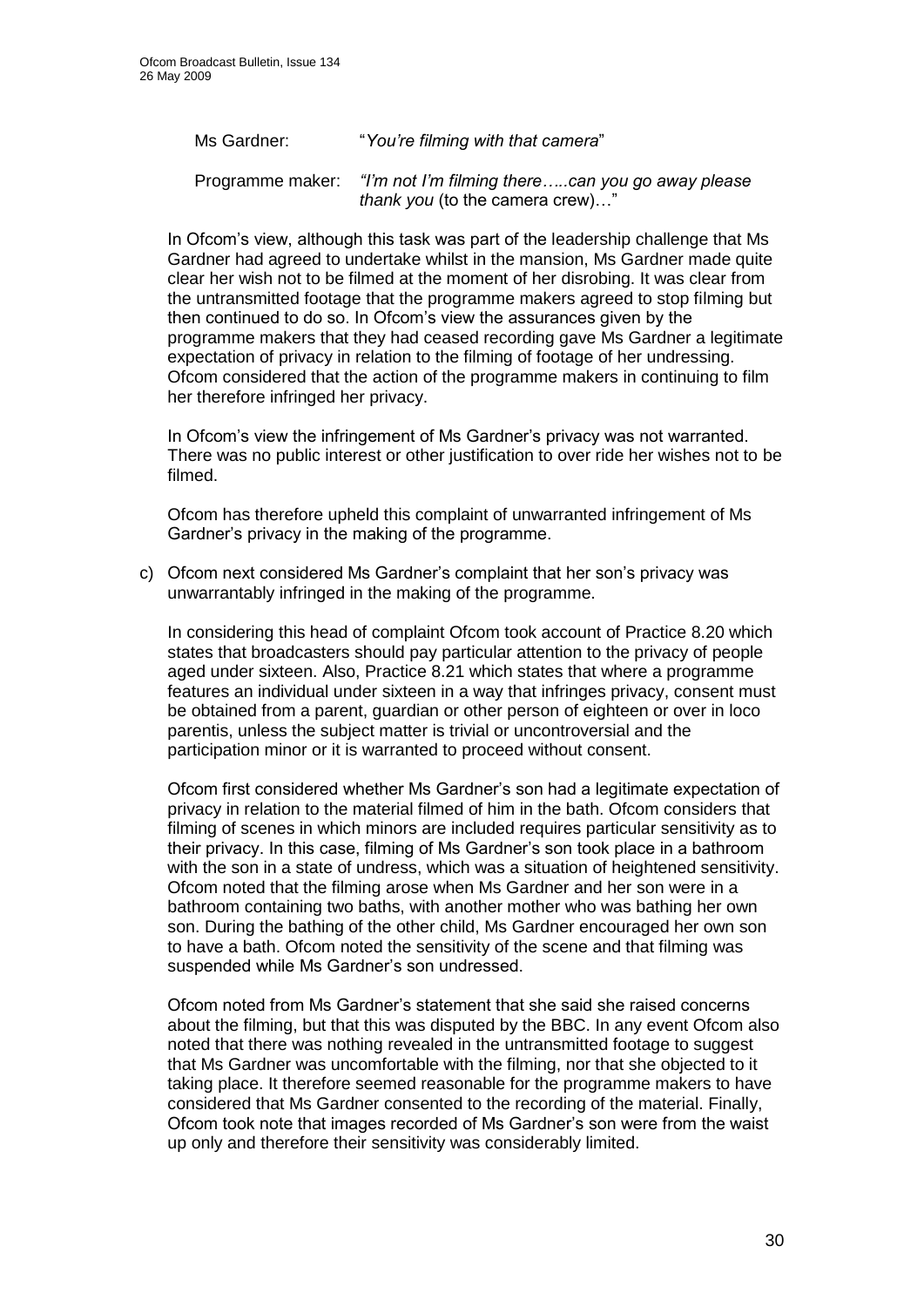Taking into account all of these factors Ofcom found that Ms Gardner"s son did not have a legitimate expectation of privacy in relation to the recording of footage of him in the bath in these circumstances. In Ofcom"s view his privacy was not therefore infringed and it did not go on to consider whether any infringement was warranted. Ofcom has not upheld this complaint.

d) Ofcom next considered Ms Gardner"s complaint that her privacy was infringed in the broadcast of footage of her naked calendar photo shoot and broadcast of the resulting photograph despite her stipulations in her contract. It took into account Practice 8.6 which states that if the broadcast of a programme would infringe the privacy of a person, consent should be obtained before the relevant material is broadcast, unless the infringement of privacy is warranted.

Ofcom first considered whether Ms Gardner had a legitimate expectation of privacy in relation to the footage broadcast. It noted the material was particularly sensitive personal footage of Ms Gardner"s photo shoot and her calendar photograph. Ms Gardner was shown from behind removing her dressing gown and her shoulders and upper back were shown at the photo shoot. A second scene with the resulting photograph, showing Ms Gardner nude and from behind, was broadcast when the participants were viewing their pictures on a projector. A clearer rostrum quality photograph of the same image of Ms Gardner was broadcast immediately after this.

Ofcom noted that Ms Gardner had been given assurances that the additions she had made to her consent form with regard to "no nudity" being broadcast in the final programmes would be honoured. In considering whether Ms Gardner had a legitimate expectation of privacy in relation to the broadcast of the photo shoot footage and still photograph, Ofcom considered both the consent form and Ms Gardner"s subsequent dealings with the programme makers. In particular Ofcom noted that the programme makers took the unusual step of offering her the opportunity of a preview of the programme with an offer to make any changes to it. Ofcom noted that following the opportunity of a preview, the BBC stated that Ms Gardner did not request any changes to it, and Ms Gardner did not dispute this but referred to her "no nudity" clause in her contract. She also said the version of the programme she saw was different to that broadcast. However, given that the rostrum photograph that was broadcast was the same shot as that seen at the preview by Ms Gardner, and given the BBC"s steps that the broadcast programme met with Ms Gardner"s approval, notwithstanding the reference to "no nudity" in her consent form, it appeared to Ofcom reasonable for the broadcasters to consider, having taken the steps that they did, that she had consented to the broadcast of the photo shoot and calendar photograph.

Ofcom therefore found that Ms Gardner did not have a legitimate expectation of privacy in relation to the broadcast of the footage and photograph. Taking these factors into account, Ofcom did not find that Ms Gardner"s privacy was infringed in the broadcast of the programmes and it did not therefore go on to consider whether this was warranted. This complaint has not been upheld.

e) With regard to the complaint of unwarranted infringement of Ms Gardner"s son"s privacy in relation to the broadcast of footage of him in the bath, Ofcom took account of practices 8.20 and 8.21 as set out above under decision head c).

Ofcom first considered whether Ms Gardner"s son had a legitimate expectation of privacy in relation to the footage broadcast. Ofcom noted that the footage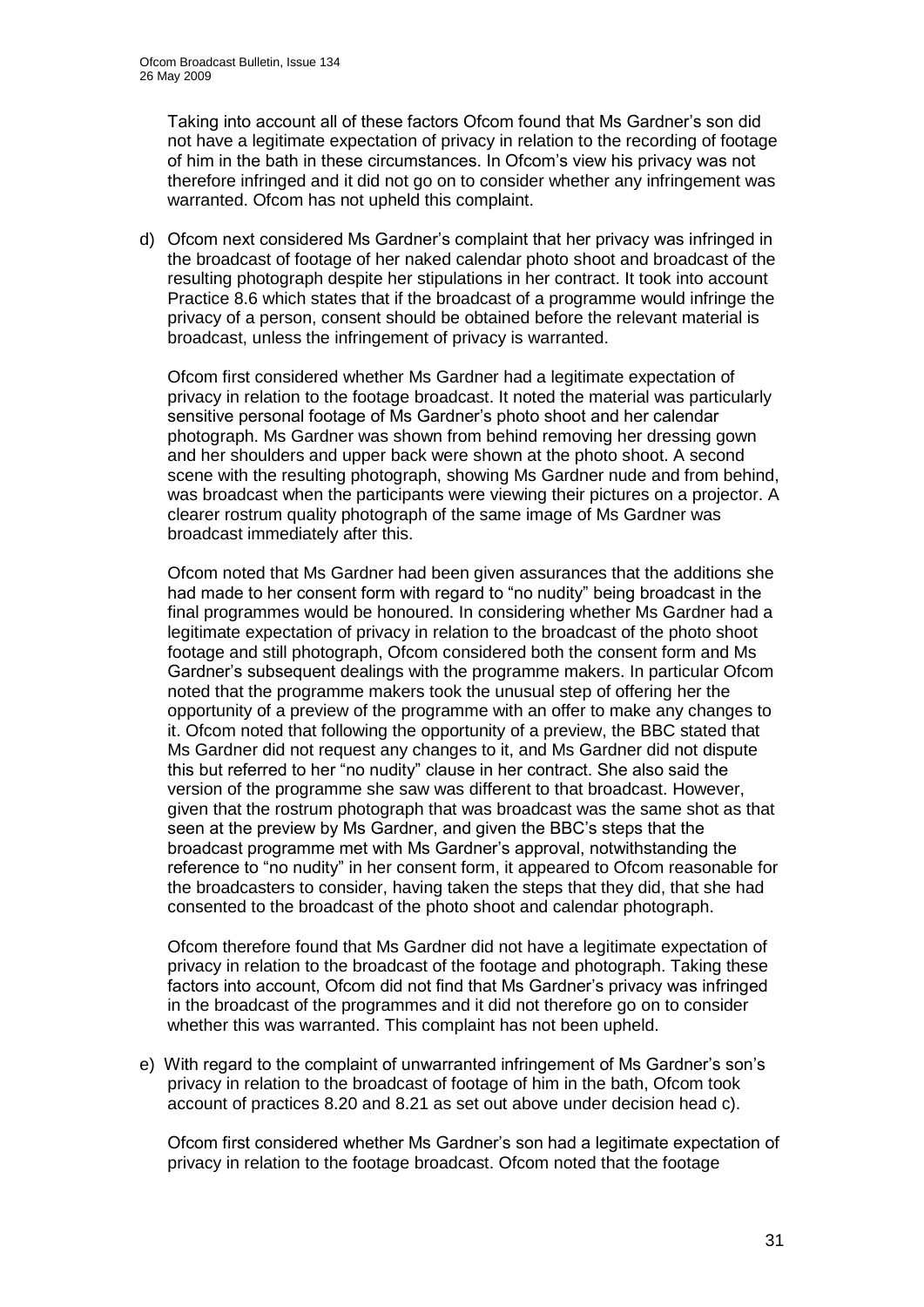broadcast of this particular scene was a wide shot of the bathroom, and that Ms Gardner"s son was only shown from the waist up, partially obscured by the taps.

Ofcom again considered the nature of the consent given and the opportunities for preview of the programme. Ofcom noted the conflict in Ms Gardner"s and the BBC"s statements in that she said she raised concerns about the broadcast of footage of her son at the preview but that the BBC said that these concerns were resolved as Ms Gardner did not insist on any shots being removed from the programme she had seen. Ofcom"s remit is to consider and adjudicate on complaints of unfair treatment and unwarranted infringement of privacy and as such is not required to resolve conflicts of evidence as to the nature or accuracy of particular accounts of events. Ofcom acknowledged that there was clearly a conflict between these accounts. Therefore, in its consideration of whether Ms Gardner"s son had a legitimate expectation of privacy, Ofcom took into account the nature of the footage itself.

As discussed above at head a), Ofcom recognised the heightened sensitivity of broadcasting footage of a child in a state of undress. However, in the particular circumstances of this complaint Ofcom noted that the footage was a wide shot of the bathroom, that Ms Gardner"s son was partially obscured by the bath taps and only his upper body was revealed above the bath. No close up or protracted images were shown.

While recognising the "no nudity" clause in Ms Gardner"s consent form, and the conflict between the parties over their discussions at the preview, Ofcom considered that, taking into account the very limited sensitivity of the footage, Ms Gardner"s son did not have a legitimate expectation of privacy in relation to its broadcast as the footage did not go beyond what she had consented to. Ofcom therefore found that Ms Gardner"s son"s privacy was not infringed in the broadcast of the programmes and it was not necessary for Ofcom to go on to consider whether any infringement was warranted. This complaint was therefore not upheld.

**Accordingly Ofcom has not upheld:**

- **Ms Gardner or her son's complaint of unfair treatment.**
- **Ms Gardner or her son's complaint of unwarranted infringement of privacy in the programme as broadcast.**
- **Ms Gardner's son's complaint of unwarranted infringement of privacy in the making of the programme.**

**However, Ofcom has upheld Ms Gardner's own complaint of unwarranted infringement of privacy in the making of the programme.**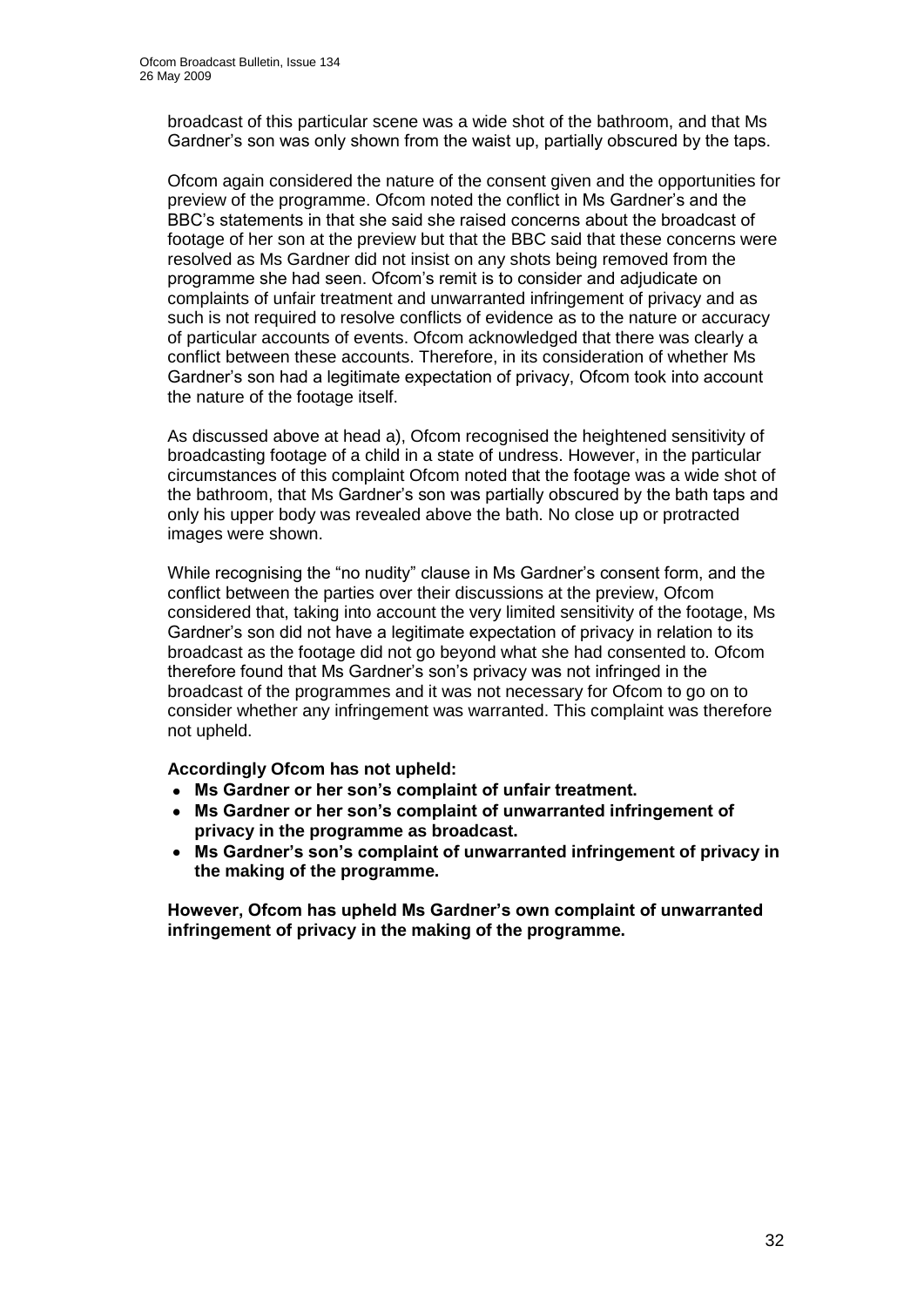# **Other Programmes Not in Breach/Resolved**

## **Up to 19 May 2009**

| Programme                                     | <b>Transmission</b><br><b>Date</b> | <b>Channel</b>              | Category                                      | <b>Number of</b><br><b>Complaints</b> |
|-----------------------------------------------|------------------------------------|-----------------------------|-----------------------------------------------|---------------------------------------|
| 5 Live Breakfast                              | 07/05/2009                         | <b>BBC Radio 5</b><br>Live  | Suicide/Self Harm                             |                                       |
| 60 Minute Makeover                            | n/a                                | ITV1                        | Dangerous Behaviour                           | 1                                     |
| Airplane!                                     | 17/03/2009                         | Film 4                      | Advertising                                   | 1                                     |
| All Star Mr & Mrs                             | 02/05/2009                         | ITV1                        | <b>Generally Accepted</b><br><b>Standards</b> | 1                                     |
| Amber Sound FM                                | 24/04/2009                         | Amber<br>Sound FM           | <b>Generally Accepted</b><br><b>Standards</b> | 1                                     |
| <b>BBC Breakfast</b>                          | 15/05/2009                         | BBC1                        | Offensive Language                            | 1                                     |
| <b>BBC Breakfast</b>                          | 07/05/2009                         | BBC1                        | <b>Generally Accepted</b><br><b>Standards</b> | 1                                     |
| <b>BBC Breakfast</b>                          | 12/05/2009                         | BBC1                        | Substance Abuse                               | 1                                     |
| <b>BBC News</b>                               | 03/05/2009                         | <b>BBC News</b><br>Channel  | Animal Welfare                                | 1                                     |
| <b>BBC News</b>                               | 30/04/2009                         | BBC1                        | <b>Generally Accepted</b><br>Standards        | $\overline{2}$                        |
| <b>BBC News</b>                               | 17/04/2009                         | BBC1                        | <b>Generally Accepted</b><br>Standards        | 3                                     |
| <b>BBC News</b>                               | 29/04/2009                         | <b>BBC News</b>             | <b>Generally Accepted</b><br>Standards        | 1                                     |
| <b>BBC World</b>                              | n/a                                | <b>BBC World</b>            | Other                                         | $\mathbf{1}$                          |
| <b>BNP Party Election</b><br><b>Broadcast</b> | 13/05/2009                         | ITV1                        | <b>Generally Accepted</b><br><b>Standards</b> | 3                                     |
| <b>BNP Party Election</b><br><b>Broadcast</b> | 13/05/2009                         | BBC1                        | Inaccuracy/Misleading                         | $\mathbf{1}$                          |
| <b>BRMB Breakfast</b>                         | 27/04/2009                         | <b>BRMB</b><br>(Birmingham) | <b>Generally Accepted</b><br>Standards        | 1                                     |
| <b>Big Chef Takes on Little</b><br>Chef       | 11/04/2009                         | More4                       | Offensive Language                            | $\mathbf{1}$                          |
| <b>Bowtime</b>                                | 21/04/2009                         | Talksport                   | Generally Accepted<br>Standards               | $\mathbf{1}$                          |
| <b>Breakfast Show</b>                         | 04/05/2009                         | <b>Bath FM</b>              | <b>Commercial References</b>                  | 1                                     |
| <b>Bride of Chucky</b>                        | 08/05/2009                         | ITV4                        | Generally Accepted<br>Standards               | 1                                     |
| Bring BackStar Trek                           | 09/05/2009                         | Channel 4                   | Sex/Nudity                                    | 1                                     |
| <b>Britain's Got More Talent</b>              | 18/05/2009                         | ITV2                        | <b>Generally Accepted</b><br>Standards        | 1                                     |
| <b>Britain's Got More Talent</b>              | 09/05/2009                         | ITV <sub>2</sub>            | Dangerous Behaviour                           | $\overline{2}$                        |
| <b>Britain's Got More Talent</b>              | n/a                                | ITV <sub>2</sub>            | Dangerous Behaviour                           | $\overline{2}$                        |
| <b>Britain's Got Talent</b>                   | 09/05/2009                         | ITV1                        | <b>Generally Accepted</b><br><b>Standards</b> | $\overline{7}$                        |
| <b>Britain's Got Talent</b>                   | 18/04/2009                         | ITV1                        | Animal Welfare                                | 3                                     |
| <b>Britain's Got Talent</b>                   | 16/05/2009                         | ITV1                        | Sex/Nudity                                    | 1                                     |
| <b>Britain's Got Talent</b>                   | 09/05/2009                         | ITV1                        | Other                                         | 1                                     |
| <b>Britain's Got Talent</b>                   | 02/05/2009                         | ITV1                        | <b>Generally Accepted</b><br>Standards        | 1                                     |
| <b>Britain's Next Top Model</b>               | 04/05/2009                         | Living                      | <b>Generally Accepted</b><br><b>Standards</b> | 6                                     |
| <b>Britain's Next Top Model</b>               | 02/05/2009                         | Living                      | Sex/Nudity                                    | 3                                     |
| <b>Britain's Next Top Model</b>               | 27/04/2009                         | Living                      | <b>Generally Accepted</b><br>Standards        | 1                                     |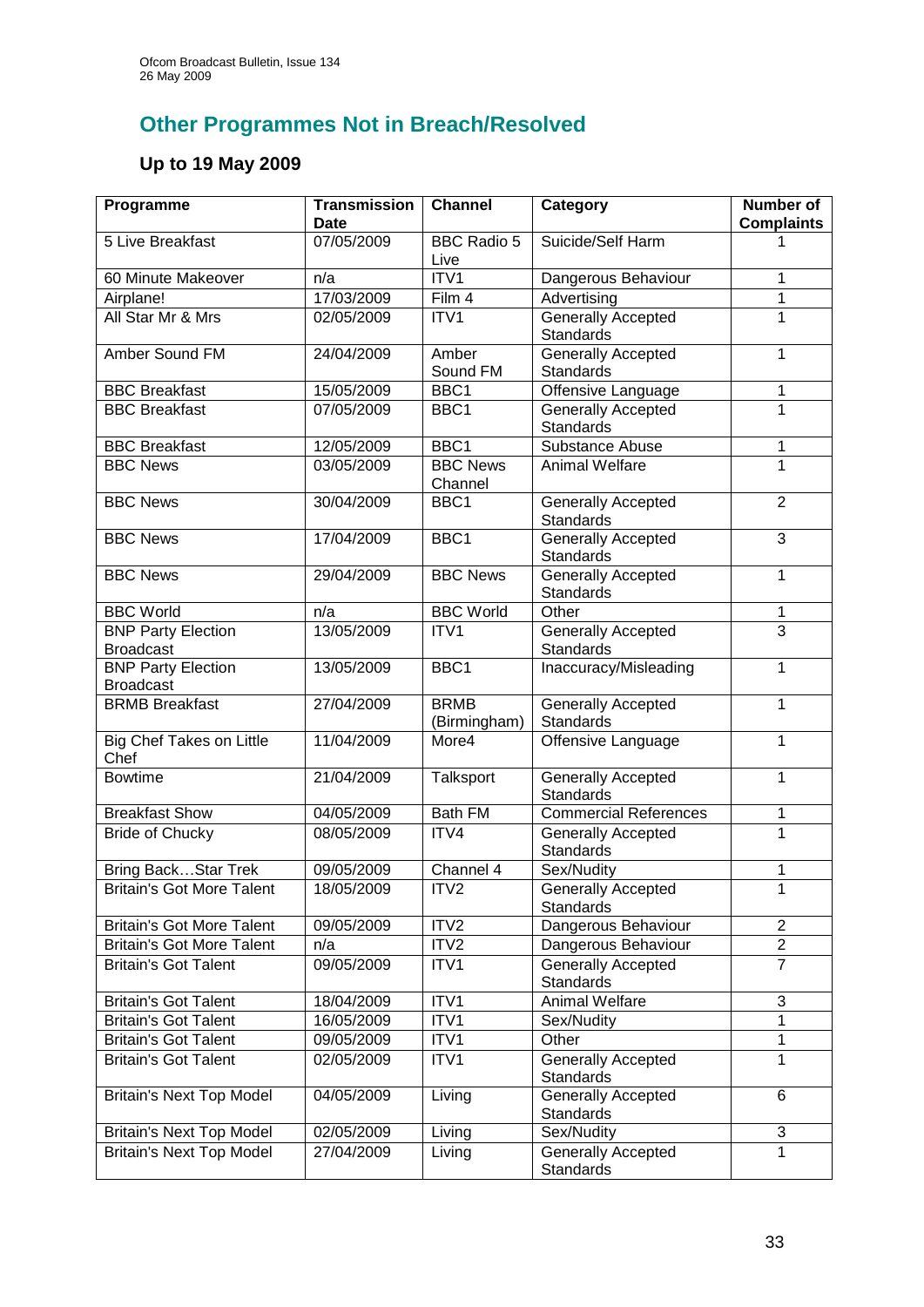| <b>Britain's Next Top Model</b>    | 28/04/2009 | Living              | Sex/Nudity                             | 1              |
|------------------------------------|------------|---------------------|----------------------------------------|----------------|
| <b>Britain's Next Top Model</b>    | 28/04/2009 | Living              | <b>Generally Accepted</b>              | 1              |
|                                    |            |                     | <b>Standards</b>                       |                |
| <b>Britain's Next Top Model</b>    | 27/04/2009 | Living              | Sex/Nudity                             | 1              |
| Celebrity Big Brother's Big        | 07/01/2009 | E4                  | <b>Generally Accepted</b>              | $\overline{3}$ |
| Mouth                              |            |                     | <b>Standards</b>                       |                |
| Celebrity Big Brother's Little     | 09/01/2009 | E <sub>4</sub>      | Generally Accepted                     | 3              |
| <b>Brother</b>                     |            |                     | <b>Standards</b>                       |                |
| Celebrity Chefs In Trouble:        | 01/05/2009 | ITV1                | Due Impartiality/Bias                  | 3              |
| Tonight                            |            |                     |                                        |                |
| Celebrity Juice                    | 29/04/2009 | ITV <sub>2</sub>    | <b>Generally Accepted</b><br>Standards | $\mathbf{1}$   |
| <b>Central Tonight</b>             | 15/05/2009 | <b>ITV Central</b>  | <b>Generally Accepted</b><br>Standards | 1              |
| Channel 4 News                     | 05/05/2009 | Channel 4           | Due Impartiality/Bias                  | 1              |
| Channel 4 News                     | 20/04/2009 | Channel 4           | Violence                               | 1              |
| Channel 4 News                     | 05/05/2009 | Channel 4           | <b>Generally Accepted</b>              | 1              |
|                                    |            |                     | Standards                              |                |
| Channel 4 News                     | 16/04/2009 | Channel 4           | Due Impartiality/Bias                  | 1              |
| Channel 4 News / PM                | 01/05/2009 | C4/BBC              | <b>Generally Accepted</b>              | $\overline{1}$ |
|                                    |            | Radio 4             | Standards                              |                |
| Claire Richards: My Big Fat        | 05/05/2009 | <b>BBC Three</b>    | <b>Generally Accepted</b>              | 1              |
| Wedding                            |            |                     | <b>Standards</b>                       |                |
| <b>Click</b>                       | 14/03/2009 | <b>BBC News</b>     | Crime (incite/encourage)               | 23             |
|                                    |            | 24                  |                                        |                |
| Cobra sponsor credit               | 13/02/2009 | Dave                | Sponsorship                            | 1              |
| Colin & Justin's How Not To        | 01/05/2009 | Five                | Offensive Language                     | 1              |
| Decorate                           |            |                     |                                        |                |
| Come Dine With Me                  | 02/05/2009 | Channel 4           | Offensive Language                     | 1              |
| <b>Confessions: Nightmare</b>      | 21/04/2009 | ITV1                | Inaccuracy/Misleading                  | 6              |
| Nannies                            |            |                     |                                        |                |
| <b>Conservative Party Election</b> | 15/05/2009 | ITV <sub>1</sub>    | Inaccuracy/Misleading                  | 1              |
| <b>Broadcast</b>                   |            |                     |                                        |                |
| <b>Conservative Party Election</b> | 06/05/2009 | BBC <sub>1</sub>    | Elections/Referendums                  | 1              |
| <b>Broadcast</b>                   |            |                     |                                        |                |
| Continuity                         | 01/05/2009 | <b>CBeebies</b>     | Generally Accepted<br><b>Standards</b> | 1              |
| Continuity preceding               | 09/05/2009 | BBC1                | Generally Accepted                     | 1              |
| Tonight's The Night                |            |                     | Standards                              |                |
| <b>Coronation Street</b>           | 12/04/2009 | ITV1                | <b>Religious Issues</b>                | 1              |
| <b>Coronation Street</b>           | 27/04/2009 | ITV <sub>1</sub>    | <b>Generally Accepted</b>              | 1              |
|                                    |            |                     | <b>Standards</b>                       |                |
| Countdown                          | n/a        | Channel 4           | <b>Generally Accepted</b>              | 1              |
|                                    |            |                     | <b>Standards</b>                       |                |
| Dan O'Connell                      | 07/04/2009 | Galaxy<br>Yorkshire | Crime (incite/encourage)               | 1              |
| Danny Dyer's Deadliest             | 08/05/2009 | Virgin 1            | Violence                               | 1              |
| Men (trailer)                      |            |                     |                                        |                |
| Dave James                         | 26/04/2009 | <b>Town 102</b>     | Inaccuracy/Misleading                  | 1              |
|                                    |            | <b>FM</b>           |                                        |                |
| Deal or No Deal                    | 30/04/2009 | Channel 4           | <b>Generally Accepted</b>              | 4              |
|                                    |            |                     | Standards                              |                |
| Deal or No Deal                    | 03/05/2009 | Channel 4           | Generally Accepted                     | 1              |
|                                    |            |                     | Standards                              |                |
| Deal or No Deal                    | 05/05/2009 | Channel 4           | Competitions                           | 1              |
| Demand Five promotion              | 18/04/2009 | Five                | Inaccuracy/Misleading                  | $\mathbf{1}$   |
| Dispatches - Forgotten             | n/a        | Channel 4           | Inaccuracy/Misleading                  | 22             |
| Children Season (Trailer)          |            |                     |                                        |                |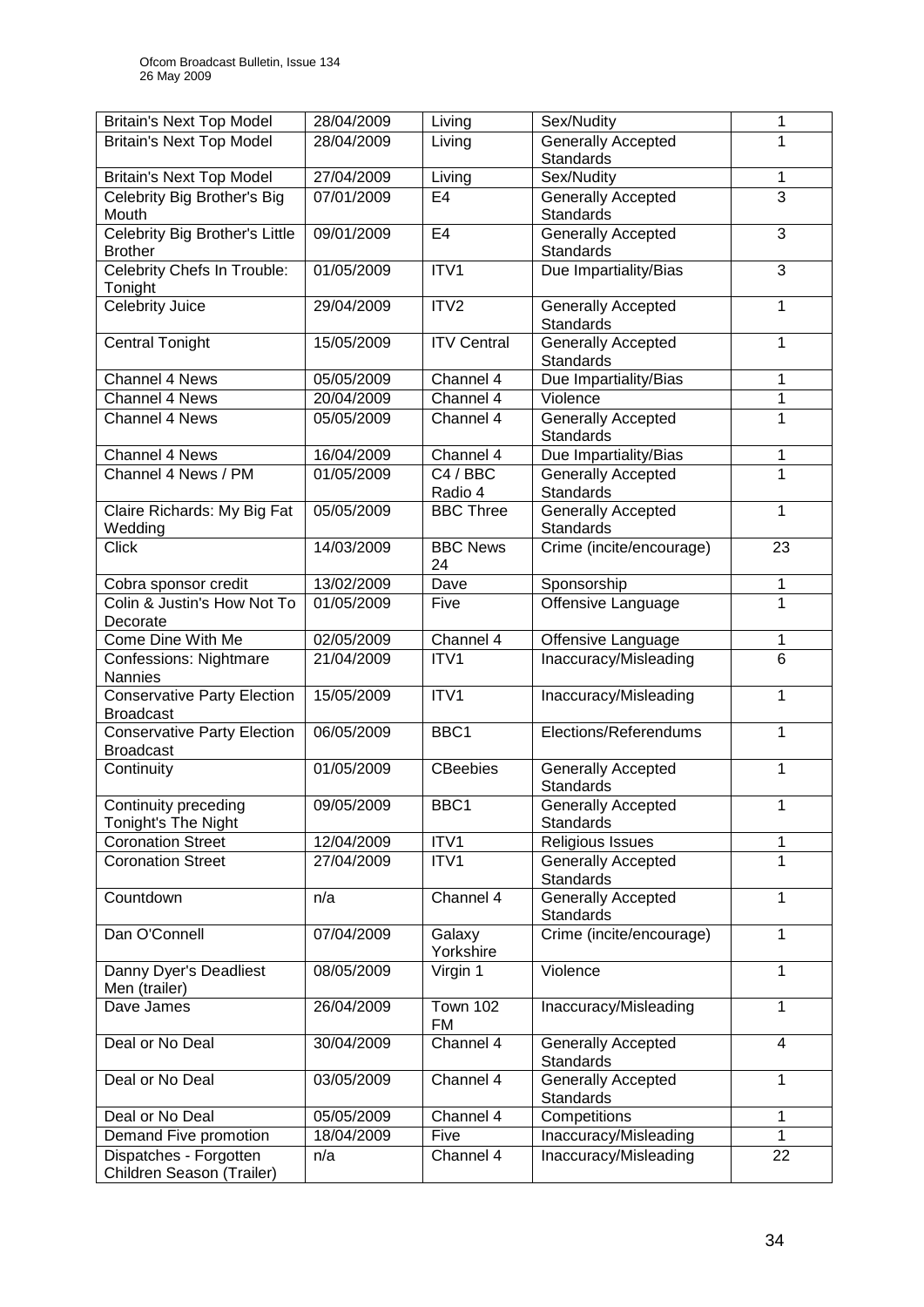| Domino's sponsorship of      | 25/04/2009 | ITV1               | Violence                               | 1           |
|------------------------------|------------|--------------------|----------------------------------------|-------------|
| <b>Britain's Got Talent</b>  |            |                    |                                        |             |
| Dragon's Den Goes Global     | 25/12/2008 | BBC <sub>2</sub>   | <b>Generally Accepted</b>              | 1           |
|                              |            |                    | Standards                              |             |
| Drive Time                   | 26/03/2009 | 209 Radio          | Advertising                            | 1           |
| Eastenders                   | 24/02/2009 | BBC1               | <b>Generally Accepted</b>              | 23          |
|                              |            |                    | <b>Standards</b>                       |             |
| Eastenders                   | 30/04/2009 | BBC1               | <b>Generally Accepted</b>              | 1           |
|                              |            |                    | Standards                              |             |
| <b>Embarrassing Bodies</b>   | 22/04/2009 | Channel 4          | <b>Generally Accepted</b>              | 1           |
|                              |            |                    | Standards                              |             |
| <b>Embarrassing Bodies</b>   | 06/05/2009 | Channel 4          | <b>Generally Accepted</b>              | 1           |
|                              |            |                    | Standards                              |             |
| <b>Embarrassing Bodies</b>   | 06/05/2009 | Channel 4          | Sex/Nudity                             | 1           |
| Enjoyment in Hell            | 12/04/2009 | Nigeria            | <b>Generally Accepted</b>              | 1           |
|                              |            | Movies             | Standards                              |             |
| File On 4                    | 05/04/2009 | <b>BBC Radio 4</b> | Crime (incite/encourage)               | 1           |
|                              |            |                    |                                        | 1           |
| Flo Rida's 50 Stateside      | 01/05/2009 | 4 Music            | <b>Generally Accepted</b>              |             |
| <b>Party Slammers</b>        |            |                    | Standards                              |             |
| Ford sponsorship of Sky      | 14/02/2009 | <b>Sky Sports</b>  | Sponsorship                            | 1           |
| <b>Sports News</b>           |            | <b>News</b>        |                                        |             |
| <b>GMTV</b>                  | 30/04/2009 | ITV1               | <b>Generally Accepted</b><br>Standards | 1           |
| <b>GMTV</b>                  |            | ITV1               |                                        | 1           |
|                              | 13/05/2009 |                    | <b>Generally Accepted</b>              |             |
|                              |            | ITV1               | <b>Standards</b>                       |             |
| <b>GMTV</b> competitions     | n/a        |                    | Competitions                           | 1           |
| <b>Green Party Election</b>  | 11/05/2009 | BBC1               | Inaccuracy/Misleading                  | 1           |
| <b>Broadcast</b>             |            |                    |                                        |             |
| Halfords sponsorship         | 05/04/2009 | Dave               | Crime (incite/encourage)               | 1           |
| Halfords sponsorship         | 10/04/2009 | Dave               | Inaccuracy/Misleading                  | 1           |
| Have I Got A Bit More        | 09/05/2009 | BBC <sub>2</sub>   | Offensive Language                     | 1           |
| News For You                 |            |                    |                                        |             |
| Have I Got News For You      | 24/04/2009 | BBC1               | <b>Generally Accepted</b>              | 22          |
|                              |            |                    | Standards                              |             |
| <b>Heart Breakfast with</b>  | 17/04/2009 | <b>Heart FM</b>    | <b>Generally Accepted</b>              | 1           |
| Hamish and Maxine            |            | (Plymouth)         | Standards                              |             |
| Hell's Kitchen               | 22/04/2009 | ITV1               | Animal Welfare                         | 1           |
| Hit40UK                      | 07/05/2009 | 4 Music            | Sex/Nudity                             | 1           |
| Holiday Showdown             | 12/05/2009 | ITV1               | Inaccuracy/Misleading                  | 1           |
| Hollyoaks                    | 07/05/2009 | Channel 4          | Violence                               | 5           |
| Hollyoaks                    | 21/04/2009 | E <sub>4</sub>     | Dangerous Behaviour                    | 1           |
| <b>Hollyoaks Omnibus</b>     | 10/05/2009 | Channel 4          | Violence                               | 3           |
| Hunter                       | 19/01/2009 | BBC1               | Inaccuracy/Misleading                  | 1           |
| <b>ITV News</b>              | 22/04/2009 | ITV1               | Inaccuracy/Misleading                  | 1           |
| Ian Collins                  | 23/04/2009 | Talksport          | <b>Generally Accepted</b>              | $\mathbf 1$ |
|                              |            |                    | Standards                              |             |
| Ian Collins                  | 20/04/2009 | Talksport          | Generally Accepted                     | 1           |
|                              |            |                    | Standards                              |             |
| Jonathan Ross                | 18/04/2009 | <b>BBC Radio 2</b> | <b>Generally Accepted</b>              | 21          |
|                              |            |                    | Standards                              |             |
| Khalid Khan                  | 14/02/2009 | Islam              | Generally Accepted                     | 1           |
|                              |            | Channel            | Standards                              |             |
| Kirstie's Homemade Home      | n/a        | Channel 4          | Other                                  | 1           |
| Knorr sponsorship of Home    | n/a        | Five               | <b>Generally Accepted</b>              | $\mathbf 1$ |
| and Away                     |            |                    | Standards                              |             |
| <b>Labour Party Election</b> | 14/05/2009 | BBC1 & Five        | Inaccuracy/Misleading                  | 1           |
| <b>Broadcast</b>             |            |                    |                                        |             |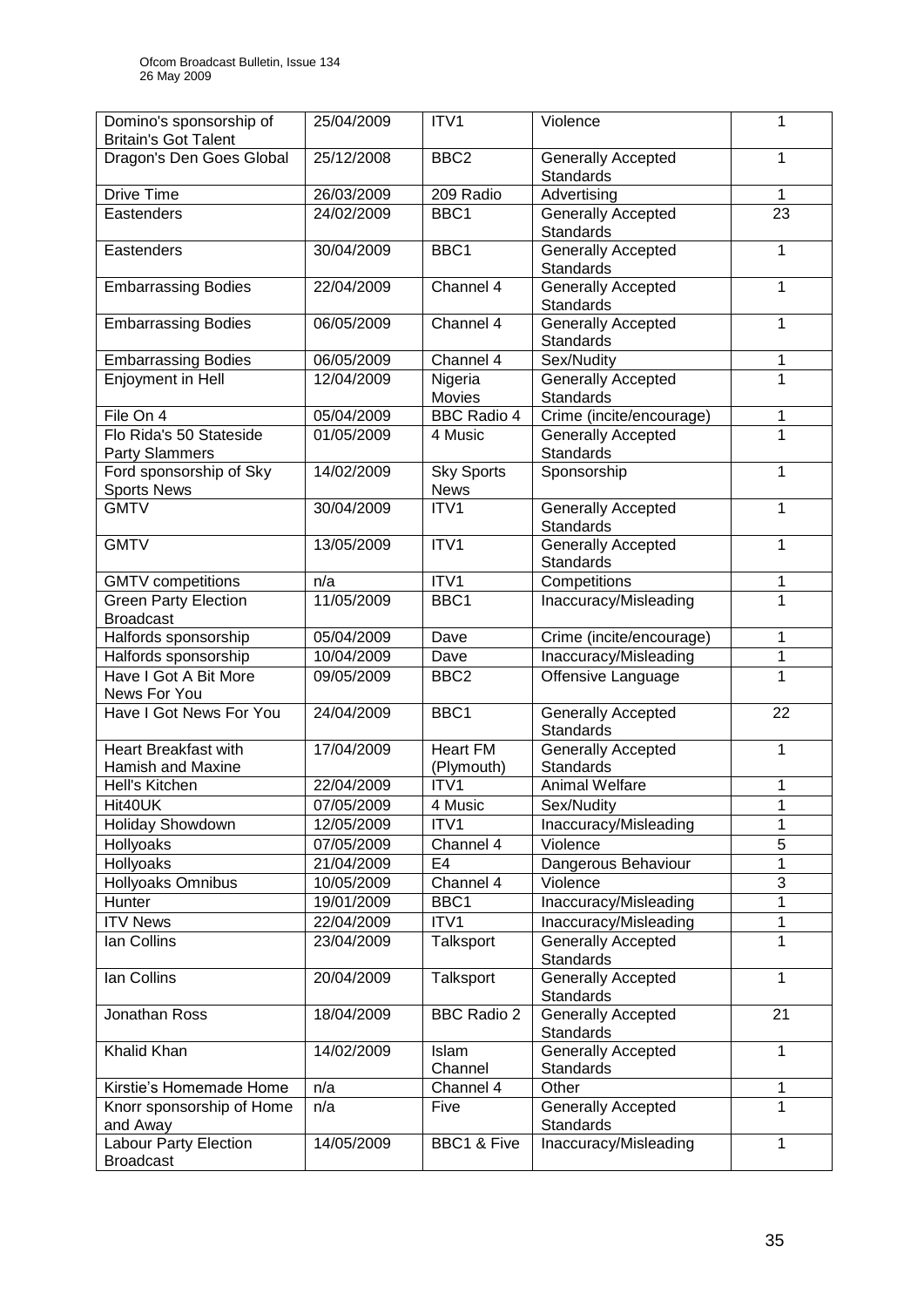| <b>Labour Party Election</b><br><b>Broadcast</b> | 05/05/2009 | ITV1               | Inaccuracy/Misleading                         | 1              |
|--------------------------------------------------|------------|--------------------|-----------------------------------------------|----------------|
| <b>Labour Party Election</b><br><b>Broadcast</b> | 14/05/2009 | BBC1               | Due Impartiality/Bias                         | 3              |
| Lawless Britain: Hoodie<br>Hell                  | 14/05/2009 | <b>Bravo</b>       | <b>Animal Welfare</b>                         | 1              |
| Lily Allen "Not Fair"                            | 07/05/2009 | <b>BBC Radio 2</b> | Sex/Nudity                                    | $\mathbf{1}$   |
| Lipobind sponsorship of<br><b>GMTV</b>           | 23/04/2009 | ITV1               | Inaccuracy/Misleading                         | $\mathbf{1}$   |
| Live Daytime Chat from<br>'The Pad'              | 23/02/2009 | Tease Me           | Sex/Nudity                                    | 1              |
| Live Daytime Chat from<br>'The Pad'              | 11/02/2009 | Tease Me           | Sex/Nudity                                    | 1              |
| Live Daytime Chat from<br>'The Pad'              | 04/02/2009 | Tease Me           | Sex/Nudity                                    | 1              |
| Live FA Cup Football                             | 19/04/2009 | ITV1               | Offensive Language                            | 1              |
| Living With The Dead                             | 03/05/2009 | Living 2           | <b>Generally Accepted</b><br><b>Standards</b> | 1              |
| Loose Women                                      | 23/04/2009 | ITV1               | <b>Generally Accepted</b><br>Standards        | 1              |
| Loose Women                                      | 23/04/2009 | ITV1               | Inaccuracy/Misleading                         | $\overline{5}$ |
| Loose Women                                      | 11/05/2009 | ITV1               | <b>Generally Accepted</b><br>Standards        | 1              |
| Louis Theroux - A Place for<br>Paedophiles       | 19/04/2009 | BBC <sub>2</sub>   | <b>Generally Accepted</b><br>Standards        | 3              |
| Madeline                                         | 03/05/2009 | ITV3               | <b>Generally Accepted</b><br>Standards        | 1              |
| <b>Mister Maker</b>                              | 24/04/2009 | <b>CBeebies</b>    | Dangerous Behaviour                           | 1              |
| Mock the Week Again                              | 18/04/2009 | Dave               | Generally Accepted<br>Standards               | 1              |
| Monster.co.uk sponsorship<br>of American Idol    | n/a        | ITV <sub>2</sub>   | Generally Accepted<br>Standards               | 1              |
| Most Shocking Criminal<br>Behaviour 2            | 18/04/2009 | Bravo <sub>2</sub> | Violence                                      | $\mathbf{1}$   |
| <b>News</b>                                      | 18/04/2009 | <b>NTV</b>         | Sponsorship                                   | 1              |
| News at Ten                                      | 27/04/2009 | ITV1               | Generally Accepted<br>Standards               | 4              |
| News at Ten                                      | 07/05/2009 | ITV1               | <b>Generally Accepted</b><br>Standards        | 1              |
| Newsnight                                        | 20/04/2009 | BBC <sub>2</sub>   | <b>Generally Accepted</b><br><b>Standards</b> | $\mathbf{1}$   |
| Oops TV                                          | 27/04/2009 | Sky One            | U18's in Programmes                           | 1              |
| Peppa Pig                                        | n/a        | Five               | Harm/Food                                     | 1              |
| Primeval                                         | 09/05/2009 | ITV1               | Violence                                      | 1              |
| Promo                                            | 01/05/2009 | Bath FM<br>107.9   | Offensive Language                            | 1              |
| Psychic TV                                       | 27/02/2009 | Psychic TV         | <b>Generally Accepted</b><br>Standards        | $\mathbf{1}$   |
| QI                                               | 02/01/2009 | BBC <sub>2</sub>   | <b>Generally Accepted</b><br>Standards        | $\mathbf{1}$   |
| Quiz Call                                        | n/a        | Five               | Use of Premium Rate<br><b>Numbers</b>         | 1              |
| Quiz Call                                        | 15/05/2009 | Five               | Use of Premium Rate<br><b>Numbers</b>         | $\mathbf{1}$   |
| Quiz Call                                        | 03/05/2009 | Five               | Competitions                                  | $\mathbf{1}$   |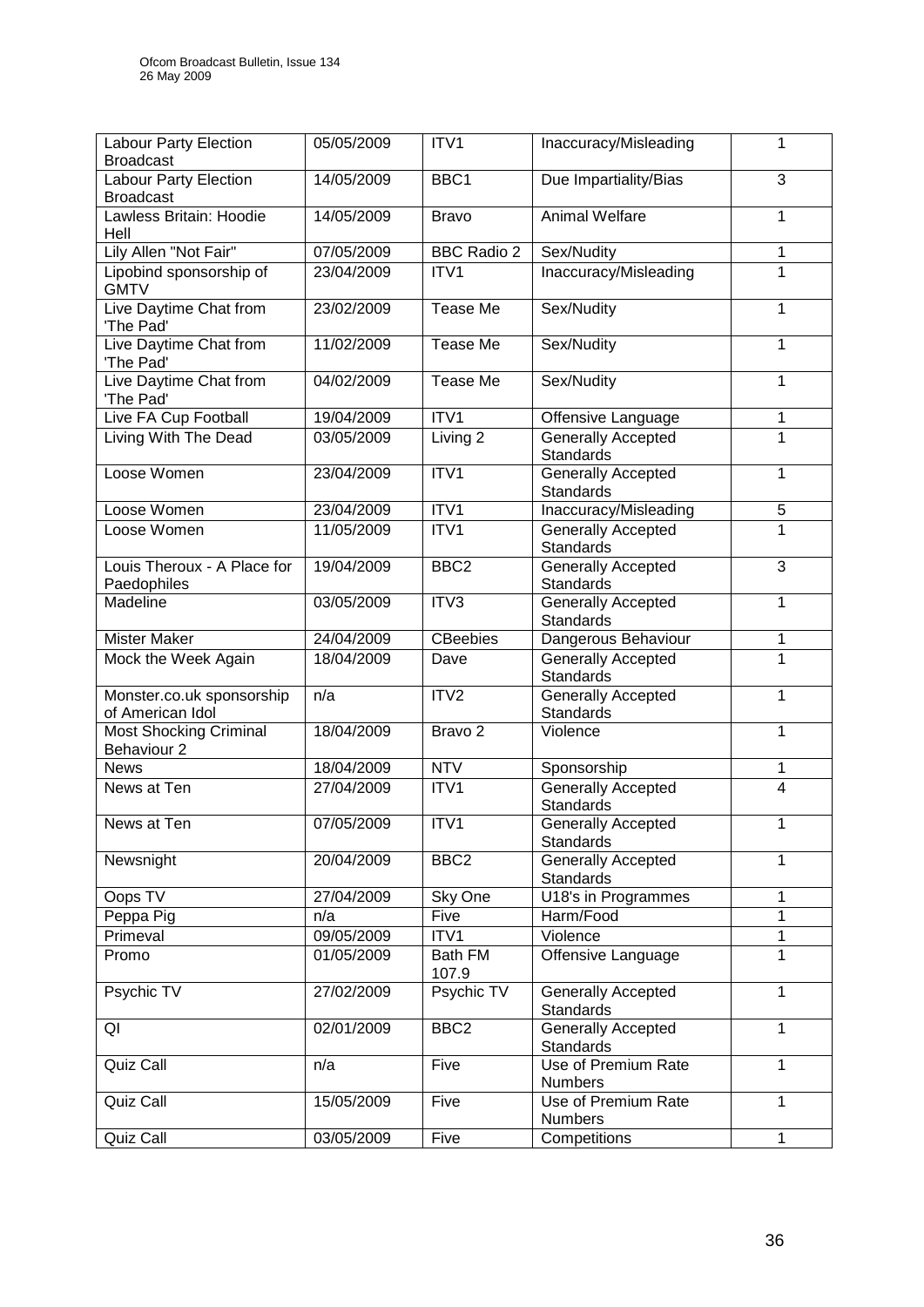| Racing From Aintree                           | 02/04/2009 | <b>BBC</b>                           | <b>Animal Welfare</b>                         | 1              |
|-----------------------------------------------|------------|--------------------------------------|-----------------------------------------------|----------------|
| Ramsay's Kitchen                              | 03/04/2009 | Channel 4                            | Offensive Language                            | 1              |
| Nightmares USA                                |            |                                      |                                               |                |
| Reggie Perrin                                 | 25/04/2009 | BBC1                                 | Suicide/Self Harm                             | 1              |
| Road Wars                                     | 25/04/2009 | <b>Sky Three</b>                     | Violence                                      | 1              |
| Roberto                                       | 14/05/2009 | Capital<br>95.8FM                    | Competitions                                  | 1              |
| Robin Hood                                    | 25/04/2009 | BBC1                                 | Animal Welfare                                | 1              |
| Rude Tube                                     | 06/05/2009 | E <sub>4</sub>                       | <b>Animal Welfare</b>                         | 1              |
| <b>STV News at Six</b>                        | 24/04/2009 | <b>STV</b>                           | Violence                                      | 1              |
| Sheilas' Wheels<br>sponsorship of ITV Weather | n/a        | ITV1                                 | Inaccuracy/Misleading                         | 1              |
| Shipwrecked 2009: Battle<br>of the Islands    | 03/05/2009 | Channel 4                            | <b>Animal Welfare</b>                         | 1              |
| <b>Skins</b>                                  | 29/01/2009 | E <sub>4</sub>                       | <b>Generally Accepted</b><br>Standards        | 1              |
| Sky HD Promo                                  | 26/04/2009 | <b>Sky Movies</b><br>Action          | Inaccuracy/Misleading                         | 1              |
| <b>Sky News</b>                               | 22/04/2009 | <b>Sky News</b>                      | <b>Generally Accepted</b><br>Standards        | 3              |
| <b>Sky News</b>                               | 05/05/2009 | <b>Sky News</b>                      | Generally Accepted<br>Standards               | 1              |
| <b>Sky News</b>                               | 18/04/2009 | <b>Sky News</b>                      | Inaccuracy/Misleading                         | 1              |
| <b>Sky News</b>                               | 24/04/2009 | <b>Sky News</b>                      | Inaccuracy/Misleading                         | 1              |
| <b>Sky News</b>                               | 28/04/2009 | <b>Sky News</b>                      | <b>Generally Accepted</b><br>Standards        | 1              |
| <b>Sky News Weather</b>                       | 29/04/2009 | <b>Sky News</b>                      | Inaccuracy/Misleading                         | 1              |
| Sponsor credits                               | 26/04/2009 | <b>Discovery</b><br>Home &<br>Health | <b>Generally Accepted</b><br><b>Standards</b> | 1              |
| Stephen Nolan                                 | 04/05/2009 | <b>BBC Radio 5</b><br>Live           | <b>Generally Accepted</b><br><b>Standards</b> | $\overline{2}$ |
| <b>Steve Allen</b>                            | 09/04/2009 | <b>LBC 97.3FM</b>                    | <b>Generally Accepted</b><br>Standards        | 1              |
| Sunday Night Show with<br>lain Lee            | 05/04/2009 | Absolute<br>Radio                    | <b>Generally Accepted</b><br><b>Standards</b> | 1              |
| Symptoms and Squids                           | 24/04/2009 | Sumo TV                              | <b>Generally Accepted</b><br>Standards        | 1              |
| Taggart                                       | 04/04/2009 | ITV3                                 | Advertising                                   | 1              |
| Take Away My Takeaway                         | 11/05/2009 | Channel 4                            | <b>Animal Welfare</b>                         | 1              |
| <b>Teachers TV</b>                            | 16/12/2008 | <b>Teachers TV</b>                   | Due Impartiality/Bias                         | 1              |
| <b>Teen Detox</b>                             | 28/04/2009 | BBC <sub>2</sub><br>Scotland         | <b>Generally Accepted</b><br>Standards        | 1              |
| Testees (trailer)                             | n/a        | <b>FX</b>                            | Sex/Nudity                                    | 17             |
| The Andrew Marr Show                          | 19/04/2009 | BBC1                                 | <b>Generally Accepted</b><br><b>Standards</b> | $\overline{3}$ |
| The Bill                                      | 15/04/2009 | ITV1                                 | Violence                                      | 3              |
| The Dish                                      | 06/02/2009 | More4                                | Offensive Language                            | 1              |
| The Gadget Show                               | n/a        | Five                                 | Use of Premium Rate<br><b>Numbers</b>         | $\mathbf{1}$   |
| The Hospital                                  | 21/04/2009 | Channel 4                            | <b>Generally Accepted</b><br>Standards        | 1              |
| The Hospital                                  | 21/04/2009 | Channel 4                            | Inaccuracy/Misleading                         | 1              |
| The Inbetweeners                              | 06/05/2009 | E4                                   | <b>Generally Accepted</b><br>Standards        | 1              |
| The Inbetweeners                              | 30/04/2009 | E <sub>4</sub>                       | Sex/Nudity                                    | 1              |